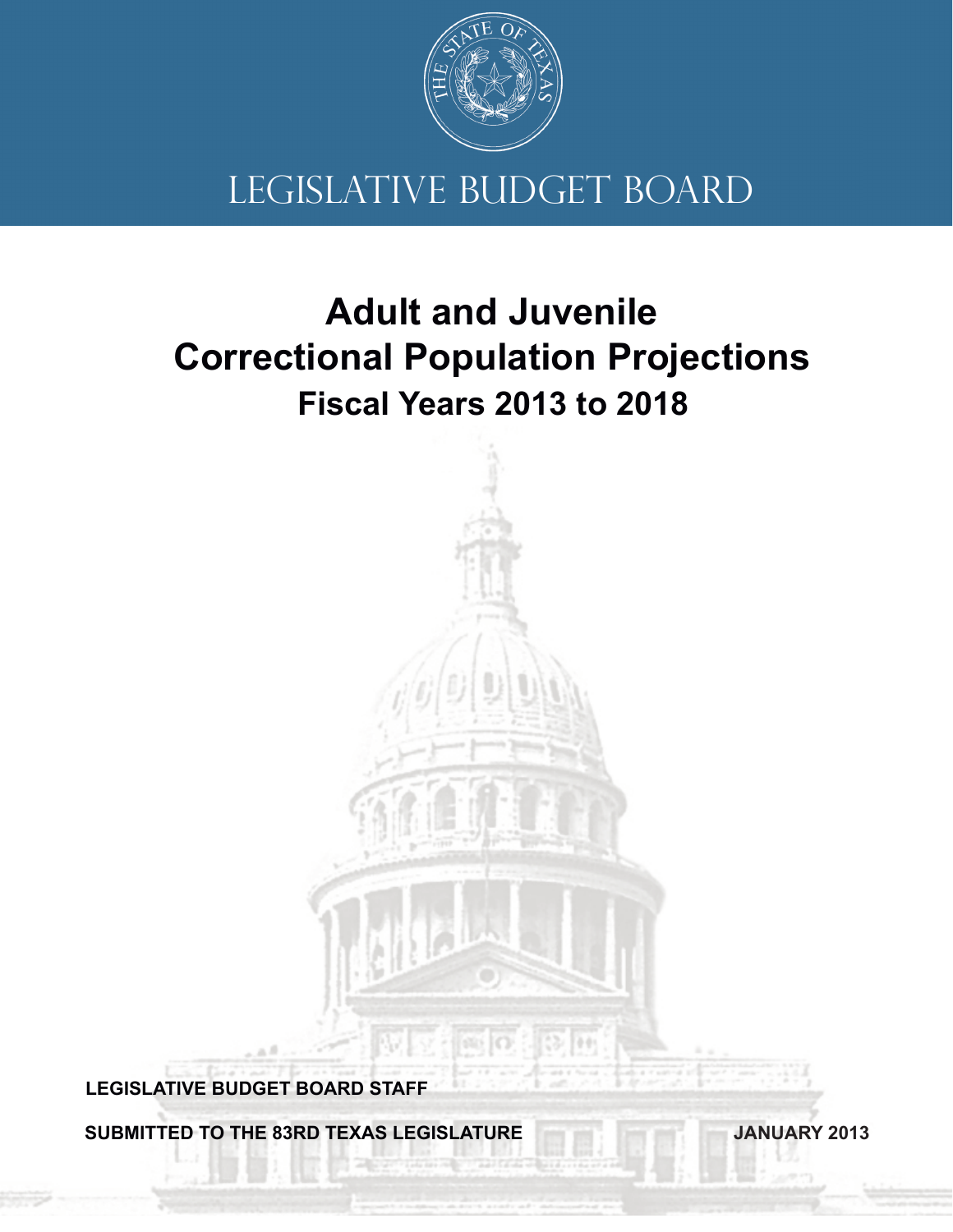## **ADULT AND JUVENILE CORRECTIONAL POPULATION PROJECTIONS FISCAL YEARS 2013 TO 2018**



**LEGISLATIVE BUDGET BOARD JANUARY 2013**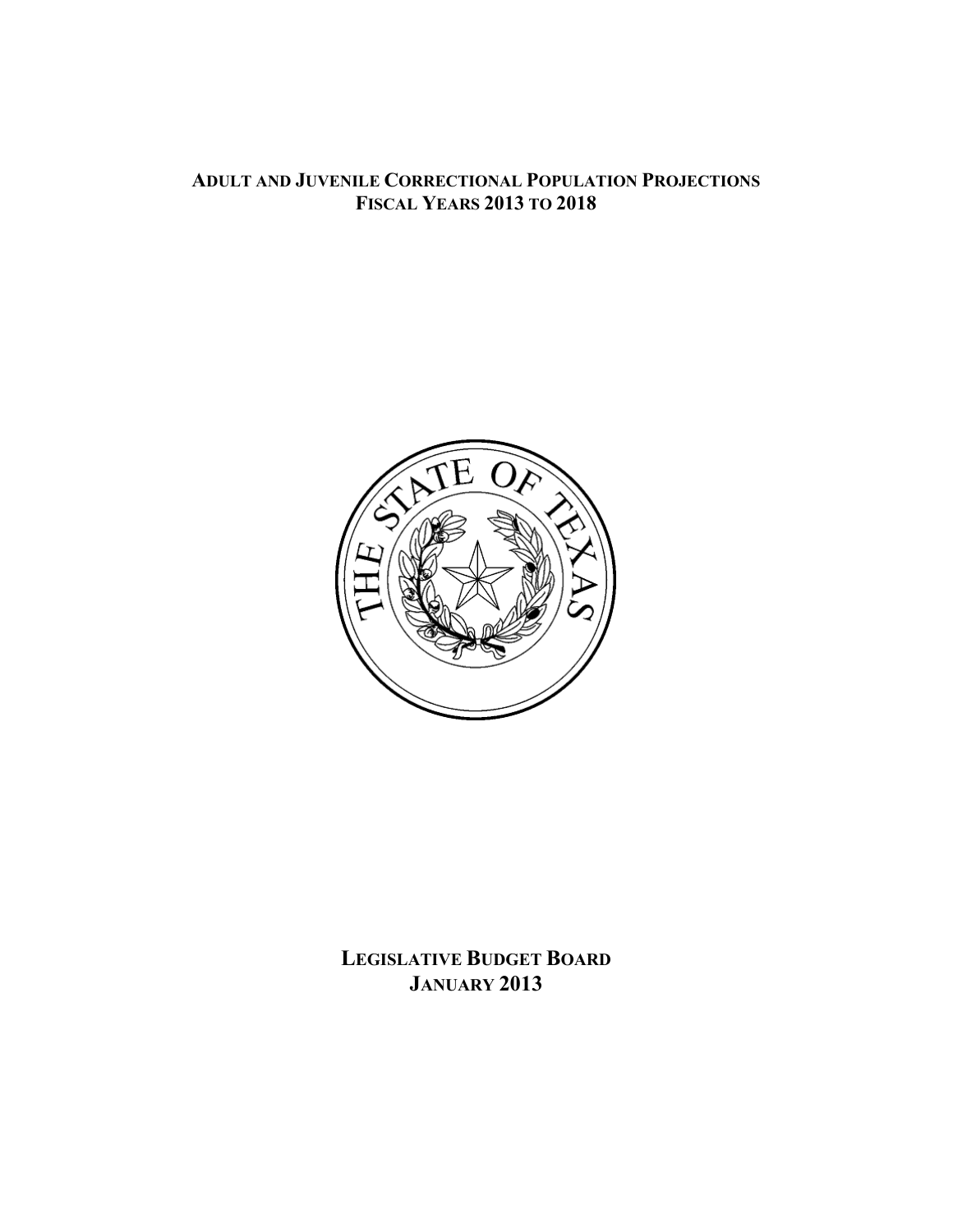## **Criminal Justice Data Analysis Team**

Michele Connolly, Manager Jamie Gardner, Analyst Laurie Molina, Senior Analyst John Posey, Analyst Ed Sinclair, Analyst

## **Public Safety and Criminal Justice Team**

Angela Isaack, Manager John Newton, Senior Analyst Kevin Niemeyer, Analyst John Wielmaker, Analyst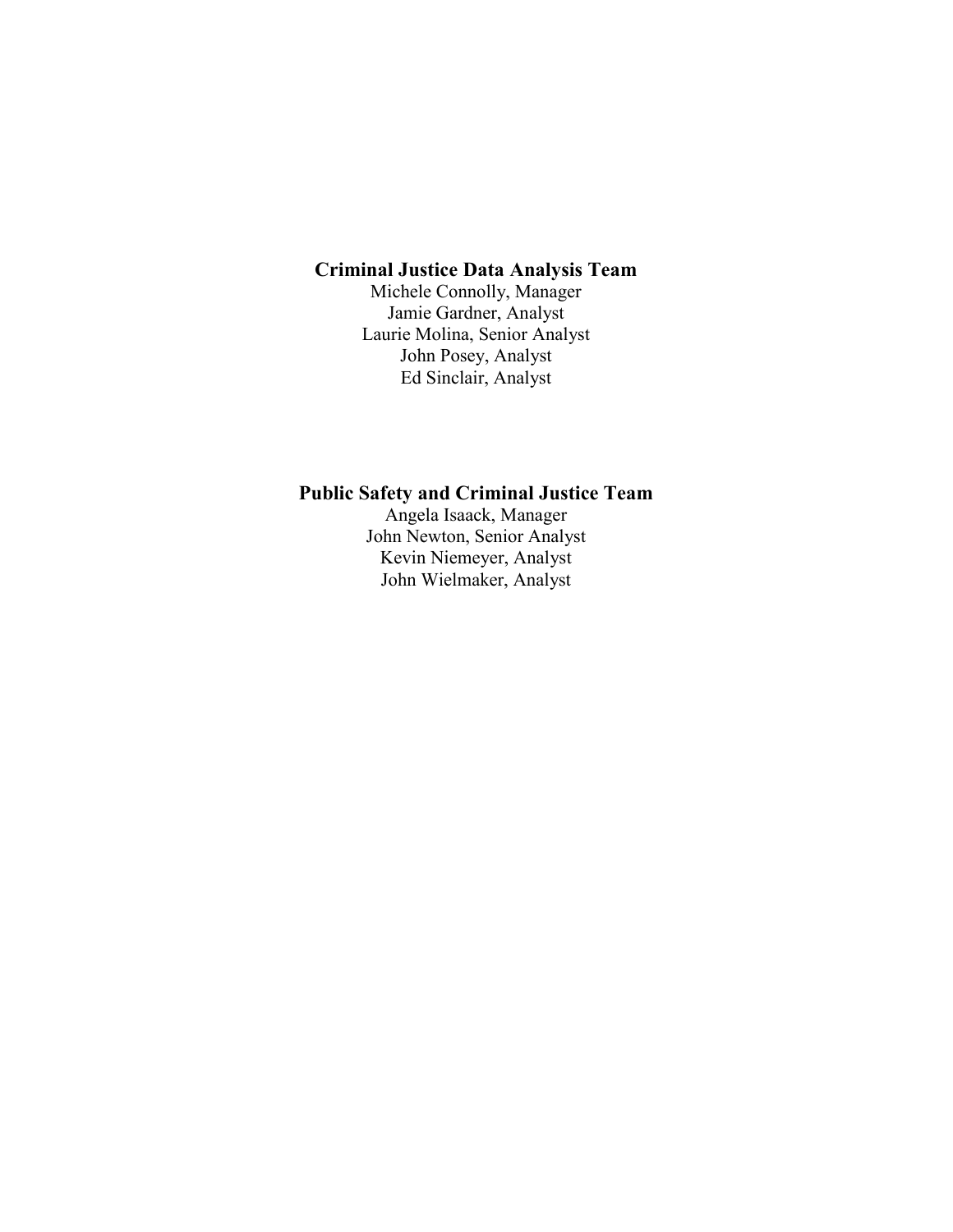## **ADULT AND JUVENILE CORRECTIONAL POPULATION PROJECTIONS FISCAL YEARS 2013 TO 2018**

January 2013

One responsibility of the Legislative Budget Board Criminal Justice Data Analysis Team is to conduct periodic, long-term adult and juvenile correctional population projections to serve as a basis for biennial funding determinations. Projections were released in June 2012 for the Texas Juvenile Justice Department and the Texas Department of Criminal Justice to incorporate the relevant information into Legislative Appropriations Requests for the 2014–15 biennium.

This report provides updated correctional population projections in preparation for the Eightythird Legislature, 2013. The June 2012 projections were enhanced by conducting focus groups and interviews with practitioners and officials in various parts of the criminal and juvenile justice system to obtain a more in-depth understanding of factors affecting criminal and juvenile justice populations. Additionally, comprehensive data through fiscal year 2012 were analyzed and incorporated into the updated projections.

Ursula Parks **Director** Legislative Budget Board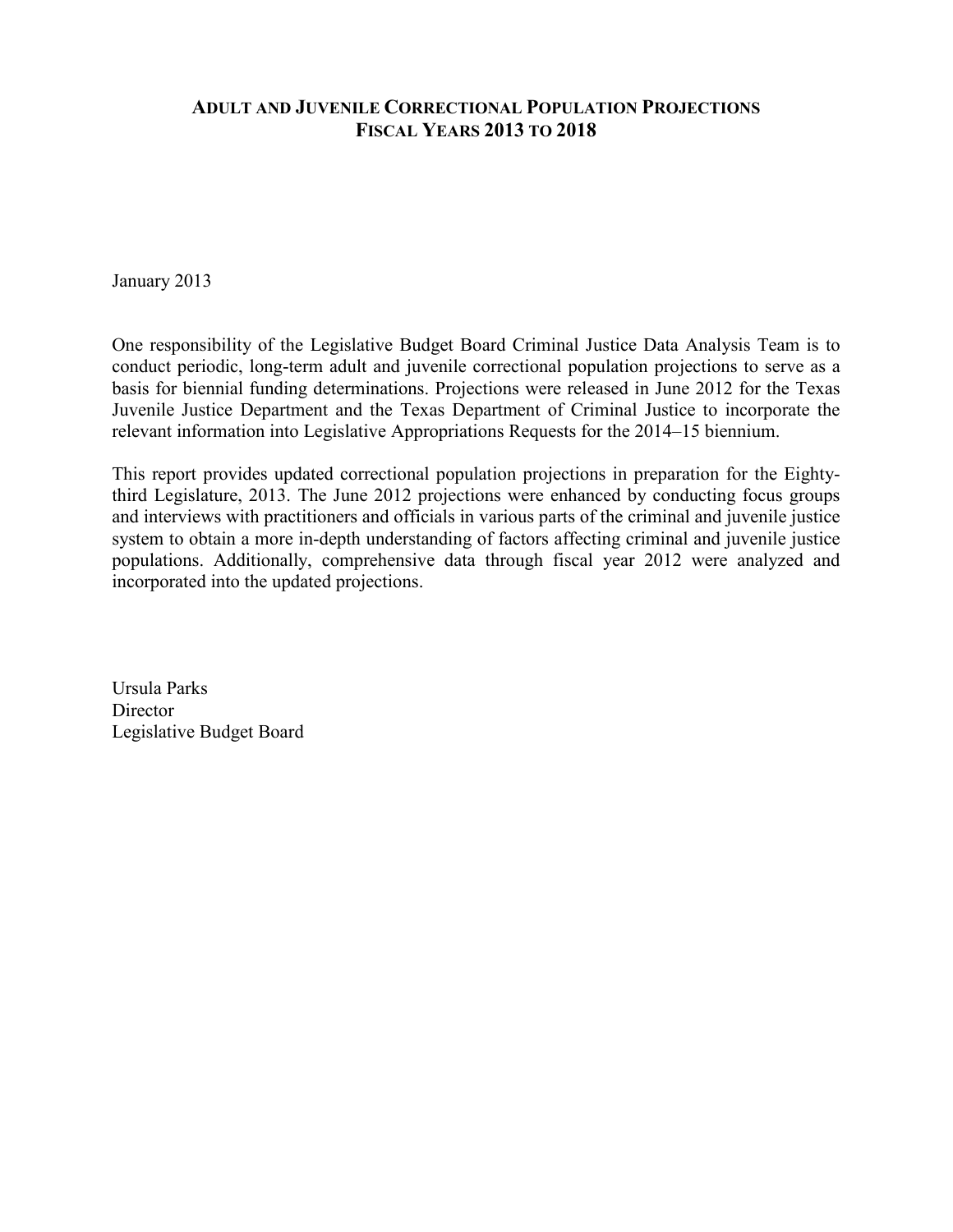# **TABLE OF CONTENTS**

| APPENDIX A: ADULT CORRECTIONAL POPULATION PROJECTION METHODOLOGY AND ASSUMPTIONS 31     |  |
|-----------------------------------------------------------------------------------------|--|
|                                                                                         |  |
|                                                                                         |  |
|                                                                                         |  |
|                                                                                         |  |
| APPENDIX B: JUVENILE CORRECTIONAL POPULATION PROJECTION METHODOLOGY AND ASSUMPTIONS. 38 |  |
|                                                                                         |  |
|                                                                                         |  |
|                                                                                         |  |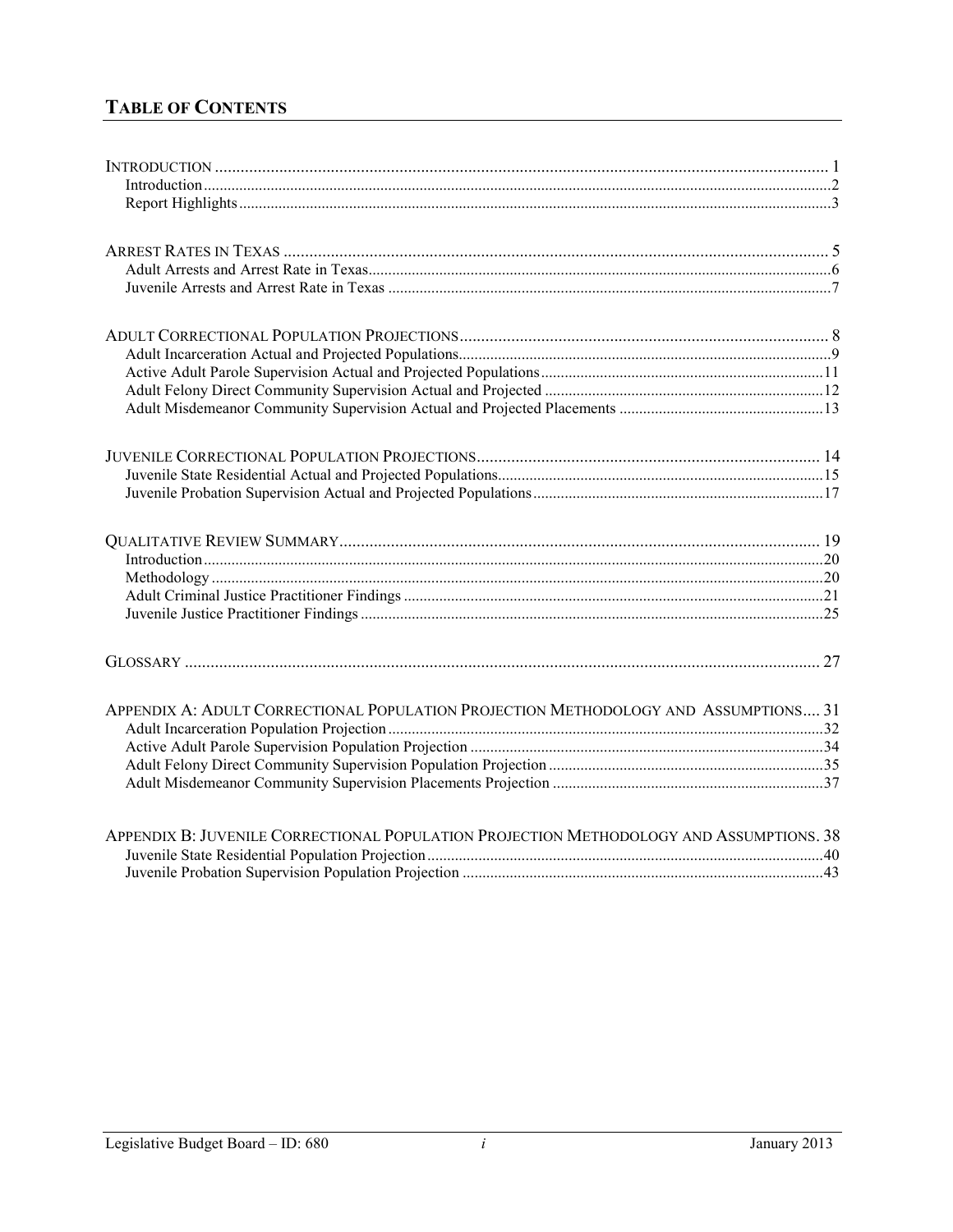**INTRODUCTION**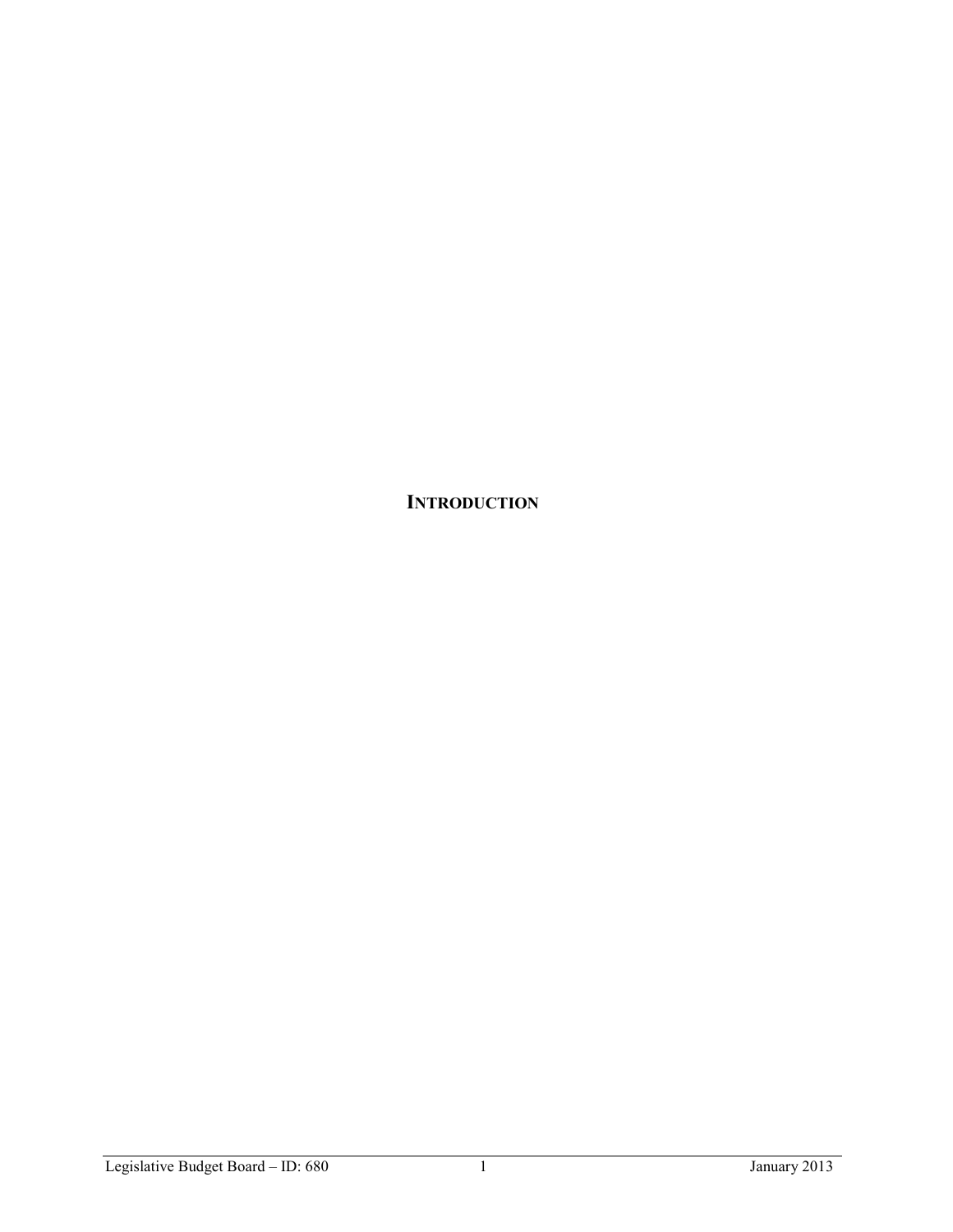## **INTRODUCTION**

This report provides updated correctional population projections for fiscal years 2013 through 2018 in preparation for the Eighty-third Legislature, 2013. The report is designed to address the legislature's need for useful and timely information on Texas correctional populations.

One responsibility of the Legislative Budget Board's Criminal Justice Data Analysis Team is to conduct periodic, long-term adult and juvenile correctional population projections to serve as a basis for biennial funding determinations. Projections were released in June 2012 for the Texas Juvenile Justice Department and the Texas Department of Criminal Justice to incorporate the relevant information into their legislative appropriations requests for the 2014–15 biennium.

Past projections were enhanced by conducting focus groups with practitioners and officials in various parts of the criminal justice system to obtain a more in-depth understanding of factors affecting criminal justice populations. Additionally, comprehensive data through fiscal year 2012 were analyzed and incorporated into the updated projections. The report is organized into the following six sections:

- Arrest Rates in Texas;
- Adult Correctional Population Projections;
- Juvenile Correctional Population Projections;
- Qualitative Review Summary;
- Glossary; and
- Appendices.

Due to rounding, percentages may not add to 100 and rates may not sum to the total specified.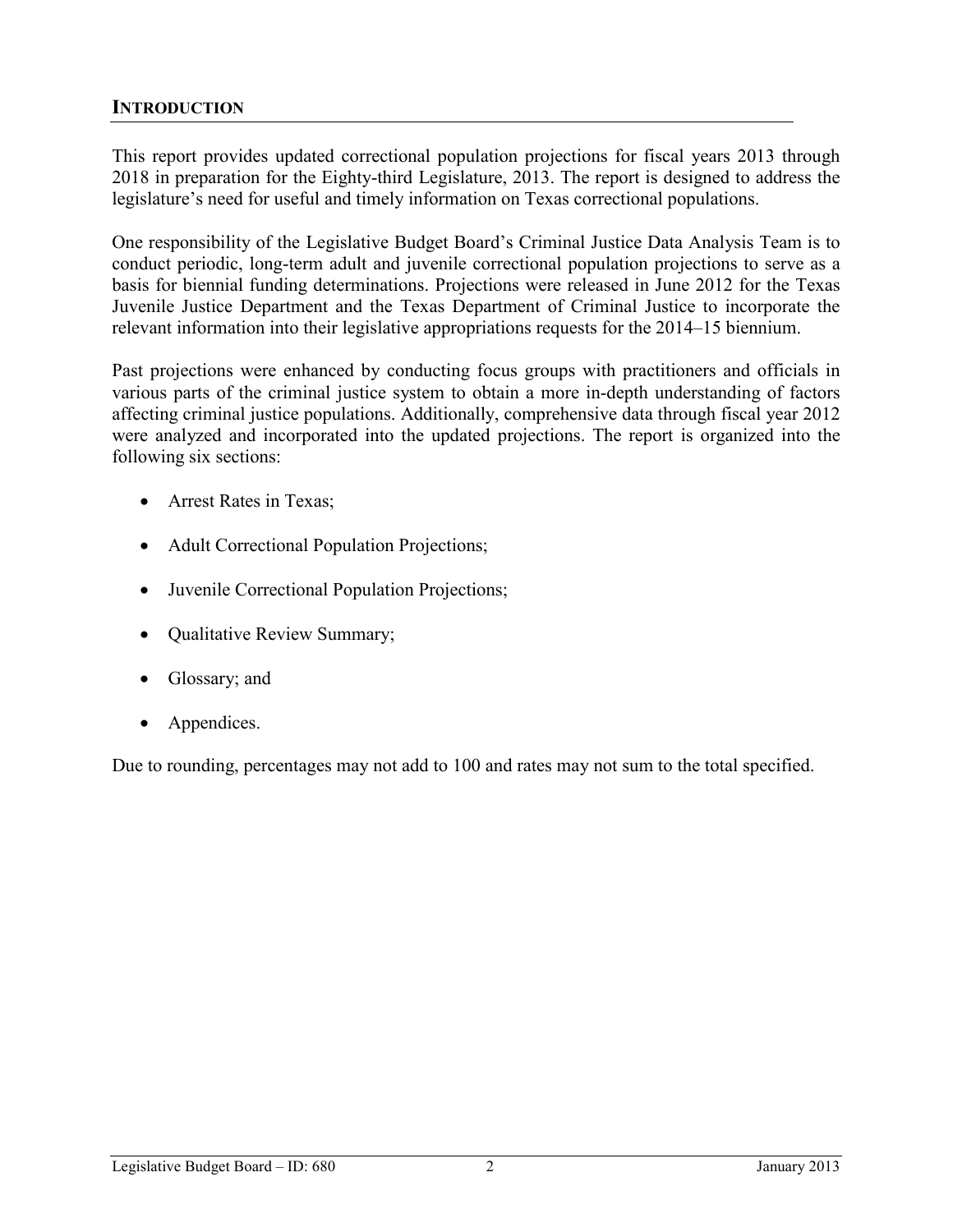## **REPORT HIGHLIGHTS**

## **ARRESTS**

- TEXAS ADULT ARRESTS: The total number of adult arrests decreased 6.1 percent from calendar years 2010 to 2011, and the adult arrest rate (number of arrests per 100,000 adults 17 years of age and older) fell 7.6 percent during this time.
- TEXAS JUVENILE ARRESTS: The total number of juvenile arrests decreased 15.0 percent from calendar years 2010 to 2011, and the juvenile arrest rate (number of arrests per 100,000 juveniles 10 to 16 years of age) fell 16.2 percent during this time.

### **ADULT CORRECTIONAL POPULATION PROJECTIONS**

- ADULT INCARCERATION: The Texas adult incarceration population is projected to remain relatively flat in fiscal years 2013 and 2014 and begin a gradual increase through fiscal year 2018 with an assumed parole approval rate of 34.0 percent. Factors affecting this increase are a slight increase in felony community supervision revocations and an increase in direct court commitments tempered by an increase in releases to parole supervision. Under current practices and statutes, the incarcerated population is projected to increase to 153,885 by the end of the 2014–15 biennium and to 156,877 by the end of fiscal year 2018.
- ACTIVE ADULT PAROLE SUPERVISION: As a result of relatively higher parole release rates and lower parole revocation rates, the parole supervision population is projected to increase moderately for each year of the projection. Under current practices and statutes, the parole supervision population is projected to average 88,893 by the end of the 2014– 15 biennium and to average 90,203 in fiscal year 2018.
- ADULT FELONY DIRECT COMMUNITY SUPERVISION: The felony direct community supervision population is projected to decrease during the first few years of the projection period before beginning a slight increase. Under current practices and statutes, the adult felony community supervision population is projected to average 165,225 by the end of the 2014–15 biennium and to average 165,823 in fiscal year 2018.
- ADULT MISDEMEANOR COMMUNITY SUPERVISION: The number of adult misdemeanor community supervision placements is projected to decrease to 99,529 at the end of the 2014–15 biennium and to 95,698 placements at the end of fiscal year 2018.

### **JUVENILE CORRECTIONAL POPULATION PROJECTIONS**

JUVENILE CORRECTIONS RESIDENTIAL: The Texas Juvenile Justice Department (TJJD) state residential population is projected to decline slightly through fiscal year 2018. Lower admissions to state residential facilities are a major factor for this decline. Under current practices and statutes, the TJJD residential population is projected to be 1,292 by the end of the 2014–15 biennium and 1,236 by the end of fiscal year 2018.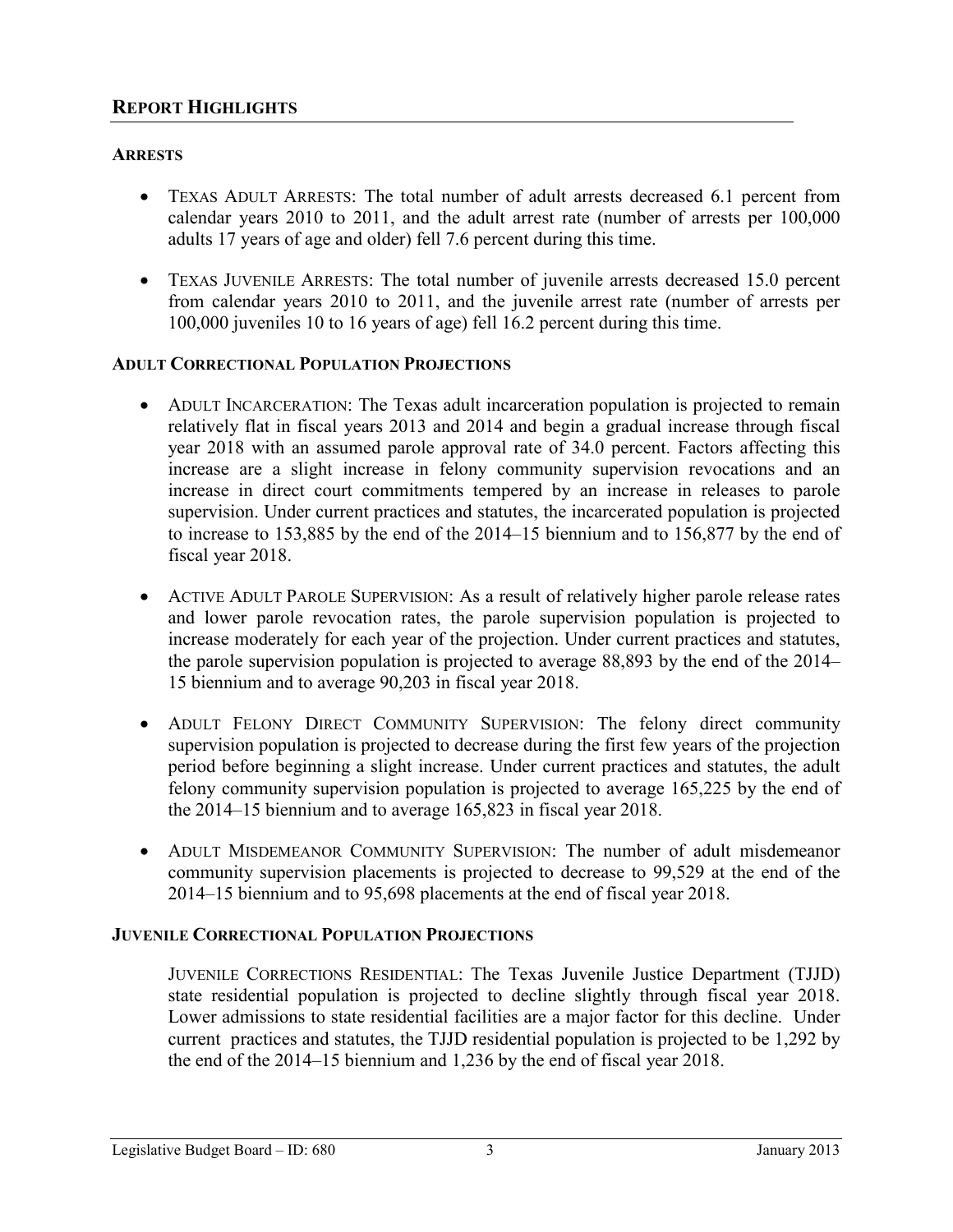## **REPORT HIGHLIGHTS**

• JUVENILE PROBATION SUPERVISION: The total juvenile supervision population is projected to decrease modestly through fiscal year 2018. This decline is the result of decreasing admissions to supervision. Under current practices and statutes, the average daily supervision population for fiscal year 2015 (the end of the 2014–15 biennium) is projected to be 23,276, and the average daily supervision population for fiscal year 2018 is projected to be 22,370.

## **QUALITATIVE REVIEW**

- Interviews with adult criminal justice practitioners, administrators, and offenders provided several findings about the current state of the adult criminal justice system in Texas. Some of the more noted findings are listed below.
	- o Adult criminal justice populations are largely stable due to the current balance of treatment options available to offenders on community supervision, in prison, and on parole.
	- o Statewide misdemeanor community supervision placements continue to decline primarily because offenders prefer to serve short county jail sentences over community supervision sentences. Expanded misdemeanor pre-trial diversions throughout the state have also contributed to the decline.
	- o Recent statutory changes from the Eighty-second Legislature, Regular Session, 2011, related to providing time credits to offenders in state jails and on community supervision have thus far had little overall affect on state criminal justice populations.
- Interviews and focus groups with juvenile justice practitioners indicated juvenile probation populations continue to decline slightly for several reasons despite declining commitments to TJJD and a growing juvenile population in Texas. Similar to findings included in the January 2011 *Adult and Juvenile Correctional Population Projections* report, practitioners indicated juvenile probation departments continue to receive fewer referrals from law enforcement and schools, and juvenile probation departments are focusing resources on a growing proportion of high-risk, high-need juvenile offenders.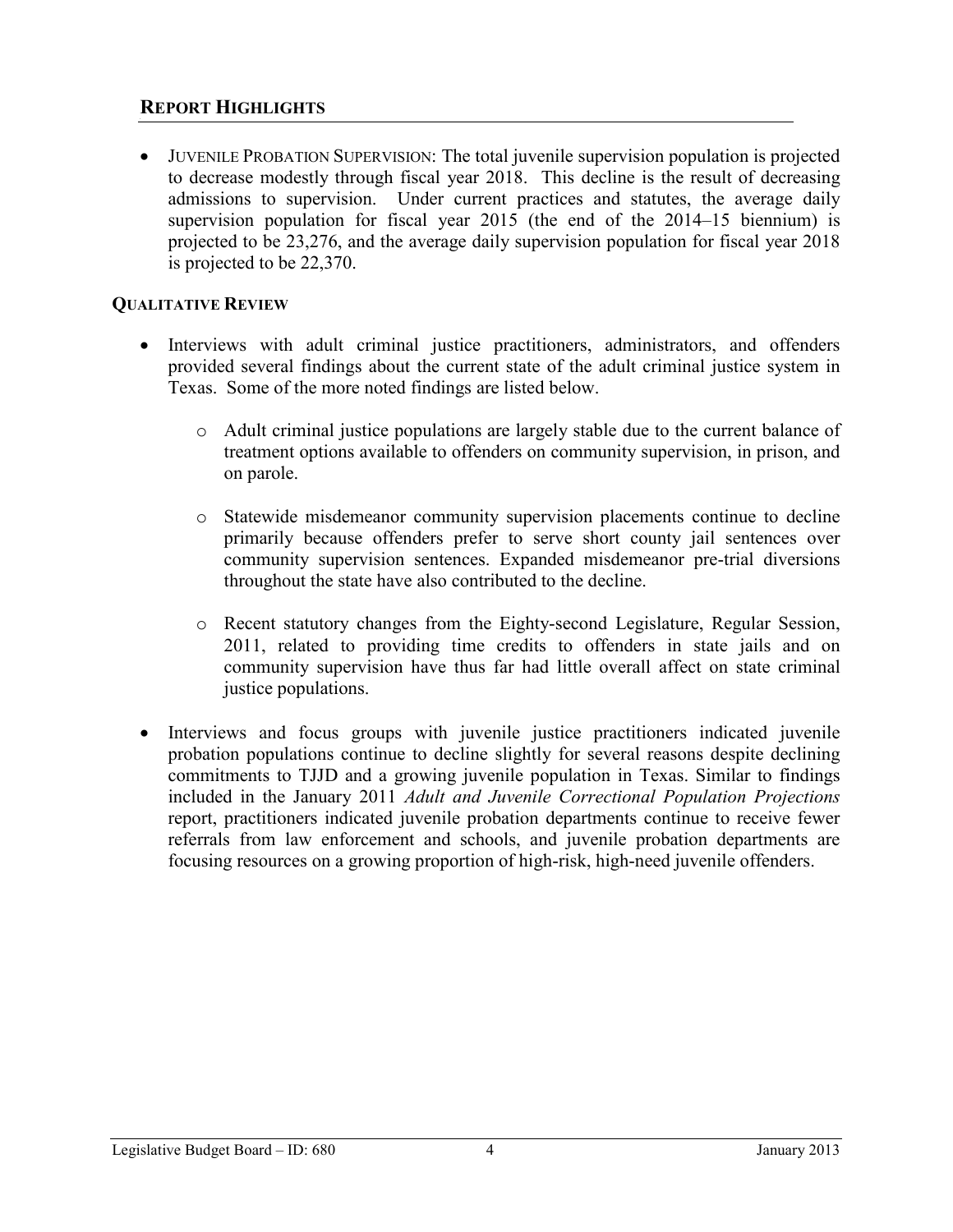# **ARREST RATES IN TEXAS**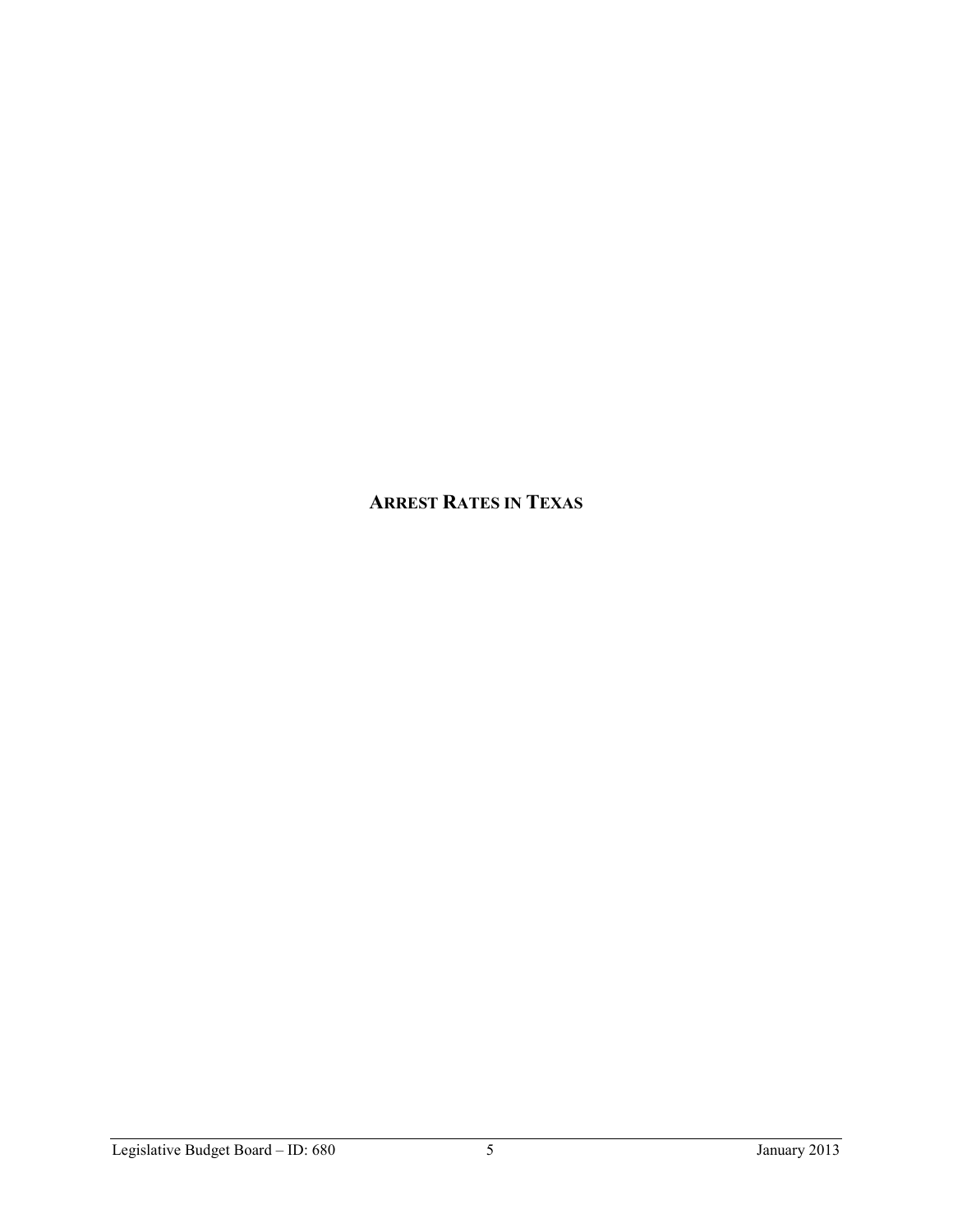# **ADULT ARRESTS AND ARREST RATE IN TEXAS**

|                                   |                                       | 2010<br>2011                                |                                       |                                             |                                       | PERCENT CHANGE                              |  |
|-----------------------------------|---------------------------------------|---------------------------------------------|---------------------------------------|---------------------------------------------|---------------------------------------|---------------------------------------------|--|
| <b>OFFENSE</b><br><b>CATEGORY</b> | <b>NUMBER</b><br>OF<br><b>ARRESTS</b> | <b>RATE PER</b><br>100,000<br><b>ADULTS</b> | <b>NUMBER</b><br>OF<br><b>ARRESTS</b> | <b>RATE PER</b><br>100,000<br><b>ADULTS</b> | <b>NUMBER</b><br>OF<br><b>ARRESTS</b> | <b>RATE PER</b><br>100,000<br><b>ADULTS</b> |  |
| Violent                           | 129,608                               | 695                                         | 125.206                               | 660                                         | $-3.4\%$                              | $-5.0\%$                                    |  |
| Property                          | 150.344                               | 806                                         | 142,258                               | 750                                         | $-5.4\%$                              | $-6.9\%$                                    |  |
| Drug/Alcohol                      | 380,025                               | 2,037                                       | 350,885                               | 1,850                                       | $-7.7\%$                              | $-9.2\%$                                    |  |
| Other                             | 367,503                               | 1,970                                       | 346,340                               | 1,826                                       | $-5.8\%$                              | $-7.3%$                                     |  |
| <b>Total</b>                      | 1,027,480                             | 5,507                                       | 964,689                               | 5,085                                       | $-6.1\%$                              | $-7.6%$                                     |  |

#### **Table 1: Texas Adult Arrests and Arrest Rates, <sup>1</sup> Calendar Years 2010–2011**





Sources: Texas Department of Public Safety; Texas State Data Center.

- The number of adult arrests decreased 6.1 percent (or by  $62,791$  arrests) between calendar years 2010 and 2011. Similarly, the adult arrest rate decreased 7.6 percent during this time. The Texas State Data Center estimated the calendar years 2010 and 2011 Texas adult population to be 18,659,127 and 18,969,714, respectively.
- In this analysis, adults are defined as individuals 17 years of age and older.
- See the glossary for offenses included in these offense categories.

<sup>&</sup>lt;sup>1</sup> The Legislative Budget Board computed the adult arrest rate by dividing the number of reported adult arrests by the adult population in the state and then multiplying the result by 100,000. Rates may not add to the total count due to rounding.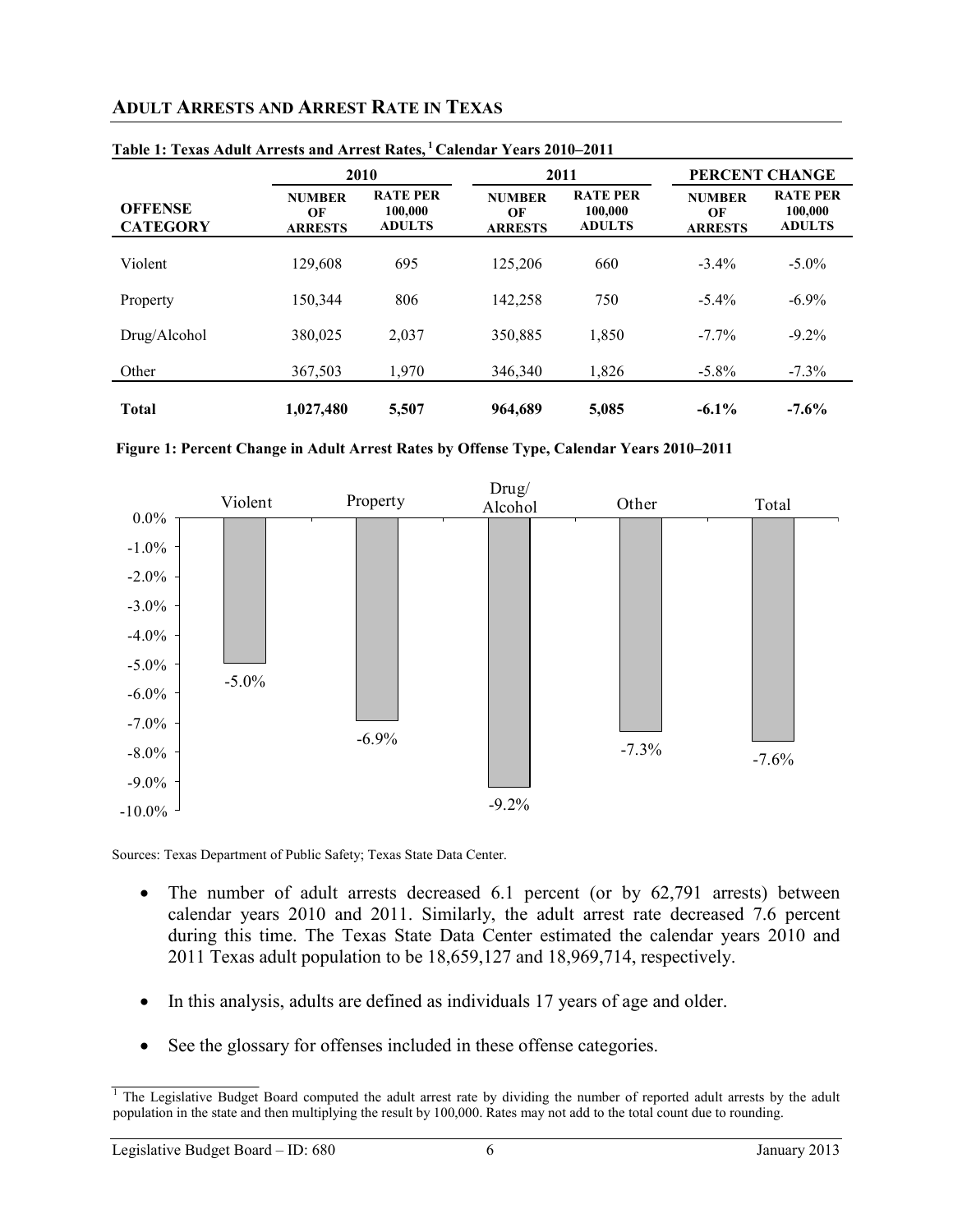## **JUVENILE ARRESTS AND ARREST RATE IN TEXAS**

|                                   | 2010                                  |                                                | 2011                                  |                                                | PERCENT CHANGE                        |                                                |
|-----------------------------------|---------------------------------------|------------------------------------------------|---------------------------------------|------------------------------------------------|---------------------------------------|------------------------------------------------|
| <b>OFFENSE</b><br><b>CATEGORY</b> | <b>NUMBER</b><br>OF<br><b>ARRESTS</b> | <b>RATE PER</b><br>100,000<br><b>JUVENILES</b> | <b>NUMBER</b><br>OF<br><b>ARRESTS</b> | <b>RATE PER</b><br>100,000<br><b>JUVENILES</b> | <b>NUMBER</b><br>OF<br><b>ARRESTS</b> | <b>RATE PER</b><br>100,000<br><b>JUVENILES</b> |
| Violent                           | 21,788                                | 829                                            | 18,605                                | 698                                            | $-14.6%$                              | $-15.7\%$                                      |
| Property                          | 26,398                                | 1,004                                          | 21,929                                | 823                                            | $-16.9\%$                             | $-18.0\%$                                      |
| Drug/Alcohol                      | 13,349                                | 508                                            | 11,566                                | 434                                            | $-13.4%$                              | $-14.5%$                                       |
| Curfew/Runaway                    | 18,051                                | 686                                            | 15,220                                | 571                                            | $-15.7\%$                             | $-16.8\%$                                      |
| Disorderly Conduct                | 17,547                                | 667                                            | 14,645                                | 550                                            | $-16.5%$                              | $-17.6%$                                       |
| Other                             | 19,172                                | 729                                            | 16,840                                | 632                                            | $-12.2\%$                             | $-13.3\%$                                      |
| <b>Total</b>                      | 116,305                               | 4,423                                          | 98,805                                | 3,708                                          | $-15.0\%$                             | $-16.2%$                                       |

| Table 2: Texas Juvenile Arrests and Arrest Rates, <sup>2</sup> Calendar Years 2010–2011 |  |
|-----------------------------------------------------------------------------------------|--|
|-----------------------------------------------------------------------------------------|--|



Sources: Texas Department of Public Safety; Texas State Data Center.

- The number of juvenile arrests decreased 15.0 percent (or by 17,500 arrests) between calendar years 2010 and 2011. Similarly, the juvenile arrest rate decreased 16.2 percent during this time. The Texas State Data Center estimated the calendar years 2010 and 2011 Texas juvenile population to be 2,629,727 and 2,664,334, respectively.
- In this analysis, juveniles are defined as individuals 10 to 16 years of age.
- See the glossary for offenses included in these offense categories.

 $\sqrt{2}$  The Legislative Budget Board computed the juvenile arrest rate by dividing the number of reported juvenile arrests by the juvenile population ages 10 to 16 in the state and then multiplying the result by 100,000.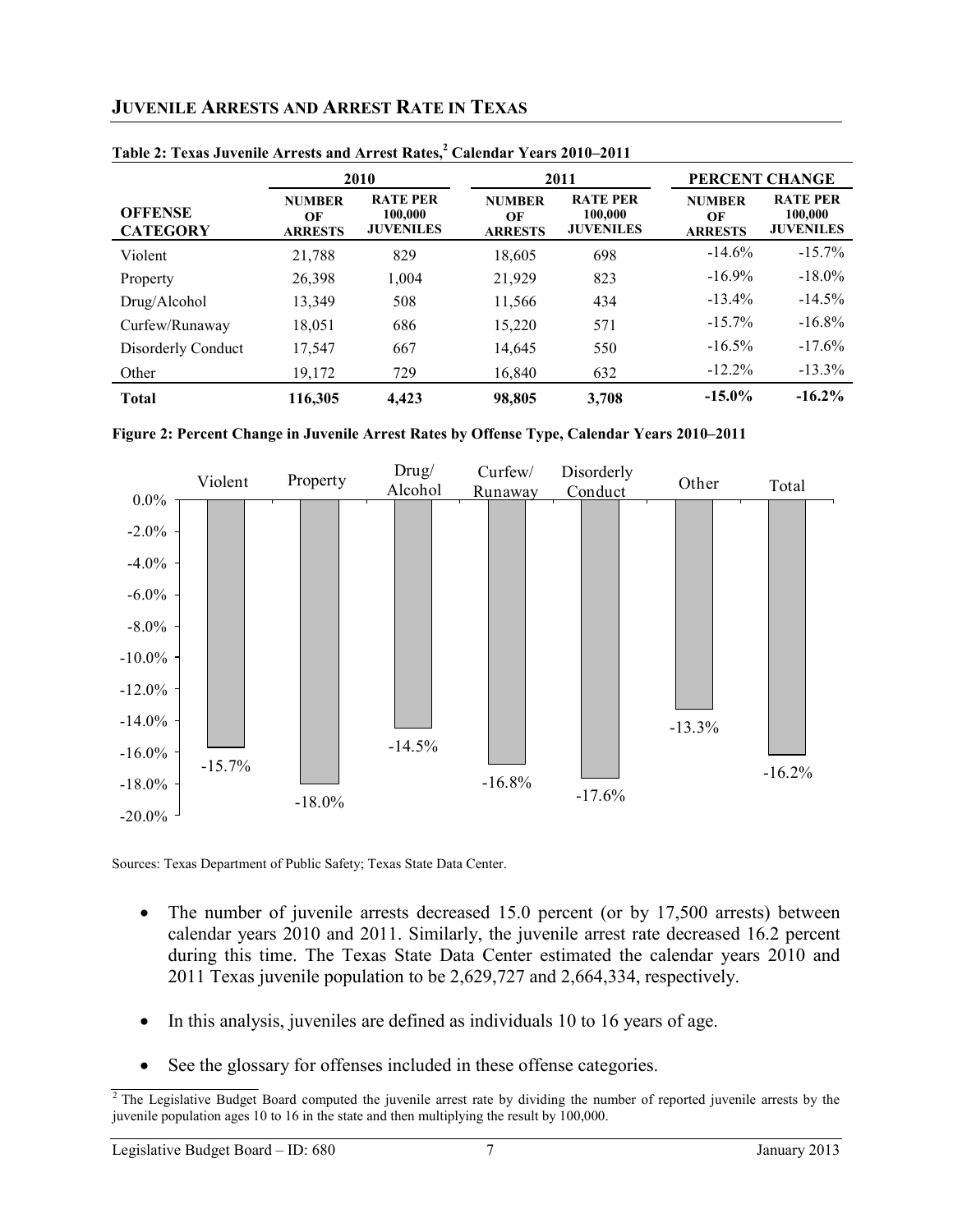**ADULT CORRECTIONAL POPULATION PROJECTIONS**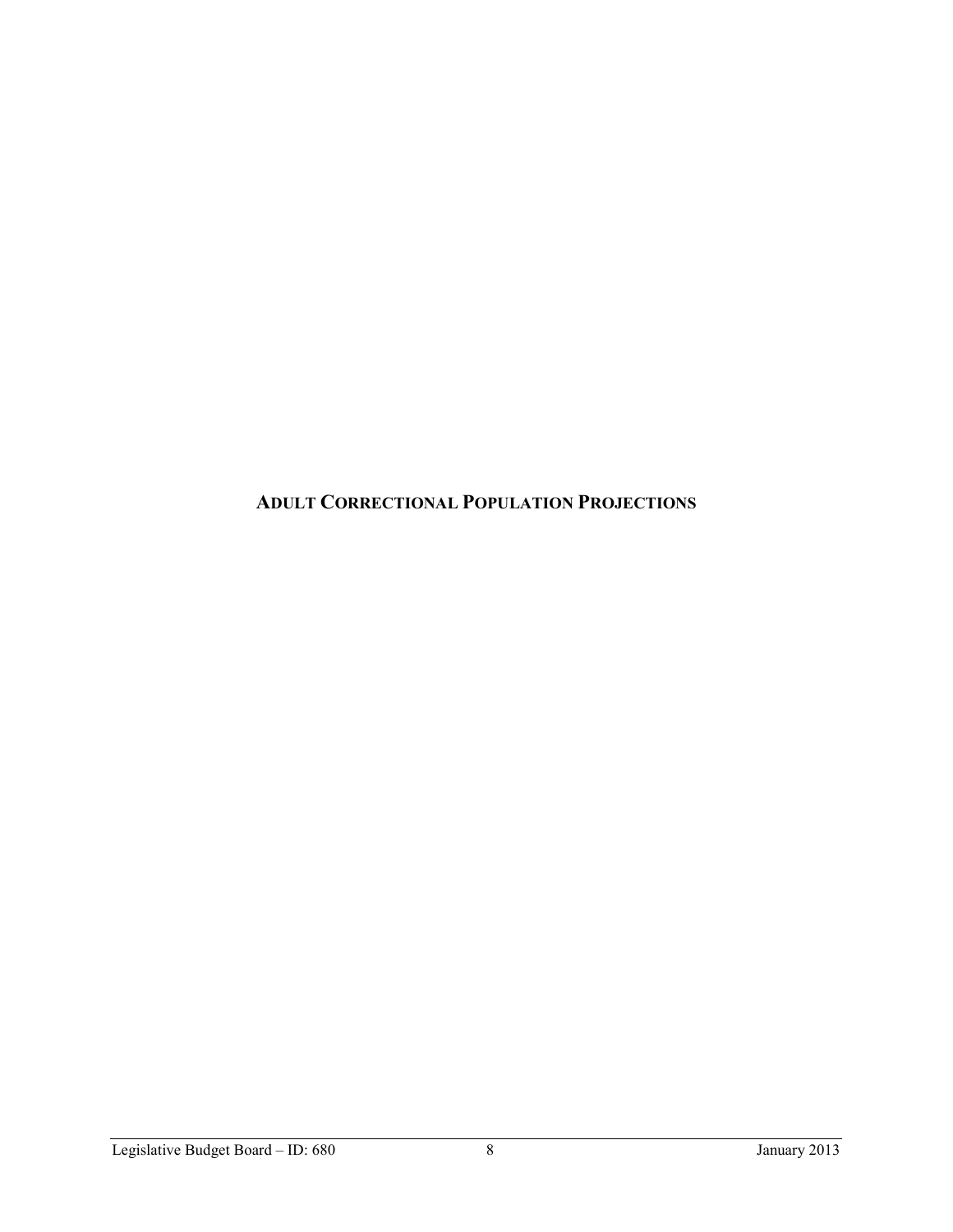## **ADULT INCARCERATION ACTUAL AND PROJECTED POPULATIONS FISCAL YEARS 2008–2018**

The adult incarceration population projection for the Texas Department of Criminal Justice (TDCJ) is based on a discrete-event simulation modeling approach resulting from the movement of individual offenders into, through, and out of TDCJ. Discrete-event simulation focuses on the modeling of a system over time as a dynamic process. The model simulates offender movement based on a number of characteristics such as offense type, sentence length, and time credited to current sentence.

The correctional institutions population is expected to increase moderately, 3.2 percent over the projection period, from fiscal years 2013 to 2018. This increase is due primarily to increasing admissions to correctional institutions. The major drivers of the projected adult incarceration population are future admissions and releases. Admissions are based on Texas' at-risk populations, court conviction rates, and probation and parole revocations. Future releases are largely driven by release approval decisions. The projected incarceration population for TDCJ is provided in Figure 3 along with the TDCJ internal operating capacity. Any significant change in projection drivers (e.g., increases or decreases in parole and/or discretionary mandatory supervision case considerations and approval rates) may affect projected populations. This projection does not assume any changes in treatment and diversion programs. Appendix A provides additional information regarding projections and model assumptions.





- As of December 31, 2012, the total unit capacity was  $163,481$  beds and the internal operating capacity was 156,942 beds. The internal operating capacity is the total number of beds available to house offenders allowing prison administrators to accommodate logistical issues; accommodate safety issues; and separate offenders by custody; type, gender, and those in transit status.
- In addition to state-operated capacity, the agency currently is appropriated funds to contract for temporary capacity if needed in the 2012–13 biennium. To date, the agency has not accessed those funds.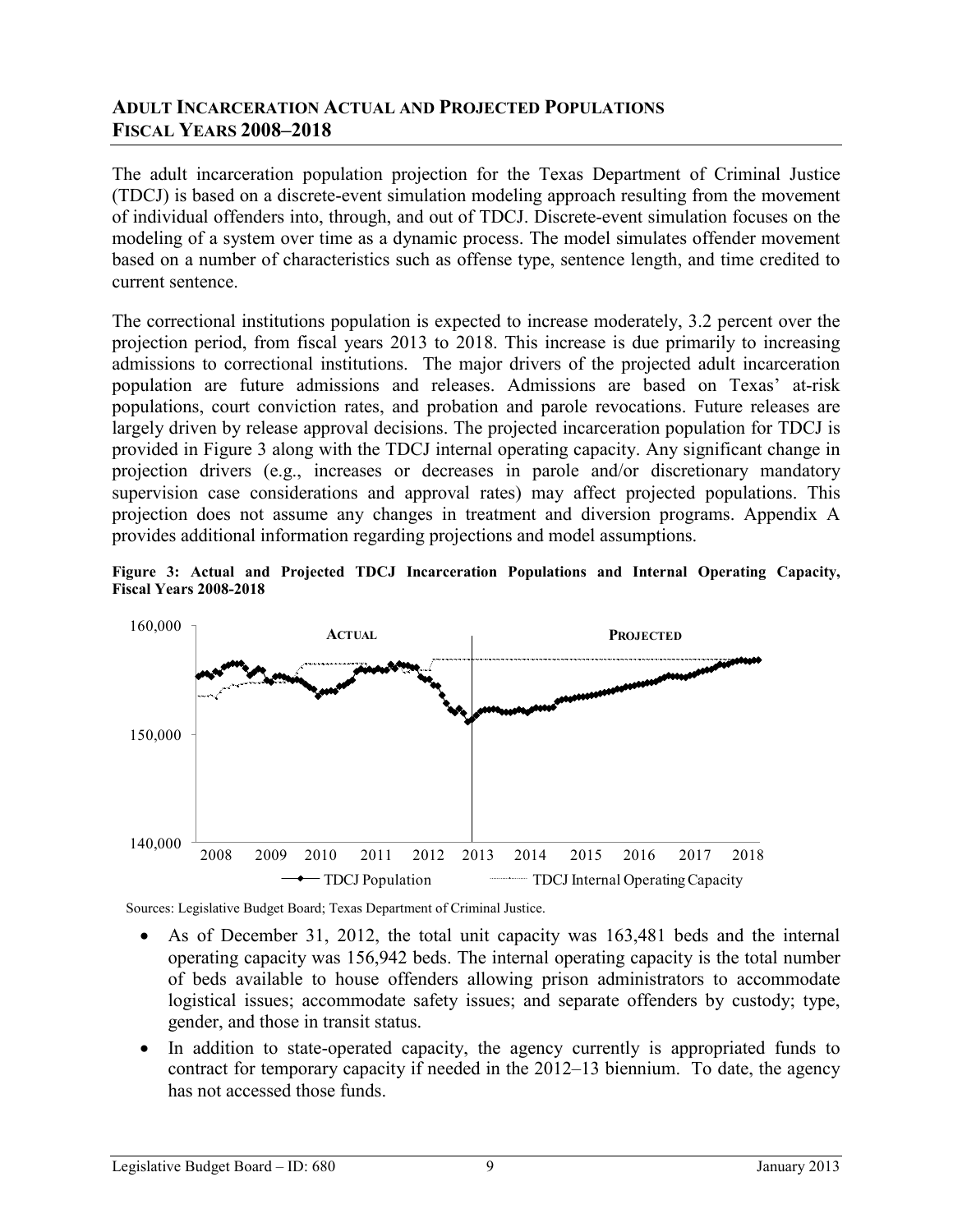| <b>ADULT INCARCERATION ACTUAL AND PROJECTED POPULATIONS</b> |  |
|-------------------------------------------------------------|--|
| <b>FISCAL YEARS 2013-2018</b>                               |  |

|                              | Table 5: Frojected TDCJ Incarceration Fopulations and Operating Capacity, Fiscal Tears 2015-2016 |                                          |                                                                           |                |  |
|------------------------------|--------------------------------------------------------------------------------------------------|------------------------------------------|---------------------------------------------------------------------------|----------------|--|
| <b>FISCAL</b><br><b>YEAR</b> | <b>INCARCERATION</b><br><b>POPULATION</b>                                                        | <b>TDCJ INTERNAL</b><br><b>OPERATING</b> | PROJECTED POPULATION COMPARED TO<br>STATE OPERATING CAPACITY <sup>4</sup> |                |  |
|                              | (END-OF-YEAR)                                                                                    | CAPACITY <sup>3</sup>                    | <b>NUMBER</b>                                                             | <b>PERCENT</b> |  |
| 2013                         | 152,079                                                                                          | 156,942                                  | (4, 863)                                                                  | $-3.1\%$       |  |
| 2014                         | 152,532                                                                                          | 156,942                                  | (4, 410)                                                                  | $-2.8\%$       |  |
| 2015                         | 153,885                                                                                          | 156,942                                  | (3,057)                                                                   | $-1.9\%$       |  |
| 2016                         | 154,884                                                                                          | 156,942                                  | (2,058)                                                                   | $-1.3\%$       |  |
| 2017                         | 155,964                                                                                          | 156,942                                  | (978)                                                                     | $-0.6\%$       |  |
| 2018                         | 156,877                                                                                          | 156,942                                  | (65)                                                                      | $0.0\%$        |  |

**Table 3: Projected TDCJ Incarceration Populations and Operating Capacity, Fiscal Years 2013-2018**

Sources: Legislative Budget Board; Texas Department of Criminal Justice.

**Table 4: Actual and Projected TDCJ End-of-Month Incarceration Populations, Fiscal Years 2013-2015**

| <b>FISCAL YEAR</b><br>2013 | <b>END-OF-</b><br><b>MONTH</b><br><b>POPULATION</b> | <b>FISCAL YEAR</b><br>2014 | <b>END-OF-</b><br><b>MONTH</b><br><b>POPULATION</b> | <b>FISCAL YEAR</b><br>2015 | <b>END-OF-</b><br><b>MONTH</b><br><b>POPULATION</b> |
|----------------------------|-----------------------------------------------------|----------------------------|-----------------------------------------------------|----------------------------|-----------------------------------------------------|
| $Sep-12$                   | 152,027                                             | $Sep-13$                   | 152,072                                             | $Sep-14$                   | 153,057                                             |
| $Oct-12$                   | 152,411                                             | $Oct-13$                   | 152,048                                             | $Oct-14$                   | 153,215                                             |
| $Nov-12$                   | 151,988                                             | $Nov-13$                   | 152,158                                             | $Nov-14$                   | 153,303                                             |
| $Dec-12$                   | 151,191                                             | $Dec-13$                   | 152,315                                             | $Dec-14$                   | 153,239                                             |
| $Jan-13$                   | 151,406                                             | $Jan-14$                   | 152,206                                             | $Jan-15$                   | 153,389                                             |
| Feb-13                     | 151,786                                             | Feb-14                     | 152,038                                             | $Feb-15$                   | 153,477                                             |
| $Mar-13$                   | 152,163                                             | $Mar-14$                   | 152,303                                             | Mar- $15$                  | 153,488                                             |
| Apr-13                     | 152,290                                             | Apr-14                     | 152,482                                             | Apr- $15$                  | 153,541                                             |
| $May-13$                   | 152,307                                             | $May-14$                   | 152,417                                             | $May-15$                   | 153,627                                             |
| $Jun-13$                   | 152,357                                             | $Jun-14$                   | 152,475                                             | $Jun-15$                   | 153,673                                             |
| $Jul-13$                   | 152,309                                             | $Jul-14$                   | 152,419                                             | $Jul-15$                   | 153,793                                             |
| Aug- $13$                  | 152,079                                             | Aug- $14$                  | 152,532                                             | Aug- $15$                  | 153,885                                             |
| FY 13 Average              | 152,026                                             | FY 14 Average              | 152,289                                             | FY 15 Average              | 153,474                                             |

 $3$  The internal operating capacity is 96.0 percent of unit capacity in order to allow prison administrators to accommodate logistical and safety issues. See Appendix A for additional details.

<sup>&</sup>lt;sup>4</sup> The agency currently has appropriations to contract for temporary capacity if populations exceed 96.0 percent of operating capacity. As of December 31, 2012, TDCJ has not accessed these funds.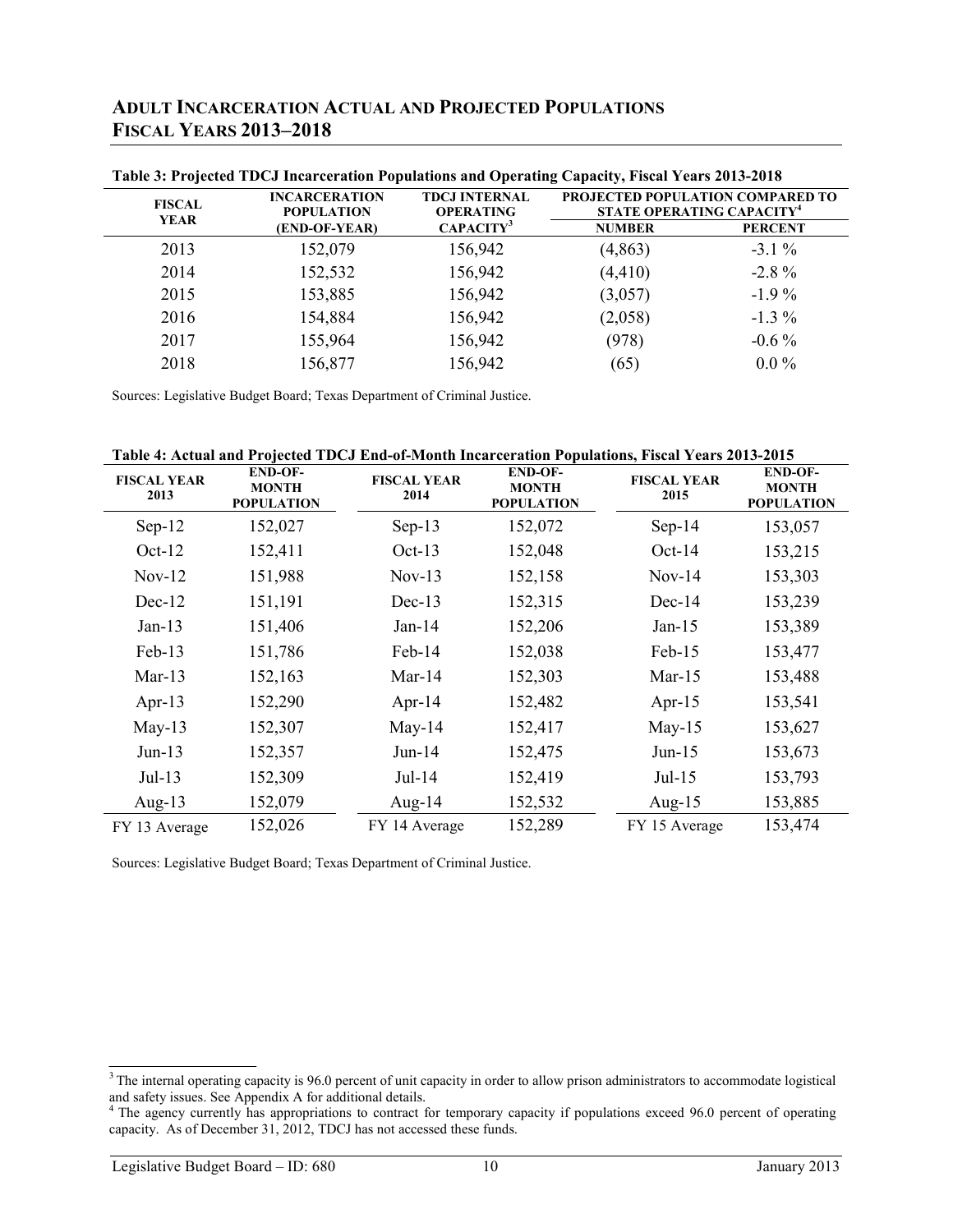## **ACTIVE ADULT PAROLE SUPERVISION ACTUAL AND PROJECTED POPULATIONS FISCAL YEARS 2008–2018**

The active adult parole population projection is a component of the discrete-event simulation modeling approach. Individual offenders included in the parole model are released from prison by parole, mandatory supervision, or discretionary mandatory supervision. These offenders must serve the remainder of their sentence under supervision and are subject to sanctions or revocation of parole for violation of parole conditions.

The active adult parole supervision population is expected to increase moderately, 2.8 percent over the projection period, from fiscal years 2013 to 2018. This increase is due to increasing parole and discretionary mandatory supervision case considerations, increasing parole and discretionary mandatory supervision case approvals, and increasing placements on to parole supervision. The simulation model tracks individuals released to parole, mandatory supervision, or discretionary mandatory supervision for the time they are on active adult parole supervision and removes the individuals from supervision when they have satisfied the requirements of their term or are revoked for violation(s) of parole conditions. The January 2013 projection for the active adult parole supervision population is higher than previous projections because of higher parole approval rates and lower parole revocation rates. Any significant change in projection drivers (e.g., increases or decreases in parole and/or discretionary mandatory supervision case considerations and approval rates) may affect projected populations. Appendix A provides additional information regarding projection drivers and model assumptions.



**Figure 4: Actual and Projected Active Adult Parole Supervision Populations, Fiscal Years 2008-2018**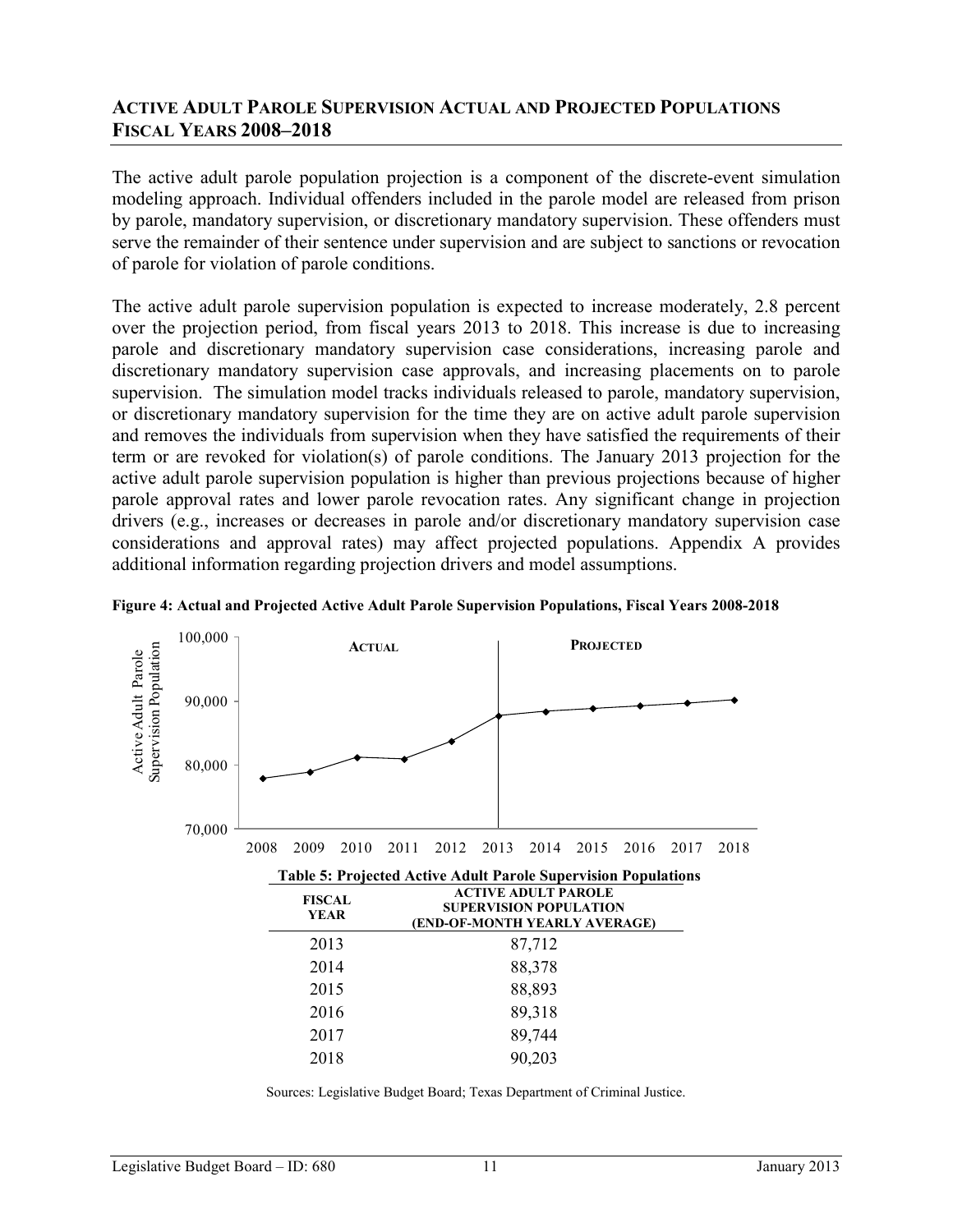## **ADULT FELONY DIRECT COMMUNITY SUPERVISION ACTUAL AND PROJECTED POPULATIONS, FISCAL YEARS 2008–2018**

The adult felony direct community supervision (i.e., adult probation) population projection is also a component of the discrete-event simulation modeling approach. Yearly felony community supervision placements vary according to fluctuations in at-risk populations of the state, felony court activity, and sentencing trends. Placements are added to a discrete-event simulation model in which, over time, offenders complete their terms successfully or are revoked due to violations of the terms of community supervision. The probabilities of completion and revocation are based on release data from TDCJ's community supervision tracking system and reflect the time served by individuals on community supervision with similar offense and sentence information.

The adult felony direct community supervision population is expected to decrease, an average of 0.6 percent each year from fiscal years 2013 to 2015 before beginning a slight increase. After a slight decrease during the first few years of the projection period, the adult felony direct community supervision population is expected to slightly increase, an average of 0.1 percent each year from fiscal year 2016 to 2018. Decreases in community supervision placements, increases in the use of early termination release, and a steady number of felony revocations to prison and state jail since fiscal year 2010 continue to affect future growth of the felony community supervision population. Any significant change in projection drivers (e.g., sentencing practices, revisions to previously reported data) may affect projected populations. Appendix A provides additional information regarding projection drivers and model assumptions.

**Figure 5: Actual and Projected Adult Felony Direct Community Supervision Populations, Fiscal Years 2008-2018**

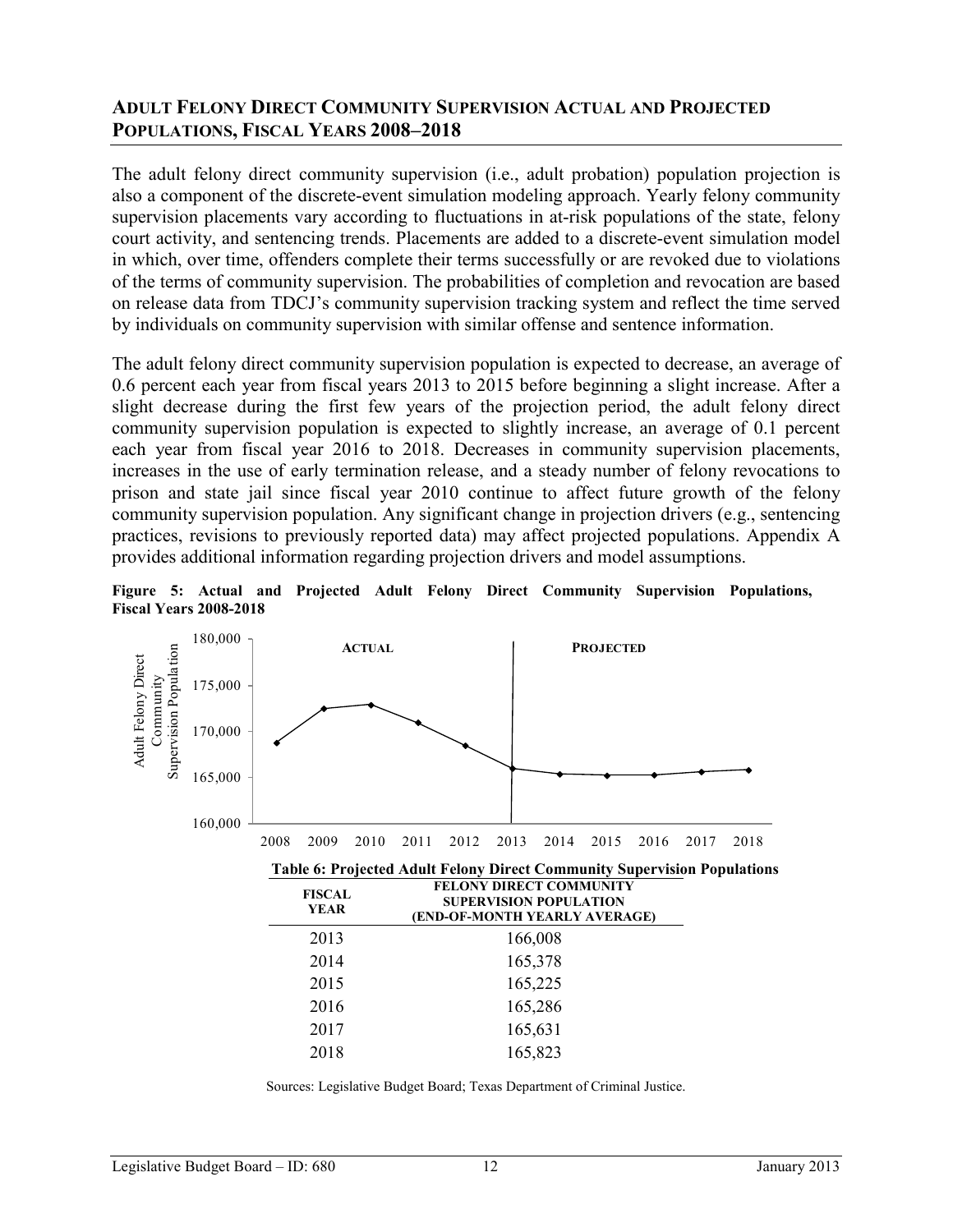## **ADULT MISDEMEANOR COMMUNITY SUPERVISION ACTUAL AND PROJECTED PLACEMENTS FISCAL YEARS 2008–2018**

The adult misdemeanor community supervision (i.e., adult probation) placements projection is based on data reported by TDCJ in the Monthly Community Supervision Report.

The misdemeanor community supervision placements are projected to decrease modestly, an average of 1.3 percent each year during the projection period, from fiscal year 2013 to fiscal year 2018. The misdemeanor community supervision placements for the projection period are based on the negative growth rates observed over the last few fiscal years. Fluctuations in the number of annual misdemeanor community supervision placements are common and have ranged from an increase of 6.4 percent (fiscal years 2004 to 2005) to a decrease of 9.6 percent (fiscal years 2003 to 2004). Any significant change in projection drivers (e.g., sentencing practices, revisions to previously reported data) may affect projected placements. Appendix A provides additional information regarding projection drivers and model assumptions.

**Figure 6: Actual and Projected Adult Misdemeanor Community Supervision Placements, Fiscal Years 2008–2018**



|  | Table 7: Projected Adult Misdemeanor Community Supervision Placements |  |
|--|-----------------------------------------------------------------------|--|
|  |                                                                       |  |

| <b>FISCAL</b><br>YEAR | <b>ADJUDICATED</b><br><b>SUPERVISION</b> | <b>DEFERRED</b><br><b>ADJUDICATION</b> | <b>TOTAL</b><br><b>PLACEMENTS</b> |
|-----------------------|------------------------------------------|----------------------------------------|-----------------------------------|
| 2013                  | 52,106                                   | 50,062                                 | 102,168                           |
| 2014                  | 51,428                                   | 49,412                                 | 100,840                           |
| 2015                  | 50,760                                   | 48,769                                 | 99,529                            |
| 2016                  | 50,100                                   | 48,135                                 | 98,235                            |
| 2017                  | 49,449                                   | 47,510                                 | 96,958                            |
| 2018                  | 48,806                                   | 46,892                                 | 95,698                            |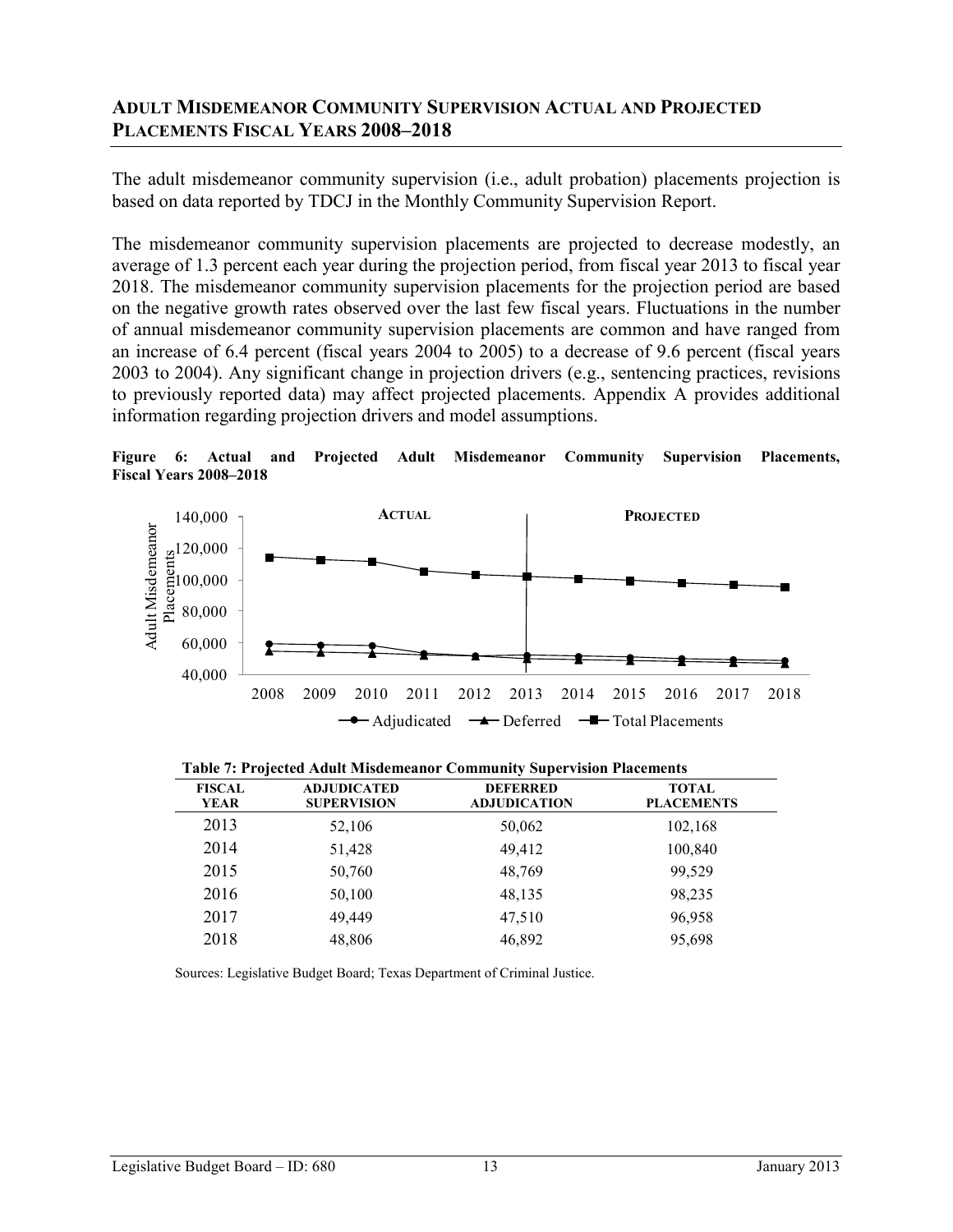**JUVENILE CORRECTIONAL POPULATION PROJECTIONS**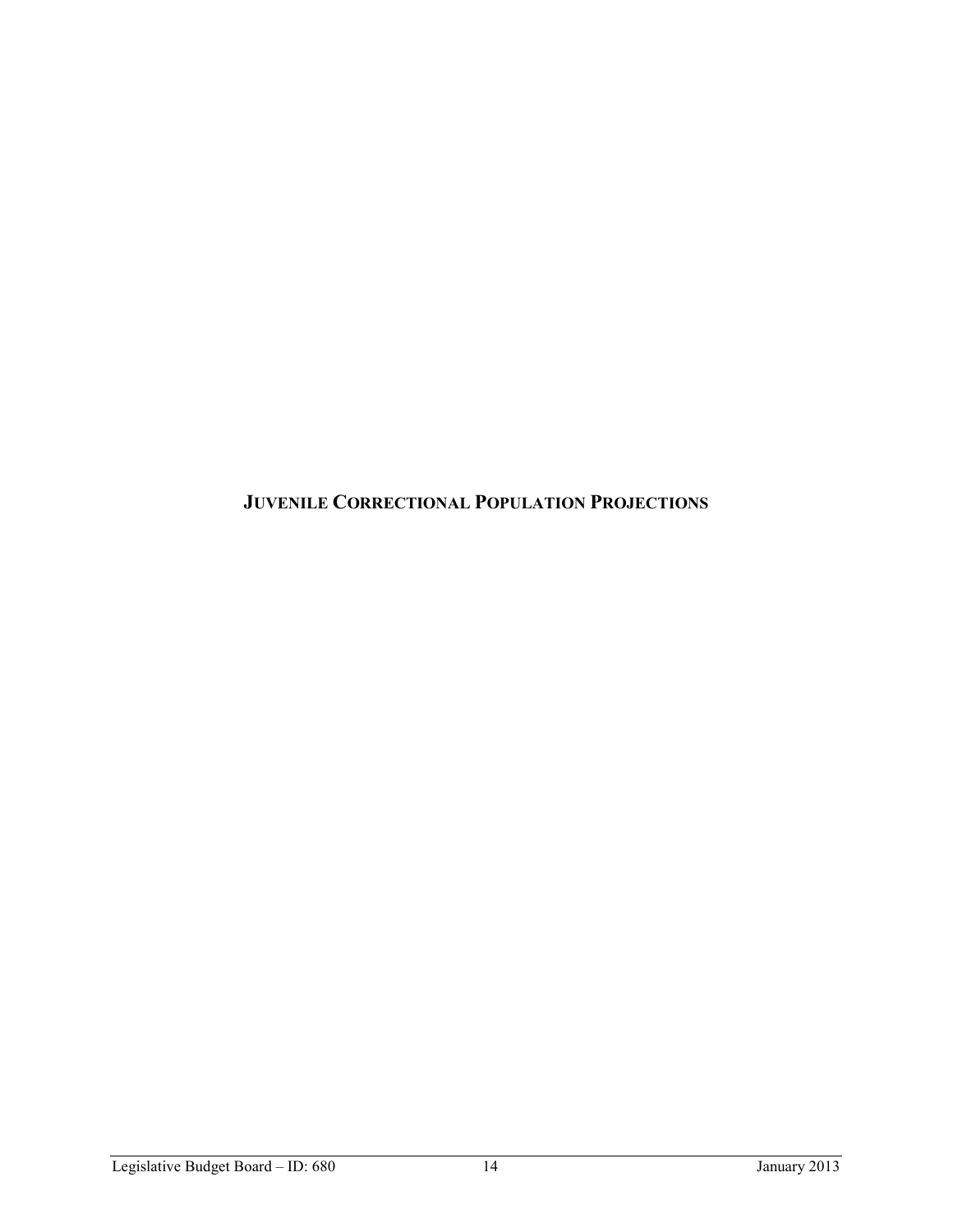## **JUVENILE STATE RESIDENTIAL ACTUAL AND PROJECTED POPULATIONS FISCAL YEARS 2008–2018**

The projection for the Texas Juvenile Justice Department's (TJJD) state residential population is based on a discrete-event simulation modeling approach. The model simulates juvenile movement into, through, and out of the system based on a number of population characteristics, such as offense type, intake type, minimum length of stay, and maximum length of stay possible given the juveniles' age. The projected number of admissions is based on an extrapolation of admissions between September 2011 and August 2012. This projection assumes TJJD will average of 994 admissions per year for fiscal years 2013 through 2018. To project releases, a multivariate regression analysis was used to predict length of stay. The regression analysis is based on juveniles released from state residential facilities between September 2011 and August 2012. This analysis includes factors such as offense type, minimum length of stay, and the juvenile's age at intake.

The model projects this population will decline slightly through fiscal year 2018. Lower admissions to state residential facilities are a major factor for this decline. Any significant change in projection drivers (e.g., commitment and parole revocation practices) may affect actual populations. Appendix B provides additional information about these projections and model assumptions.





Sources: Legislative Budget Board; Texas Juvenile Justice Department.

- The total state-funded residential capacity for TJJD is 1,699 beds for fiscal year 2013.
- State residential capacity includes state-operated facilities, contract care facilities, and halfway houses.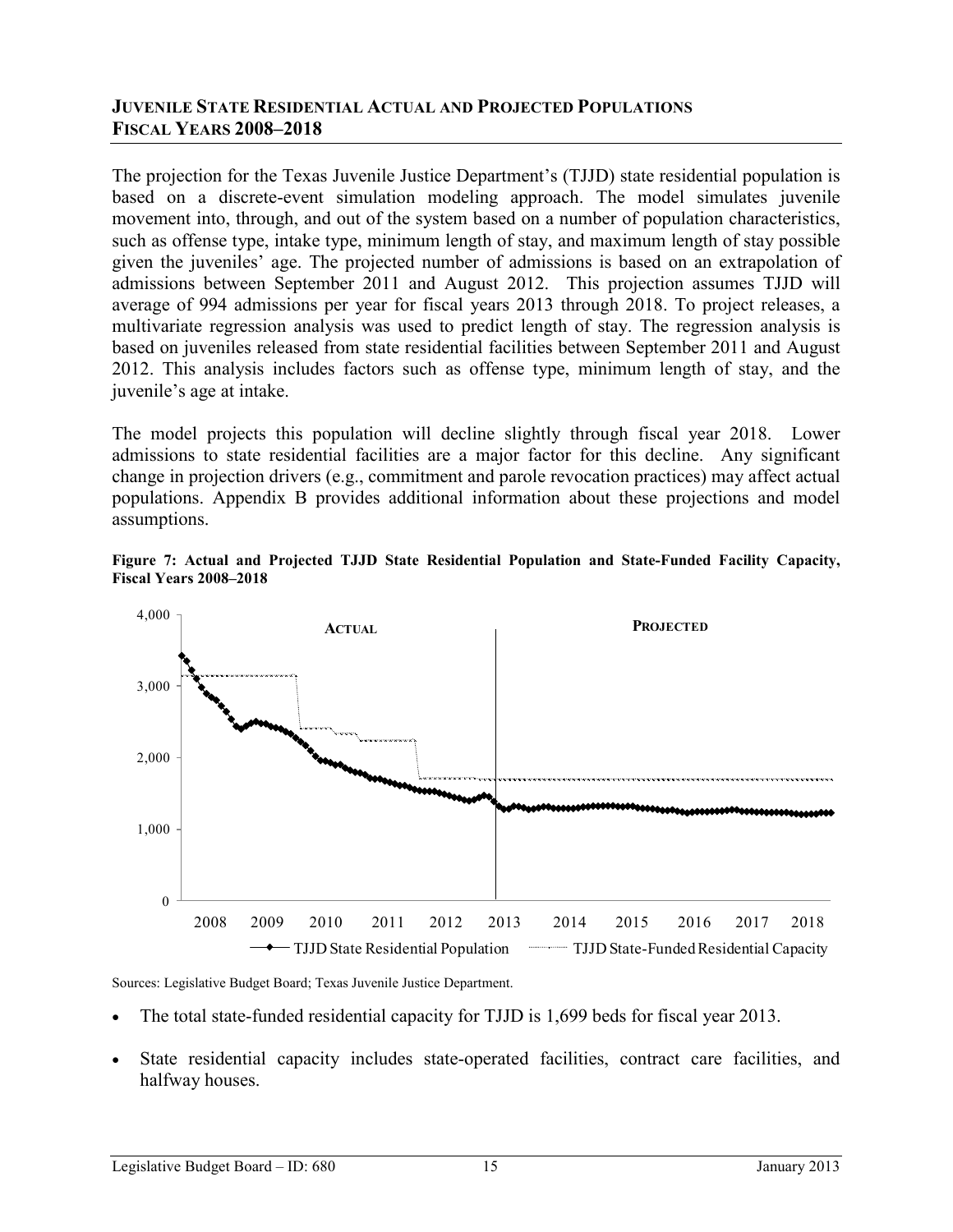| <b>JUVENILE STATE RESIDENTIAL ACTUAL AND PROJECTED POPULATIONS</b> |
|--------------------------------------------------------------------|
| <b>FISCAL YEARS 2013-2018</b>                                      |

| Fiscal Years 2013–2018       |                                               |                                                                          |                                                                                        |                |
|------------------------------|-----------------------------------------------|--------------------------------------------------------------------------|----------------------------------------------------------------------------------------|----------------|
| <b>FISCAL</b><br><b>YEAR</b> | <b>STATE RESIDENTIAL</b><br><b>POPULATION</b> | <b>STATE-FUNDED</b><br><b>RESIDENITAL</b><br><b>CAPACITY<sup>5</sup></b> | PROJECTED POPULATION COMPARED<br><b>TO STATE-FUNDED RESIDENTIAL</b><br><b>CAPACITY</b> |                |
|                              | (END-OF-YEAR)                                 |                                                                          | <b>NUMBER</b>                                                                          | <b>PERCENT</b> |
| 2013                         | 1,290                                         | 1,699                                                                    | (409)                                                                                  | $-24.1%$       |
| 2014                         | 1,331                                         | 1,699                                                                    | (368)                                                                                  | $-21.7\%$      |
| 2015                         | 1,292                                         | 1,699                                                                    | (407)                                                                                  | $-24.0%$       |
| 2016                         | 1,257                                         | 1,699                                                                    | (442)                                                                                  | $-26.0%$       |
| 2017                         | 1,242                                         | 1,699                                                                    | (457)                                                                                  | $-26.9%$       |
| 2018                         | 1,236                                         | 1,699                                                                    | (463)                                                                                  | $-27.3\%$      |

**Table 8: Projected TJJD State Residential Population and State-Funded Facility Capacity,** 

Sources: Legislative Budget Board; Texas Juvenile Justice Department.

| Table 9: Actual and Projected TJJD State Average Daily Residential Population, Fiscal Years 2013-2015 |  |  |
|-------------------------------------------------------------------------------------------------------|--|--|
|                                                                                                       |  |  |

| <b>FISCAL YEAR</b><br>2013 | <b>AVERAGE</b><br><b>DAILY</b><br><b>POPULATION</b> | <b>FISCAL YEAR</b><br>2014 | <b>AVERAGE</b><br><b>DAILY</b><br><b>POPULATION</b> | <b>FISCAL YEAR</b><br>2015 | <b>AVERAGE</b><br><b>DAILY</b><br><b>POPULATION</b> |
|----------------------------|-----------------------------------------------------|----------------------------|-----------------------------------------------------|----------------------------|-----------------------------------------------------|
| $Sep-12$                   | 1,416                                               | $Sep-13$                   | 1,304                                               | $Sep-14$                   | 1,328                                               |
| $Oct-12$                   | 1,420                                               | $Oct-13$                   | 1,320                                               | $Oct-14$                   | 1,333                                               |
| $Nov-12$                   | 1,417                                               | $Nov-13$                   | 1,320                                               | $Nov-14$                   | 1,333                                               |
| $Dec-12$                   | 1,394                                               | $Dec-13$                   | 1,300                                               | $Dec-14$                   | 1,335                                               |
| $Jan-13$                   | 1,328                                               | $Jan-14$                   | 1,297                                               | $Jan-15$                   | 1,324                                               |
| $Feb-13$                   | 1,285                                               | Feb-14                     | 1,299                                               | $Feb-15$                   | 1,320                                               |
| $Mar-13$                   | 1,289                                               | $Mar-14$                   | 1,296                                               | $Mar-15$                   | 1,327                                               |
| Apr-13                     | 1,329                                               | Apr-14                     | 1,297                                               | Apr- $15$                  | 1,328                                               |
| $May-13$                   | 1,324                                               | $May-14$                   | 1,305                                               | $May-15$                   | 1,306                                               |
| $Jun-13$                   | 1,307                                               | $Jun-14$                   | 1,319                                               | $Jun-15$                   | 1,300                                               |
| $Jul-13$                   | 1,283                                               | $Jul-14$                   | 1,321                                               | $Jul-15$                   | 1,297                                               |
| Aug- $13$                  | 1,290                                               | Aug- $14$                  | 1,331                                               | Aug- $15$                  | 1,292                                               |
| FY 13 Average              | 1,340                                               | FY 14 Average              | 1,309                                               | FY 15 Average              | 1,319                                               |

Sources: Legislative Budget Board; Texas Juvenile Justice Department.

 $<sup>5</sup>$  Appropriations for TJJD's state-funded residential capacity were based on 1,356 institutional, 218 halfway house, and 125 contract care</sup> beds for fiscal year 2013.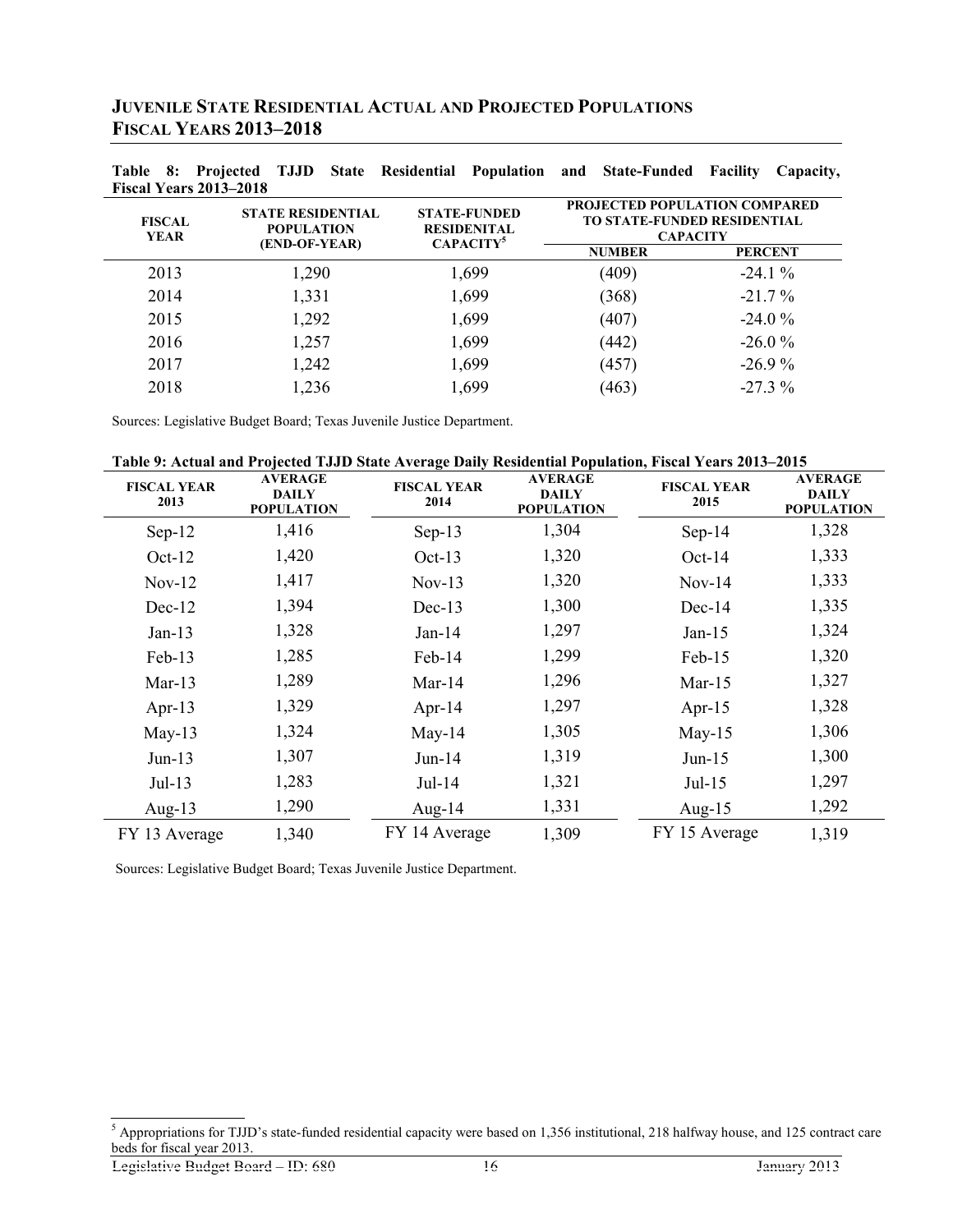## **JUVENILE PROBATION SUPERVISION ACTUAL AND PROJECTED POPULATIONS FISCAL YEARS 2008–2018**

The projection for the juvenile probation supervision population is based on a discrete-event simulation modeling approach. The model simulates juvenile movement into, through, and out of supervision based on a number of characteristics, such as offense type, supervision type, risk level, expected supervision length, and maximum length of supervision possible given the juvenile's age. The projected number of admissions is based on an extrapolation of monthly admissions between September 2011 and August 2012. To project releases, a multivariate regression analysis was used to predict length of supervision. The regression analysis was based on the characteristics and experiences of juveniles released between September 2011 and August 2012. Appendix B provides additional information about these projections and model assumptions.

Between fiscal years 2008 and 2012, the total juvenile probation supervision population decreased 26.4 percent. During this time, adjudicated probation fell 30.1 percent, deferred prosecution supervision fell 22.0 percent, and conditional release supervision fell 14.2 percent. These declines were due to significant decreases in admissions. Since admissions are expected to continue to decline, adjudicated probation and deferred prosecution supervision populations are projected to continue to decrease slightly. Conditional release is projected to increase slightly due to a shift in counting an existing program as conditional release supervision rather than temporary supervision. Total juvenile probation supervision is projected to decrease slightly over the next five fiscal years. Any significant change in projection drivers (e.g., sentencing practices) may affect actual populations.

Unlike projection reports prior to June 2012, this report addresses only those types of juvenile probation supervision (adjudicated probation, deferred prosecution, and conditional release) codified in the Texas Family Code.

#### **Figure 8: Actual and Projected Juvenile Probation Supervision Populations by Supervision Type, Fiscal Years 2008–2018**

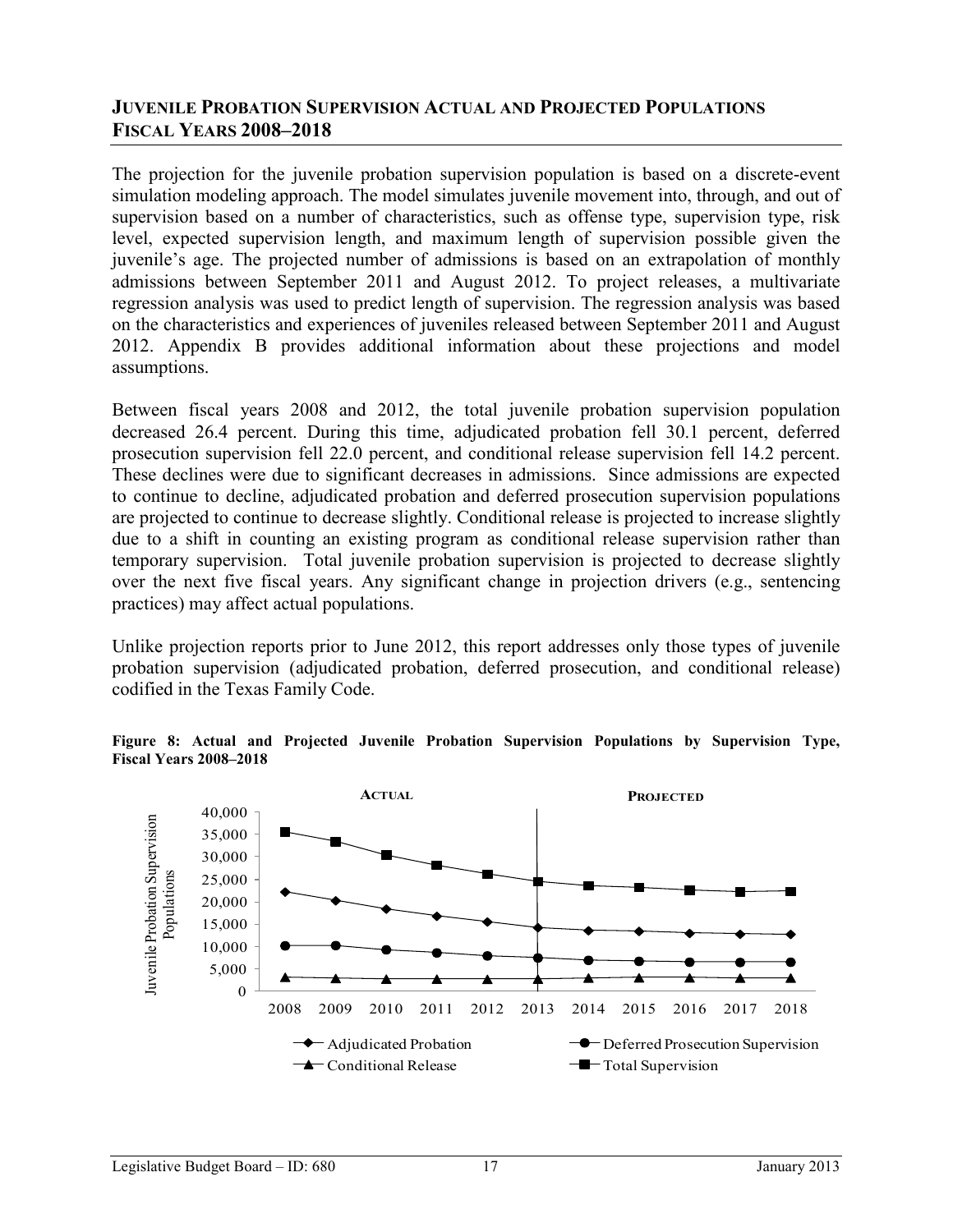|                              | <b>AVERAGE DAILY POPULATION</b>        |                                                             |                                      |                                    |
|------------------------------|----------------------------------------|-------------------------------------------------------------|--------------------------------------|------------------------------------|
| <b>FISCAL</b><br><b>YEAR</b> | <b>ADJUDICATED</b><br><b>PROBATION</b> | <b>DEFERRED</b><br><b>PROSECUTION</b><br><b>SUPERVISION</b> | <b>CONDITIONAL</b><br><b>RELEASE</b> | <b>TOTAL</b><br><b>SUPERVISION</b> |
| 2013                         | 14,264                                 | 7,513                                                       | 2,783                                | 24,560                             |
| 2014                         | 13,591                                 | 6,983                                                       | 3,041                                | 23,615                             |
| 2015                         | 13,442                                 | 6,758                                                       | 3,076                                | 23,276                             |
| 2016                         | 12,988                                 | 6,564                                                       | 3,061                                | 22,613                             |
| 2017                         | 12,799                                 | 6,506                                                       | 3,012                                | 22,317                             |
| 2018                         | 12,775                                 | 6,559                                                       | 3,036                                | 22,370                             |

| Table 10: Projected Juvenile Probation Supervision Populations by Supervision Type, |  |  |
|-------------------------------------------------------------------------------------|--|--|
| <b>Fiscal Years 2013–2018</b>                                                       |  |  |

Sources: Legislative Budget Board; Texas Juvenile Justice Department.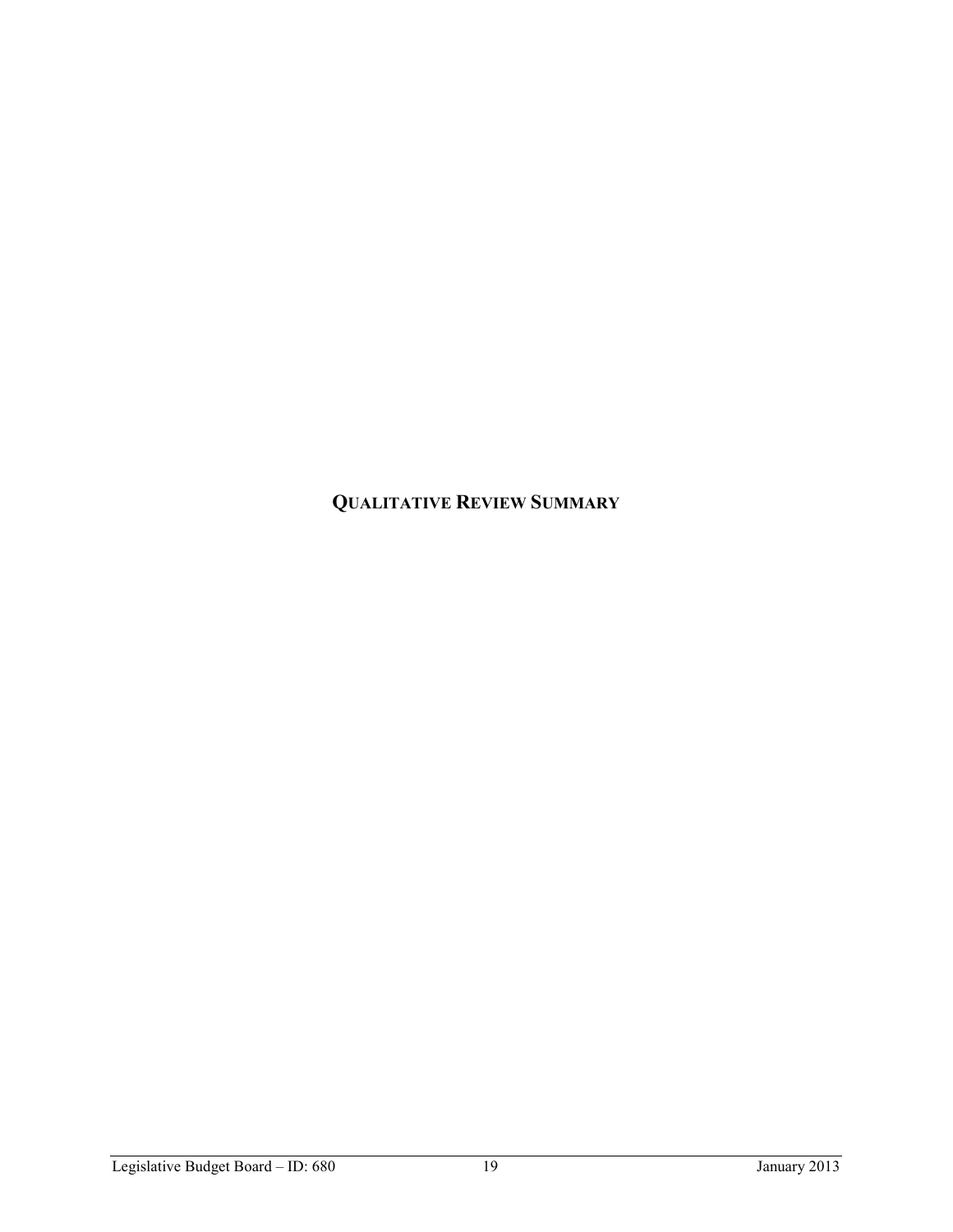## **INTRODUCTION**

As part of the correctional population projections methodology, a qualitative review component was conducted during the fall of 2012 for this report. The purpose of the review was to obtain a more in-depth understanding of the criminal and juvenile justice trends originally reported in the LBB's *June 2012 Adult and Juvenile Correctional Population Projections* report. The qualitative review explored current criminal and juvenile justice trends. Additionally, the qualitative study helped clarify the implementation and affect of recent legislative and budgetary initiatives.

### **METHODOLOGY**

Focus groups and interviews with criminal justice practitioners, juvenile justice practitioners, and adult offenders were the primary methods of data collection. Focus groups and interviews were conducted in various counties in Texas and at statewide professional conferences and meetings. The utilization of statewide criminal and juvenile justice conferences as data-gathering sites allowed for a broad representation of practitioners from various jurisdiction sizes and varying geographic areas of the state. Participants included adult and juvenile probation practitioners, prosecutors, defense attorneys, public defenders, and judges.

A total of 156 practitioners participated in the focus groups. Additionally, in-depth interviews were conducted with administrators of state criminal justice agencies and adult offenders incarcerated in state and county jails. A total of 20 administrator interviews, 12 state jail offender interviews, and 10 county jail offender interviews were conducted.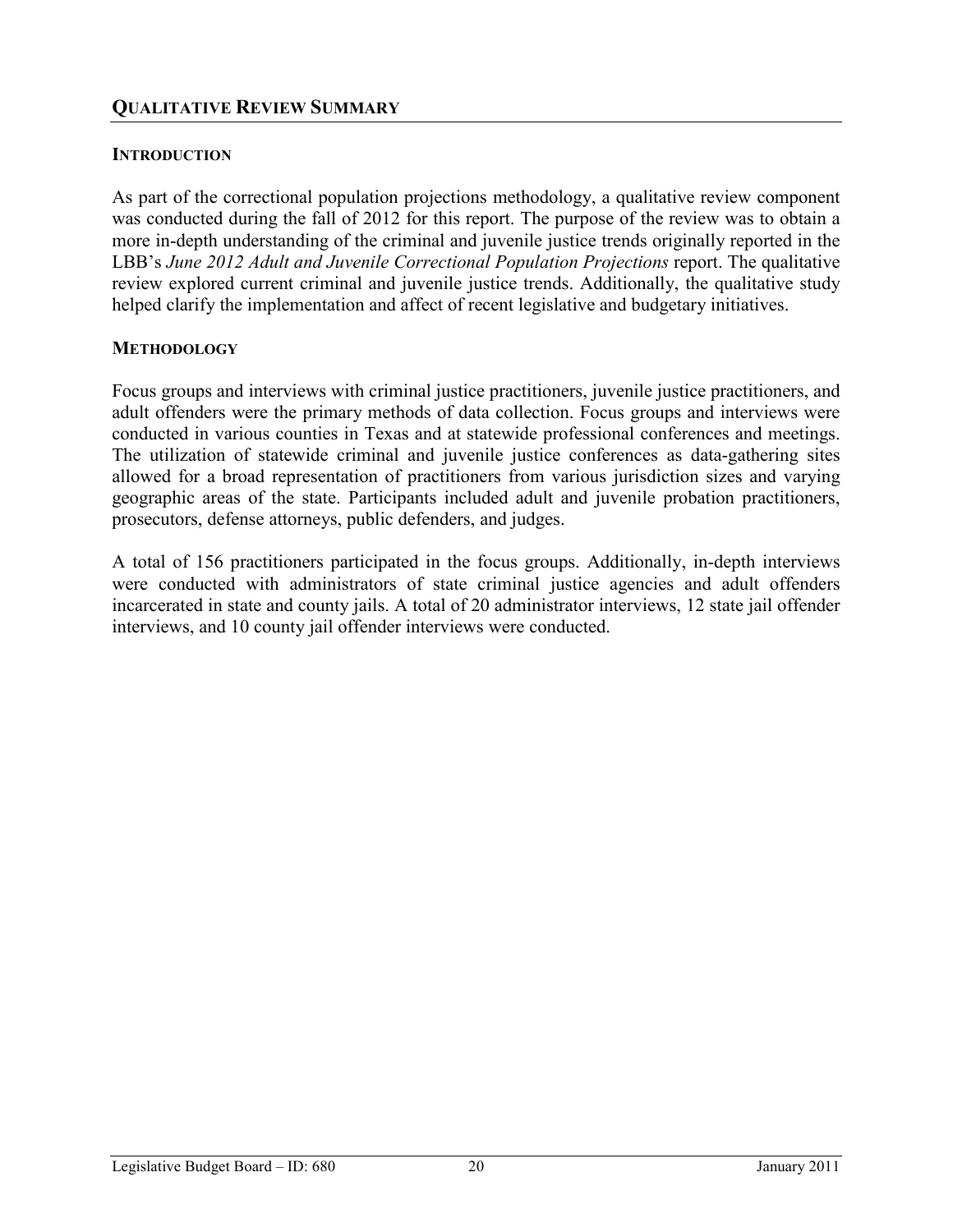### **ADULT CRIMINAL JUSTICE FINDINGS**

Focus groups and interviews with adult criminal justice practitioners, administrators, and offenders explored several topics including current community supervision, prison, and parole population trends. Additionally, the implementation and affect of recent legislative and budgetary initiatives were explored. Finally, participants provided legislative recommendations to assist the Eighty-third Legislature, 2013, in forming criminal justice policy and funding decisions.

HOW IS THE ADULT CRIMINAL JUSTICE SYSTEM FUNCTIONING IN GENERAL AS IT RELATES TO CRIMINAL JUSTICE POPULATION TRENDS?

Adult criminal justice practitioners nearly unanimously indicated most population trends have remained stable over the past several years. Practitioners indicated the current balance of treatment options in community supervision and parole are the primary factor behind this population stability. Expanded pre-trial diversion options throughout the state are also factors contributing to reductions in direct sentences to prison and probation revocations. Most practitioners indicated populations will remain steady as long as sufficient treatment options are available.

While most other criminal justice populations have remained relatively stable, the statewide parole population has steadily grown over the past several years due to growing parole approval rates. Practitioners and administrators indicated the growth in approval rates is primarily attributed to expanded treatment options (both in prison and in the community) and a recently revalidated parole release risk instrument. Practitioners indicated Board of Pardons and Paroles members are more confident in the release risk instrument guidelines due to the independent revalidation of the instrument and are approving more offenders for parole than in the past.

WHY ARE STATEWIDE MISDEMEANOR COMMUNITY SUPERVISION PLACEMENTS DECLINING?

Statewide adult misdemeanor community supervision placements have declined over the past several years. Most practitioners have experienced this pattern in their local communities. When asked for the reasons behind the continuing decline of misdemeanor community supervision placements, focus group and interview participants indicated pre-trial diversion options have steadily grown and offenders continue to prefer plea bargains for short county jail sentences instead of placement on community supervision.

Practitioners throughout the state indicated Driving While Intoxicated (DWI) offenders particularly preferred to serve county jail time instead of community supervision placement. Most agreed this phenomenon was logical because DWI penalties provide little incentive for offenders to choose community supervision over a short county jail sentence in a plea bargain. The Driver Responsibility Program (DRP) was specifically mentioned as a deterrent to community supervision because many offenders required to pay DRP surcharges would not be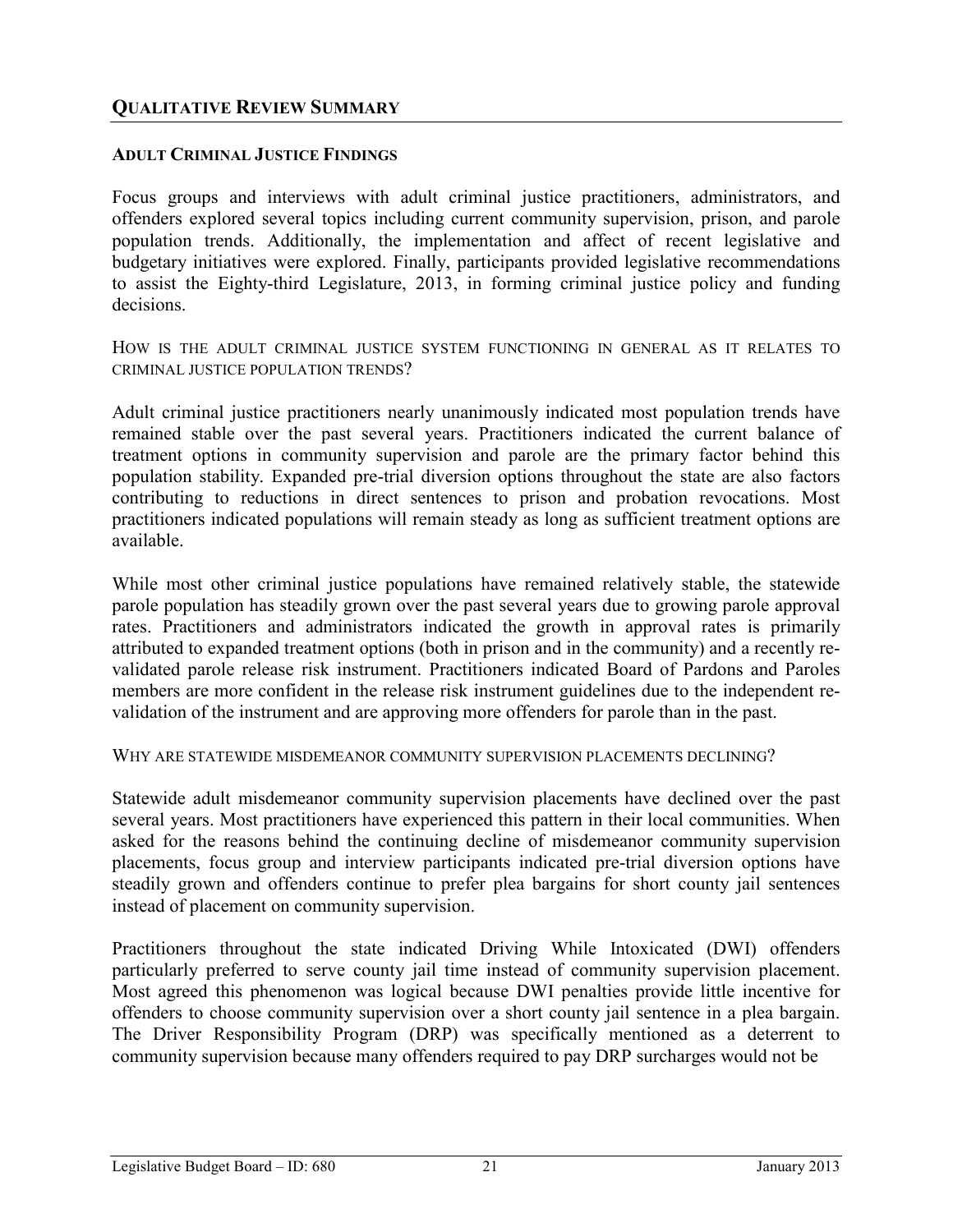able to afford both the DPS surcharges and community supervision fees and prefer to serve their sentence in the county jail instead. Practitioners also agreed these issues are problematic because offenders who are not placed on probation do not receive treatment or services for potential substance abuse issues.

County jail offenders agreed with much of the information provided by criminal justice practitioners as it relates to declining misdemeanor community supervision placements. Offenders indicated "good time" credits in county jail make short county jail sentences even more attractive than lengthy community supervision sentences ("good time" credits usually take the form of "2 for 1" – two days credit for each day served). Offenders indicated community supervision was too expensive (community supervision fees, paying for classes, treatment, etc.), time-consuming and too often ended in revocation to county jail. One offender said it was a "nobrainer" to choose a short county jail sentence instead of a community supervision sentence.

Practitioners indicated the most effective method to make community supervision a more attractive option was to provide offenders incentives. Some of the incentives mentioned were:

- Permitting deferred adjudication for first-time DWI offenders;
- Allowing offenders who elect community supervision and treatment full or partial exemptions from DRP surcharges; and
- Shortening community supervision terms.

WHAT IMPACT HAVE STATUTE CHANGES REGARDING CERTAIN COMMUNITY SUPERVISION SENTENCE TIME CREDITS (HOUSE BILL 1205) HAD ON CRIMINAL JUSTICE POPULATIONS THROUGHOUT THE STATE?

House Bill 1205, Eighty-second Legislature, Regular Session, 2011, created several methods for certain offenders on community supervision to receive time credits towards their sentence. Offenders who pay certain fees or participate in certain treatment or education programs are eligible for time credits towards their sentences, per judicial approval.

Most practitioners were familiar with the time-credit provisions of House Bill 1205. None indicated the bill has had a notable, if any, effect on current criminal justice populations, partially because most jurisdictions had yet to implement the provisions of the bill. Many practitioners voiced several concerns about the provisions of the bill, which are listed as follows:

• The new time credit provisions require community supervision officers to notify judges once an offender has completed one of the items eligible for a time credit. Many community supervision and corrections departments (CSCDs) do not have systematic processes in place to notify community supervision officers if an offender has met one or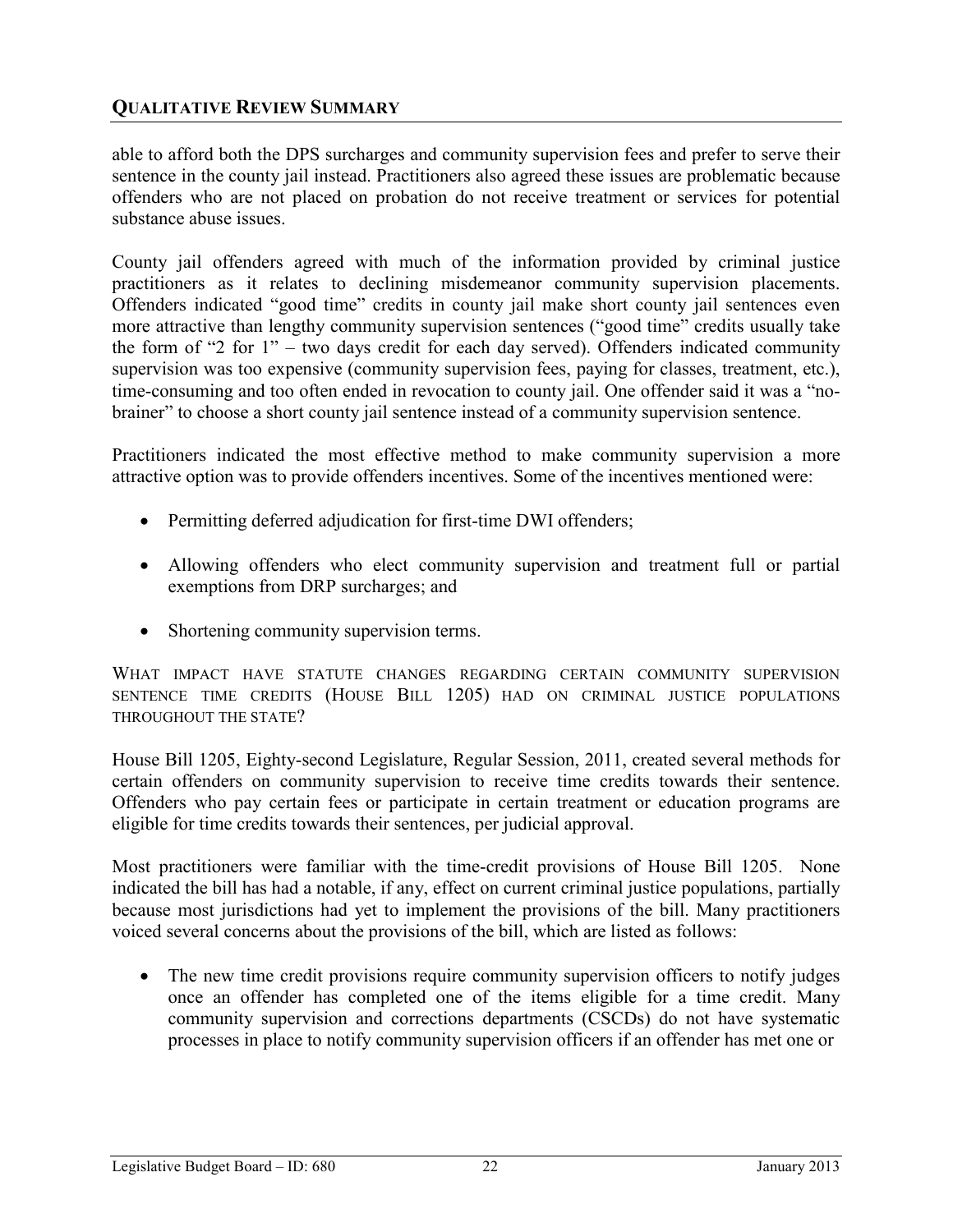more of the applicable time credits. For example, certain fees paid by offenders who would qualify for time credits are not paid to the CSCDs, but to other entities (e.g., courts). A few practitioners indicated their CSCDs were looking into implementing this process, but it would be logistically difficult. Practitioners agreed the onus should be on the offender to notify the probation officer or judge directly once they are eligible for any applicable time credits.

- Participants were concerned with the workload of judges and courts regarding the timecredit approval requirements. Many jurisdictions are experiencing docket backlogs and indicated this additional process added to the judicial workload could increase those backlogs.
- Participants indicated judges already have some discretion to shorten community supervision sentences if they deem appropriate; many were unsure if the new time-credit provisions would expand judicial approval of community supervision sentence time credits beyond current trends.

WHAT IMPACT HAS THE RECENT STATUTORY CHANGE REGARDING DILIGENT PARTICIPATION TIME CREDITS FOR STATE JAIL OFFENDERS (HOUSE BILL 2649) HAD ON CRIMINAL JUSTICE POPULATIONS THROUGHOUT THE STATE?

House Bill 2649, Eighty-second Legislature, Regular Session, 2011, implemented diligent participation time credits for offenders serving sentences in state jails. State jail offenders who participate in certain educational, treatment, or work programs while serving a state jail sentence are eligible to have the sentencing court petitioned for a sentence reduction. TDCJ is required to notify the sentencing court of an offender's eligibility for the time credit at least 30 days before the offender reaches 80 percent of his/her original sentence. The sentencing court judge can choose to reduce the original sentence by any amount of time as long as it does not exceed 20 percent of the original sentence.

Both offenders and practitioners were familiar with the provisions of House Bill 2649. Offenders refer to the provisions colloquially as the "20 percent program". Practitioners voiced several concerns about the diligent participation time credits, which are listed as follows:

• Practitioners at state jail units indicated the process for notifying judges of inmates eligible for their "20 percent" sentence reduction excludes unit staff and is conducted solely between the Classification and Records (located at TDCJ headquarters in Huntsville) and the sentencing courts. Inmates who may have diligently participated but received disciplinary action for fighting, contraband, etc., were receiving diligent participation time credits. Practitioners indicated the notification process should include state jail unit staff input to ensure only appropriate inmates receive diligent participation time credits.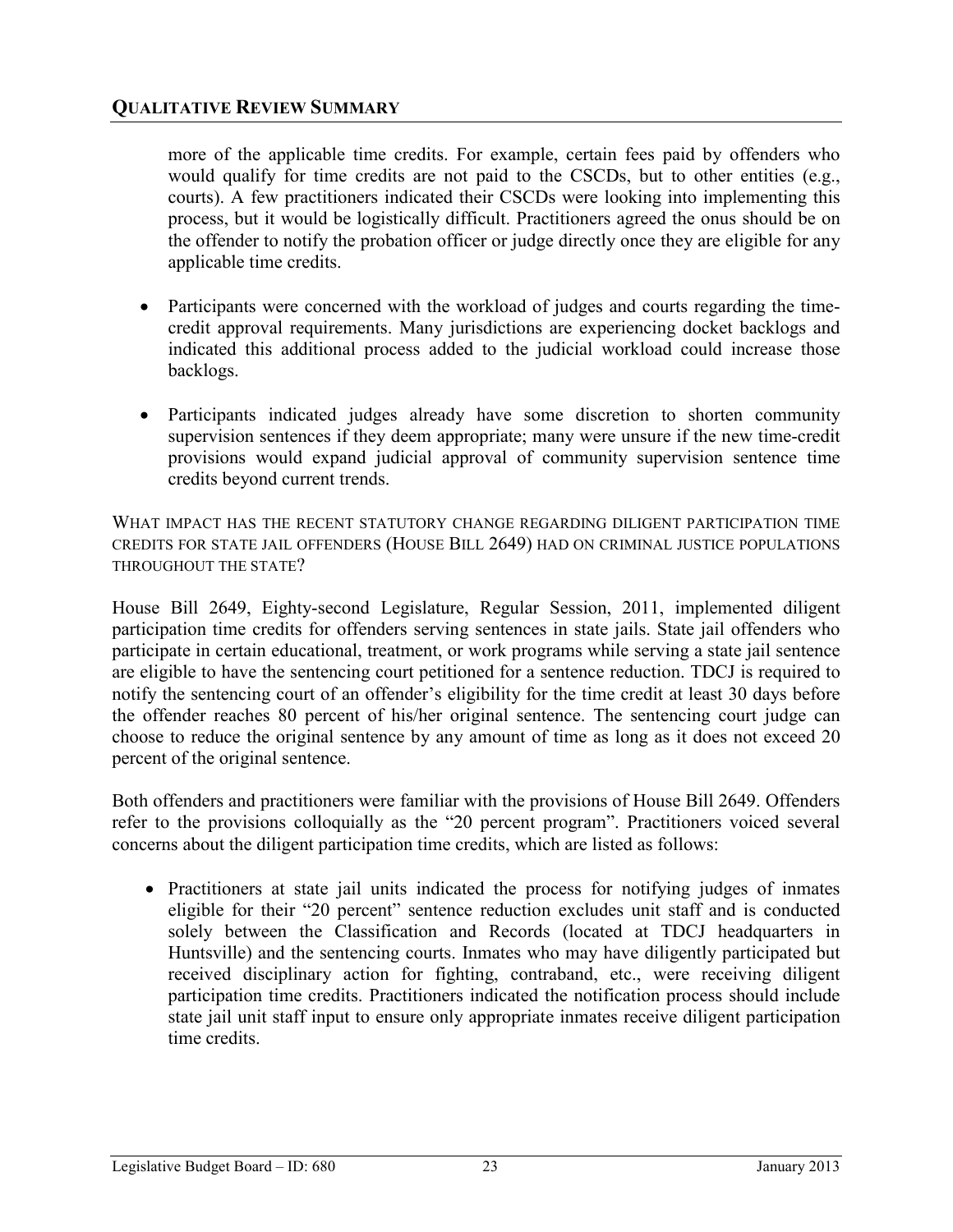• Practitioners indicated judicial workload and backlogs prevent judges from having the time necessary to review all diligent participation time credit notifications they receive. Many practitioners indicated some judges simply grant the time credits to all offenders who are eligible, and others do not grant the time credits to any offenders who are eligible. Most participants agreed the diligent participation time credit approval process should remove the judicial component and simply allow TDCJ to implement the time credits administratively.

Offenders were largely confused over which offenders were eligible for the "20 percent" sentence reduction and which were not. Many understood the basic precepts of the diligent participation time credits but believed the time credits were applied unfairly. Parallel to observations from practitioners, several offenders mentioned they knew which judges would grant the time credits and which judges would not. Offenders also indicated the process of obtaining diligent participation time credits was unclear. They indicated they had received little formal direction from unit staff but relied on word-of-mouth information among other offenders to understand the bill's provisions. One offender had been granted his "20 percent" sentence reduction but was never notified. The offender learned of his time credits when his mother checked his release date on TDCJ's website and saw his sentence was approximately 20 percent shorter than originally listed. Offenders mostly agreed the concept of diligent participation time credits was positive and encouraged more offenders to work or participate in school or treatment.

### REGARDING CRIMINAL JUSTICE IN TEXAS, WHAT SHOULD BE THE EIGHTY-THIRD LEGISLATURE'S MOST IMPORTANT PRIORITIES?

Most practitioners agreed that maintaining the treatment options currently available for community supervision, prison, and parole offenders was vital for the overall stability of the adult criminal justice system in Texas. Most were cognizant of budgetary challenges and were hopeful to maintain the current slate of options regarding offender treatment and rehabilitation. Many practitioners agreed that if current treatment and rehabilitation options were reduced or eliminated, prison populations would subsequently grow.

Practitioners, particularly administrators, indicated the Eighty-third Legislature should provide support for the recruitment and retention of qualified criminal justice staff. Both state and local entities have experienced numerous difficulties in maintaining adequate levels of qualified staff. Most practitioners indicated their staff had seen little to no salary increases in recent years while simultaneously experiencing increased workloads. One focus group of practitioners lamented that treatment options continue to expand but eventually no staff will be present to operate the programs without more incentives to remain in the criminal justice field. Practitioners indicated the most effective way to hire and maintain qualified staff is to enhance starting salaries and provide salary increases for staff who maintain employment in the criminal justice field.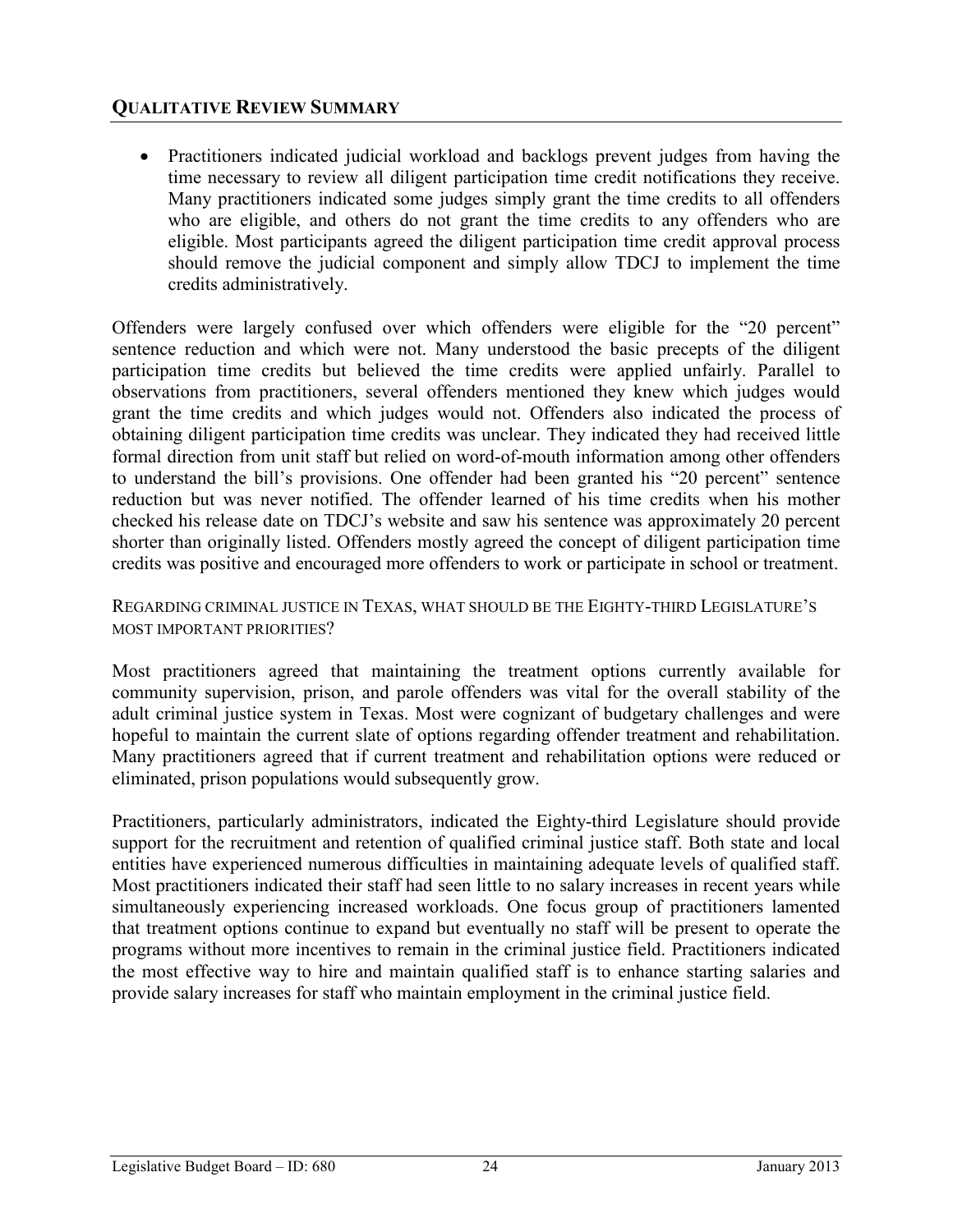## **JUVENILE JUSTICE PRACTITIONER FINDINGS**

Focus groups and interviews with juvenile justice practitioners explored several topics. Current juvenile justice population trends were discussed, particularly the ongoing decline in juvenile probation and state residential populations. Additionally, participants provided legislative recommendations to assist the Eighty-third Legislature, 2013, in forming juvenile justice policy and funding decisions.

WHY ARE STATEWIDE JUVENILE PROBATION POPULATIONS CONTINUING TO DECLINE IN SPITE OF DECLINING TJJD COMMITMENTS AND A GROWING JUVENILE POPULATION IN TEXAS?

The question above was also the focus of the juvenile qualitative section of the *January 2011 Adult and Juvenile Correctional Population Projections* report. The juvenile probation population has continued to decline slightly over the past two years, so the question was again posed to qualitative participants. In most cases, participants indicated similar reasons for the decline cited in the January 2011 report. Several reasons are listed as follows:

- Practitioners indicated referrals from law enforcement continue to decline, primarily because law enforcement officers prefer to avoid dealing with juvenile justice issues. Most practitioners agreed law enforcement believes juvenile justice referrals require too much paperwork and most juveniles referred to juvenile probation will simply receive "a slap on the wrist." Participants indicated the decline in overall referrals results from law enforcement officers who ignore or informally address low-level offenses committed by juveniles.
- Practitioners agreed schools are referring fewer juveniles to juvenile probation departments. Most practitioners indicated schools have veered away from "zero tolerance" policies and are managing more behavior issues at the school level.
- Practitioners indicated they continue to focus their efforts on a growing proportion of higher-risk, higher-need juveniles than in the past. These high-risk, high-need juveniles are resource-intensive and require juvenile probation departments to dedicate more time and effort towards these juveniles. This phenomenon results in fewer lower-risk, lowerneed juveniles receiving services, thereby depressing overall juvenile probation populations.

WILL TJJD COMMITMENTS CONTINUE TO DECLINE AS THEY HAVE OVER THE PAST SEVERAL YEARS?

Most practitioners agreed that TJJD commitments would continue to decline slightly over the next few years, but at some point in the near future commitment levels would reach a "basement" and the decline would end. Practitioners indicated the amount of TJJD commitments was highly correlated with funding and treatment options available to juvenile probation departments. Larger, more urban juvenile probation departments with adequate resources had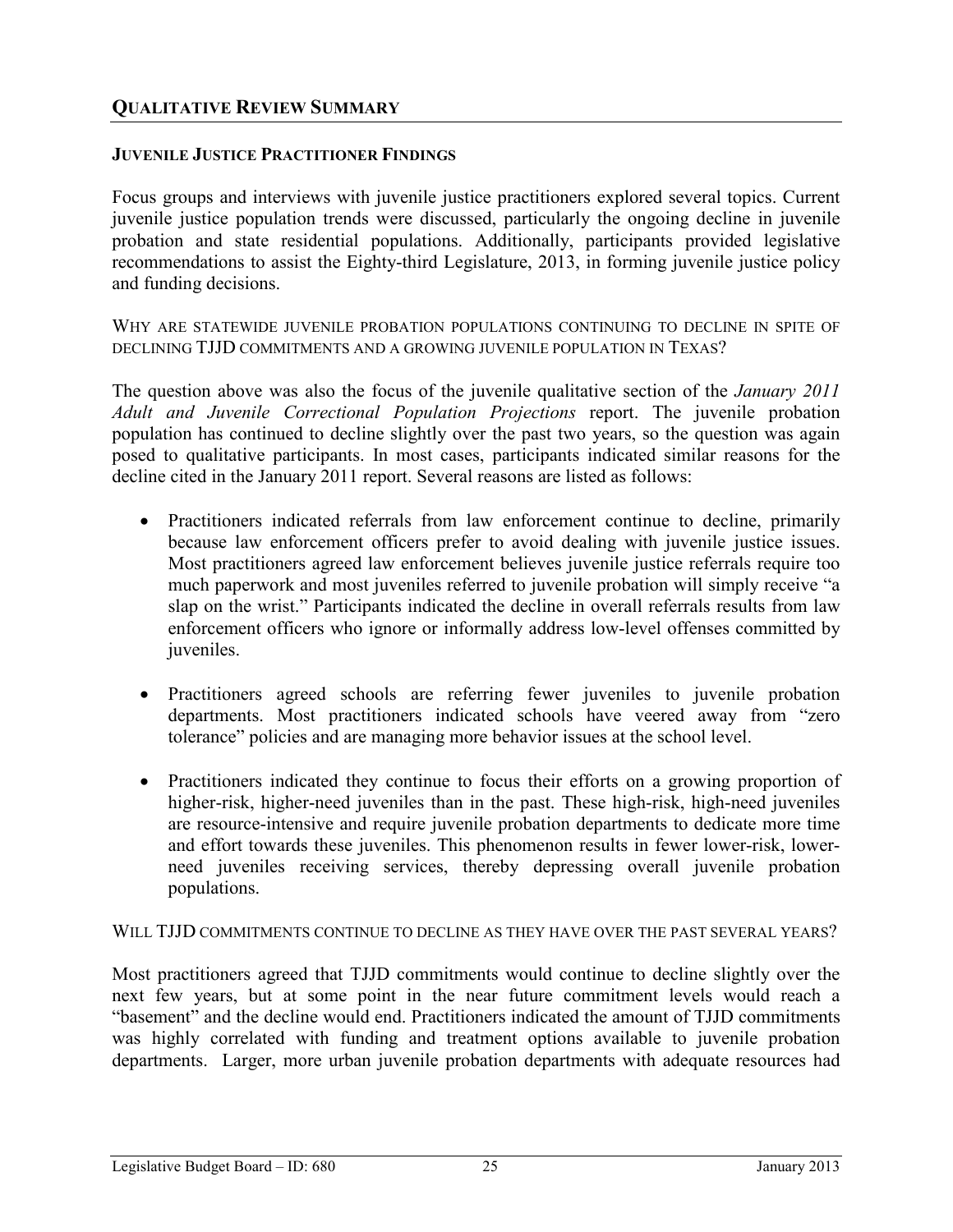greater ability to divert juveniles from TJJD through community treatment and residential placement options. Smaller, more rural juvenile probation departments did not have as many resources to divert juveniles from TJJD. Practitioners agreed that additional funding and treatment options made available to juvenile probation departments would likely result in the continued decline of TJJD commitments. Should funding or treatment options be reduced or eliminated, TJJD commitments would likely begin to increase.

WHAT ARE SOME GENERAL EXPERIENCES WITH TJJD JUVENILE DELINQUENCY PREVENTION AND INTERVENTION DEMONSTRATION PROJECTS?

Practitioners who applied and received TJJD Prevention and Intervention Demonstration project grants indicated the experience was positive. Most agreed the short turnaround on the request for proposal and grant award decisions was challenging but did not inhibit the demonstration projects' goals. Practitioners appreciated the demonstration projects' flexibility in funding and program development. Many indicated the funding allowed them to expand existing juvenile delinquency prevention and intervention programs or begin programs they had previously hoped to implement should funding become available. Participants were hopeful that once fully implemented, and if continued or expanded, the demonstration projects would help to reduce referrals to juvenile probation departments in their communities.

REGARDING JUVENILE JUSTICE IN TEXAS, WHAT SHOULD BE THE EIGHTY-THIRD LEGISLATURE'S MOST IMPORTANT PRIORITIES?

Similar to the findings presented in the January 2011 report, juvenile justice practitioners repeatedly indicated the prevalence of juveniles with mental health issues is growing with no concurrent growth in access to adequate mental health resources. Practitioners agreed the proportion of juveniles with significant mental health and dual-diagnosis (simultaneous mental health and substance abuse) issues continues to grow. These juveniles are increasingly being treated in the community to avoid commitment to TJJD, but they are resource-intensive and practitioners indicated a need for mental health resource investment throughout the state.

Practitioners indicated the Eighty-third Legislature, 2013, should maintain existing or enhance juvenile probation departments' local control and flexibility of funding. Funding flexibility provides juvenile probation departments the discretion to ensure each juvenile receives the treatment and supervision necessary for rehabilitation. Additionally, practitioners were aware of state budgetary concerns and indicated juvenile justice funding should at least be maintained at current levels. Many agreed if funding was reduced or eliminated at the "front-end" of the juvenile justice system, commitments to TJJD would eventually increase.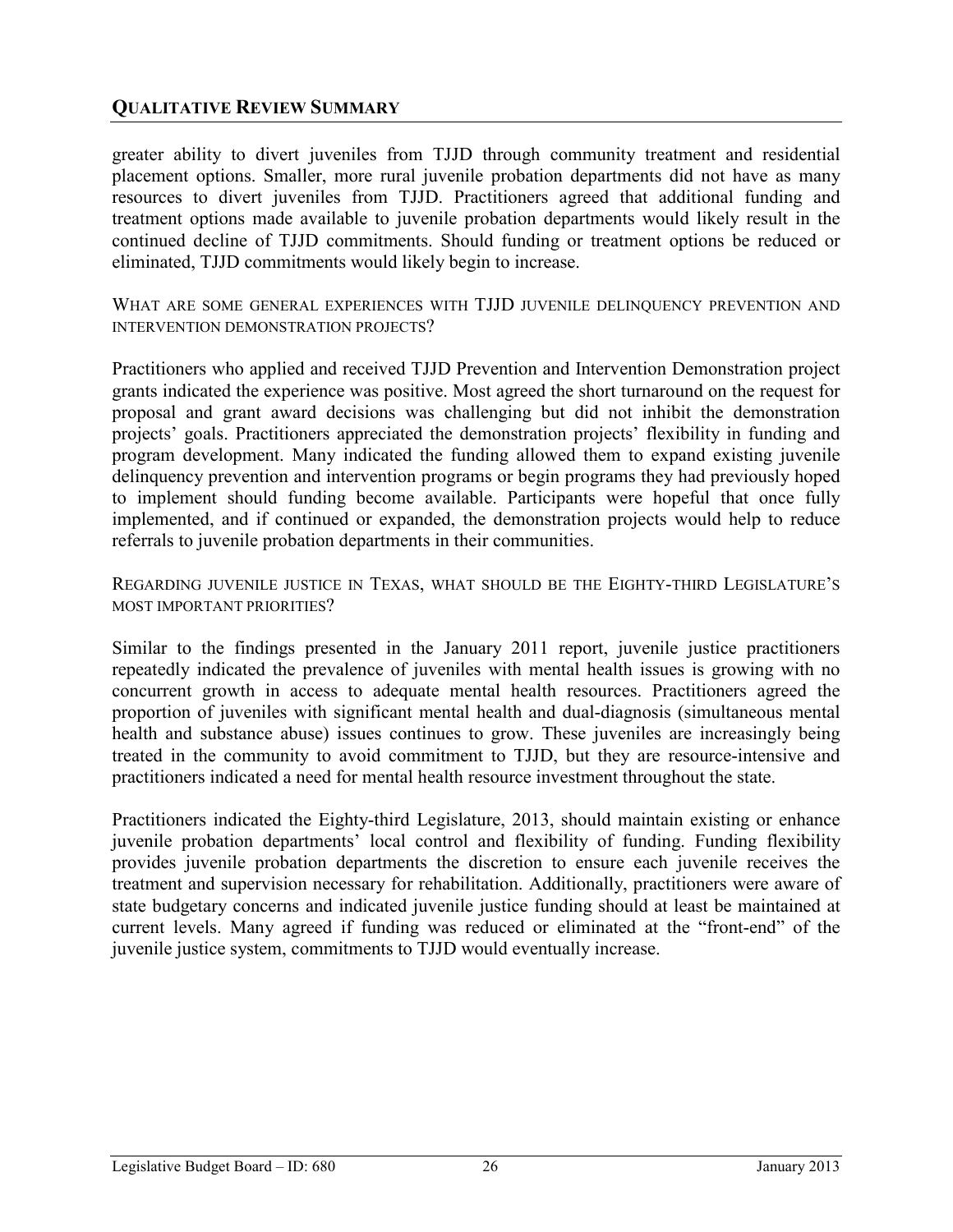**GLOSSARY**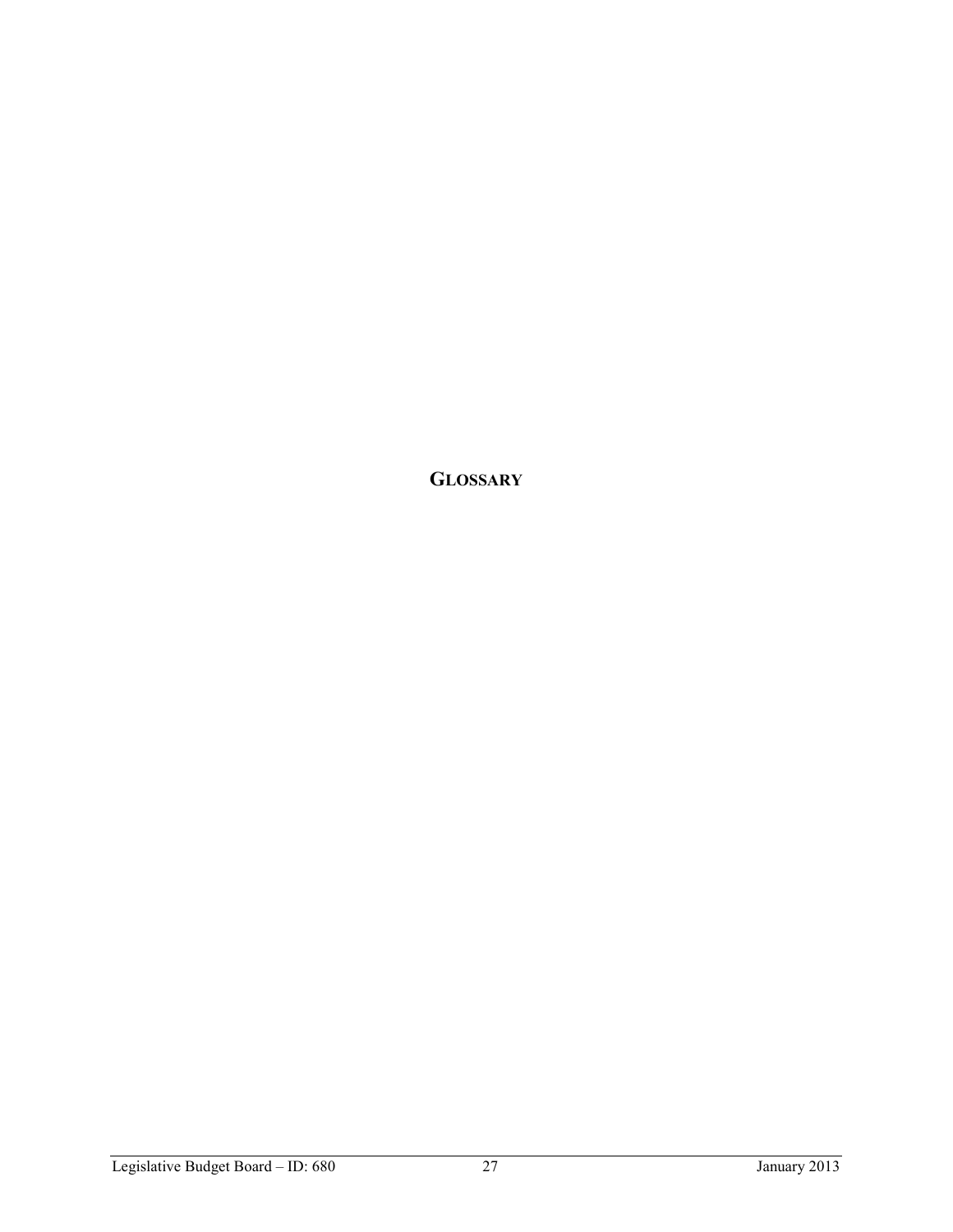## **GENERAL TERMS**

ARRESTING OFFENSES:

- x *Violent Offenses* Violent offenses include murder, non-negligent manslaughter, forcible rape, robbery, aggravated assault, other assaults, and certain sex offenses other than prostitution.
- *Property Offenses* Property offenses include burglary, larceny/theft, motor vehicle theft, forgery and counterfeiting, fraud, embezzlement, stolen property, and vandalism.
- *Drug/Alcohol Offenses* Drug and alcohol offenses include drug use, drug possession, driving while intoxicated, liquor law violations, and drunkenness.
- *Other Offenses* Other offenses include arson, weapons carrying and possession, prostitution and commercial vice, gambling, offenses against children, vagrancy, and all other offenses not mentioned above (except traffic).

STATE-FUNDED CAPACITY: State-funded capacity is the number of beds funded each fiscal year in the State of Texas General Appropriations Act.

OPERATING CAPACITY: Operating capacity is the maximum number of beds that can be operated safely and within the statutory and constitutional guidelines if all positions were funded.

### **CRIMINAL JUSTICE SYSTEM TERMS**

DISCRETIONARY MANDATORY SUPERVISION: Discretionary Mandatory Supervision (DMS) is the current form of mandatory release and requires approval by the Texas Board of Pardons and Paroles (BPP) for release of eligible offenders.

MANDATORY SUPERVISION: Mandatory Supervision (MS) is an automatic release when time served plus good time earned equals the sentence length, with no requirement for release approval from BPP. MS was abolished in August 1996 and replaced with Discretionary Mandatory Supervision, however, there are some offenders who entered prison prior to that time who are still eligible for MS release.

PAROLE: Parole is the conditional release of offenders from prison, after approval by members of BPP, to serve the remainder of their sentence under supervision in the community. In most cases, approval by two of the three members of the parole panel is sufficient; however, in some cases, approval must be received from two-thirds of BPP for parole to be granted.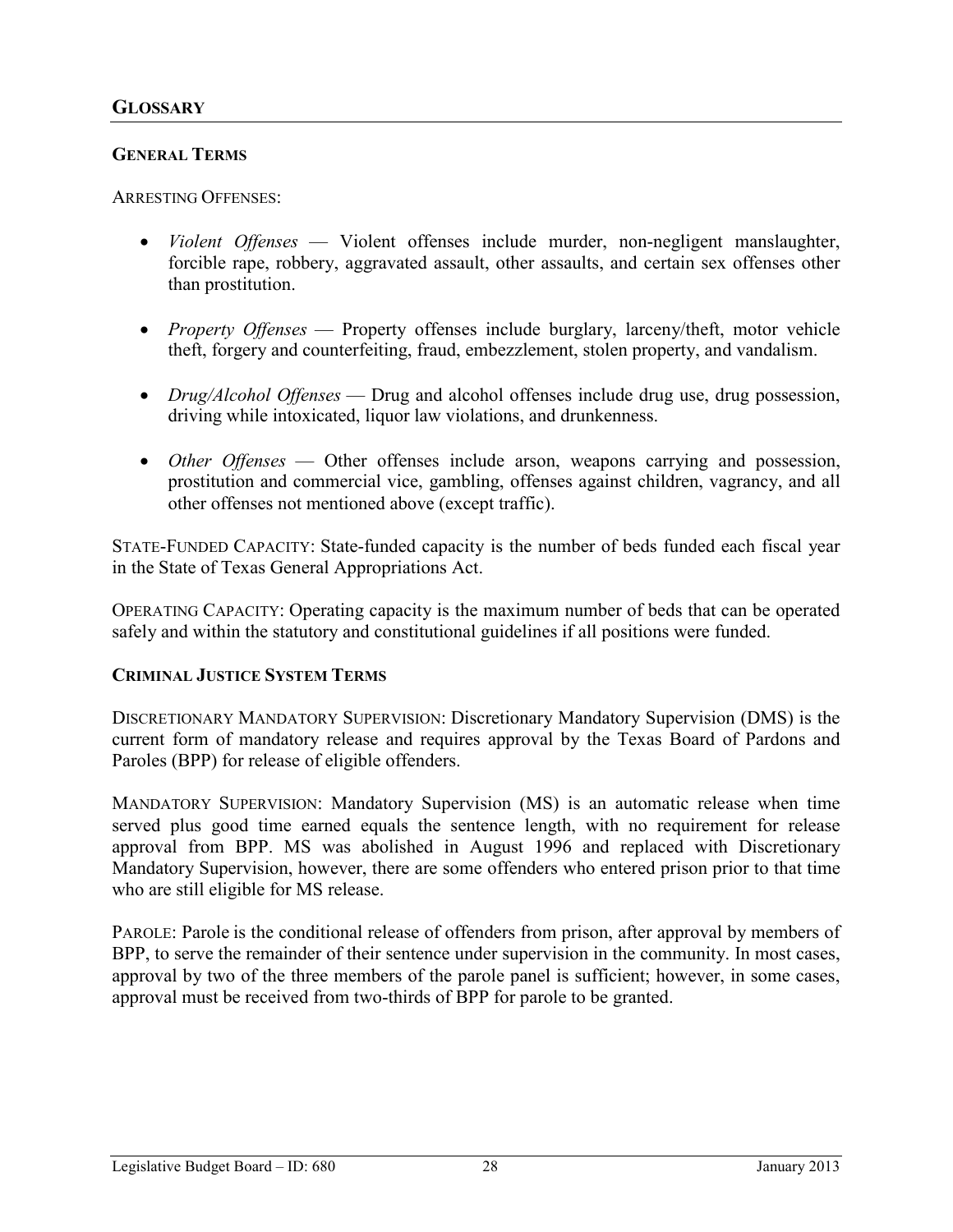**JUVENILE TERMS DEFINED:** There are three types of juvenile probation department supervision defined in the Texas Family Code: adjudicated probation, deferred prosecution, and conditional release. A separate projection is done for each supervision group.

ADJUDICATED PROBATION — Adjudicated probation is a type of community-based supervision. To be placed on this type of supervision, a judge must first determine, during an adjudication hearing, that the juvenile committed the petitioned offense(s). During a disposition hearing the judge then specifies the supervision length of probation and the conditions of supervision. The judge may place the juveniles on probation at home or in a secure or non secure residential facility. As part of this supervision, the juvenile is required to follow certain requirements (e.g., meet with the probation officer regularly or be at home by a certain time of day), participate in programs (e.g., mentoring, drug treatment, or counseling), and/or fulfill obligations (e.g., complete community service restitution, pay a fine, or have the family pay a fine). If the judge determines a juvenile violated the conditions of probation, the judge may modify the probation terms (e.g., extend the length of probation or increase requirements) or, if the juvenile is eligible, revoke probation and commit the juvenile to the custody of the Texas Juvenile Justice Department. For further detail see the Family Code, Chapter 54, Section 4.

DEFERRED PROSECUTION — Juveniles may avoid adjudication by successfully completing another community-based supervision program called deferred prosecution. This supervision type is typically reserved for juveniles with less significant and severe offense histories. Participation requires consent from the juvenile and the juvenile's family. At any time during supervision, the juvenile and the family may terminate the supervision and request an adjudication hearing. Supervision may last up to six months unless extended by the judge for up to another six months. Similar to adjudicated probation supervision, deferred prosecution includes supervision conditions. If the juvenile violates any of the conditions during the supervision period, the department may request formal adjudication of the case. If a juvenile successfully completes deferred prosecution, the juvenile must be released from supervision and any filed petition for the case should be dismissed. For further detail see the Family Code, Chapter 53, Section 3.

CONDITIONAL RELEASE — This community-based supervision specifies the conditions of a juvenile's release from the department's custody. As indicated in Family Code, Chapter 53, Section 2, the conditions (e.g., setting a curfew and requiring regular presence in school) are intended to reasonably ensure that the juvenile will return to court. The conditions of the release must be in writing and filed with the office or official designated by the court and a copy furnished to the child. A juvenile participates in this type of supervision before his/her case is disposed. Violations of the conditions for this supervision type do not constitute a new offense but may result in a return to custody or detention.

These projections cover conditional release supervision rather than both conditional release and temporary supervision, as in previous reports. This shift is tied to refining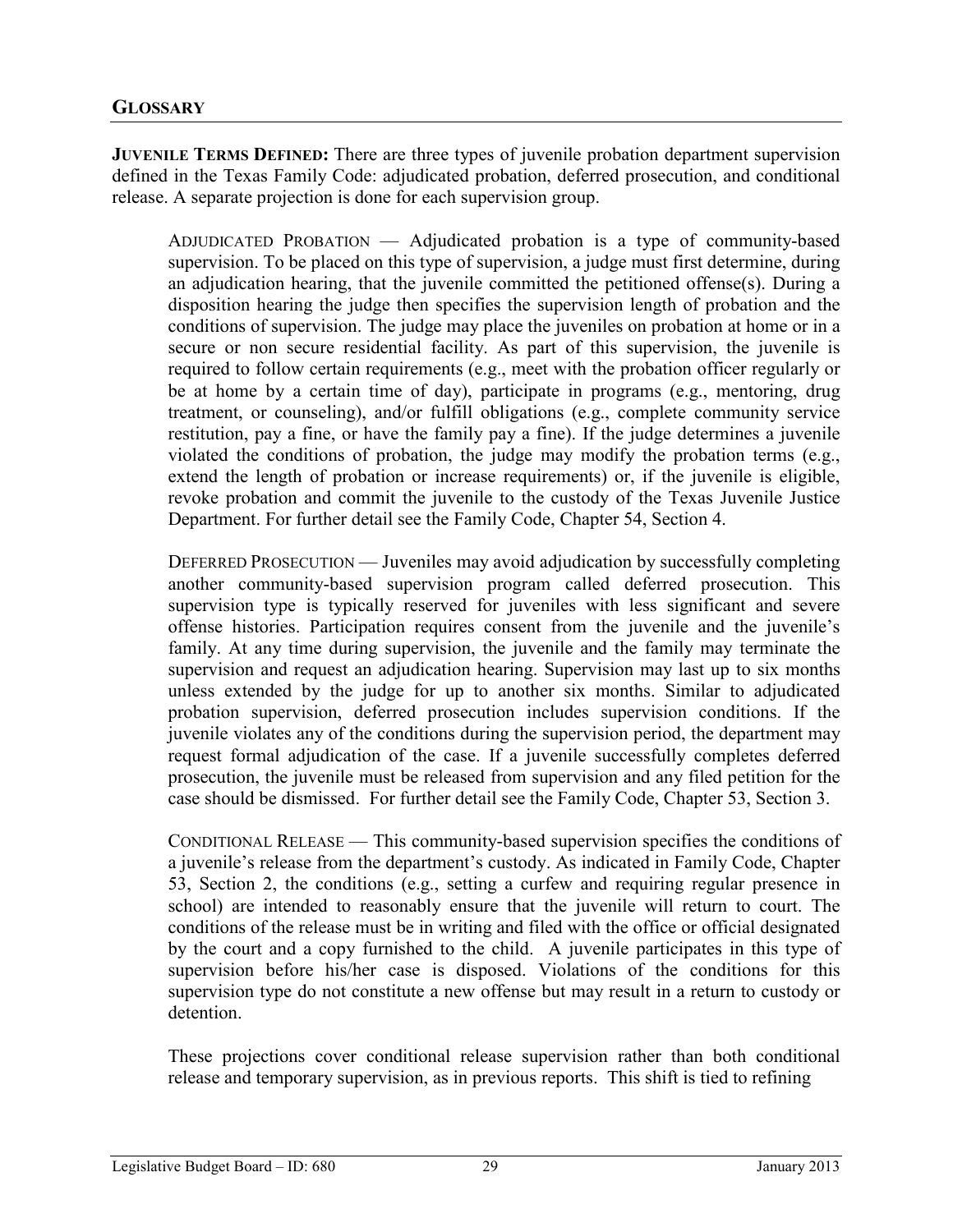funding strategies. At present, temporary supervision has limited field definitions and is not defined in the Texas Family Code. This report is now limited to only those supervisions codified in the Texas Family Code.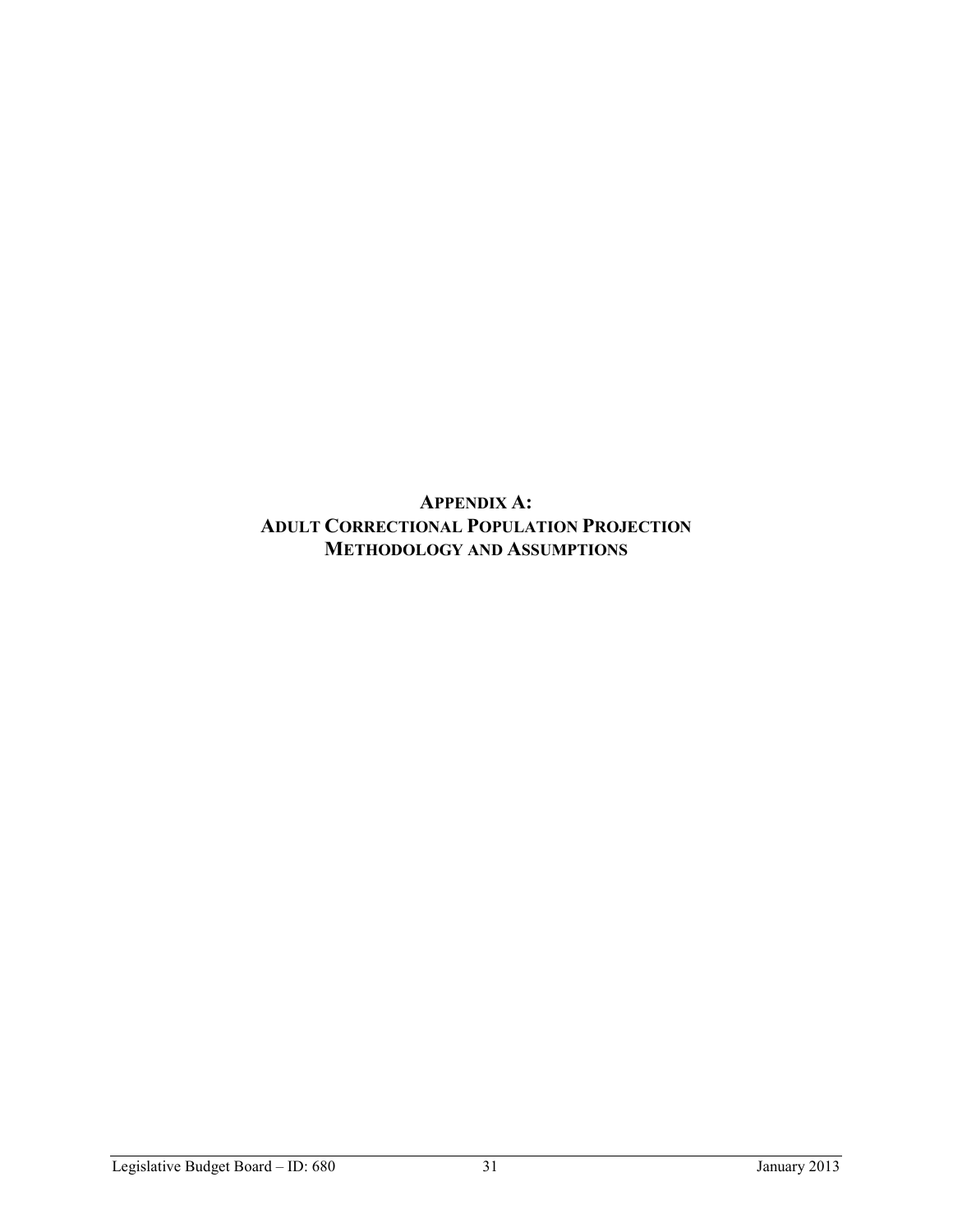#### **ADULT INCARCERATION POPULATION PROJECTION**

The adult incarceration population projection for the Texas Department of Criminal Justice (TDCJ) is based on a discrete-event simulation modeling approach resulting from the movement of individual offenders into, through, and out of TDCJ. Discrete-event simulation focuses on the modeling of a system as it evolves over time as a dynamic process. The model simulates offender movement based on offense type, sentence length, and time credited to current sentence.

**ADMISSIONS**: Admissions are based on the historical growth in direct sentences and the revocation rate for parolees and offenders under community supervision (i.e., probationers).

DIRECT COURT COMMITMENTS — Projected yearly growth rates in direct court commitments vary according to fluctuations of Texas' at-risk populations, felony court activity, and trends in direct sentence admissions to TDCJ. Overall, direct sentences are projected to increase on average by 3.8 percent each year from fiscal year 2013 through fiscal year 2018. The 3.8 percent average annual growth rate in direct court commitments to prison is slightly higher than the June 2012 projection, reflecting recent trends in court conviction rates.

COMMUNITY SUPERVISION AND PAROLE REVOCATIONS — Projected yearly rates of felony community supervision revocations to the prison system (14.5 percent) and parole revocations (8.5 percent) are applied to the population projection model to determine the number of revocation admissions.

**PAROLE RELEASE PRACTICES:** Parole rates are based on historic parole release practices.

PAROLE CASE CONSIDERATIONS AND APPROVALS — During fiscal year 2012, the average monthly parole approval rate was 36.8 percent and the average number of parole cases considered for approval each month was 6,630. To date, the average monthly parole approval rate for fiscal year 2013 is 36.5 percent and the average number of parole cases considered for approval each month is 6,751. This projection assumes the parole case approval rate will remain, for the remainder of fiscal year 2013 through 2018, at rates higher than those observed during fiscal year 2011.

DISCRETIONARY MANDATORY SUPERVISION (DMS) CASE CONSIDERATIONS AND APPROVALS — During fiscal year 2012, the average monthly DMS case approval rate was 57.8 percent and the average number of DMS cases considered each month was 1,740. To date, the average monthly DMS case approval rate for fiscal year 2013 is 54.0 percent and the average number of DMS cases considered for approval each month is 1,476. This projection assumes DMS case considerations and approval rates will remain, for the remainder of fiscal year 2013 through 2018, at rates higher than those observed during fiscal year 2011.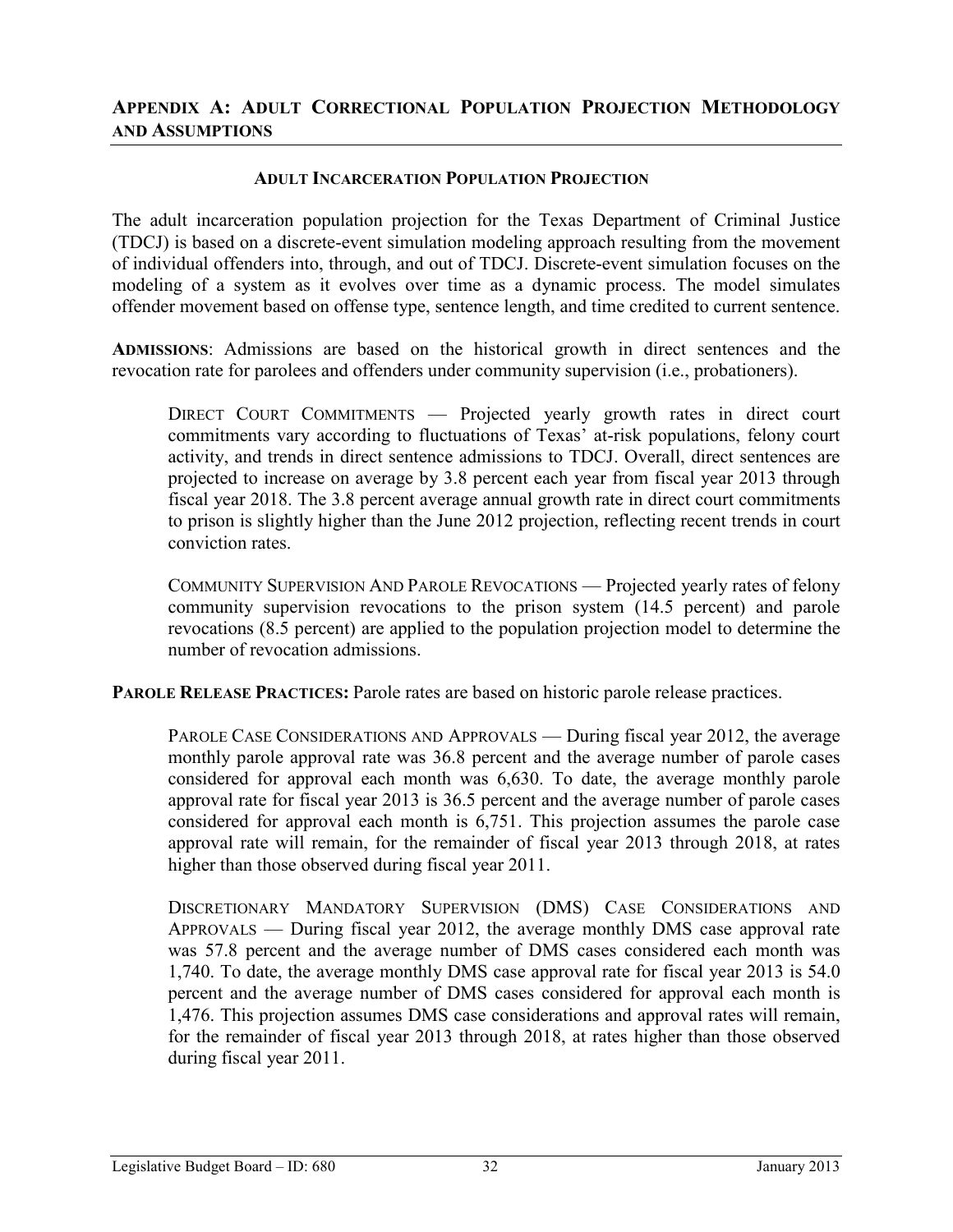**OTHER CONSIDERATIONS:** Though these factors are not used in the model, if major shifts occur from the latest trends in the areas listed below, adjustments to the projection may become necessary.

TEXAS ADULT ARREST RATE — Between calendar years 2001 and 2011, the adult arrest rate decreased from 5,702 to 5,085, which represents a decline of 10.8 percent.<sup>6</sup>

TEXAS UNEMPLOYMENT RATE — The unemployment rate is projected to decrease slightly from 6.9 percent in fiscal year 2013 to 6.8 percent in fiscal year 2014.<sup>7</sup>

<sup>6</sup> Texas Department of Public Safety.

<sup>7</sup> Moody's Analytics, *Economic and Consumer Credit Analytics*, January 2013.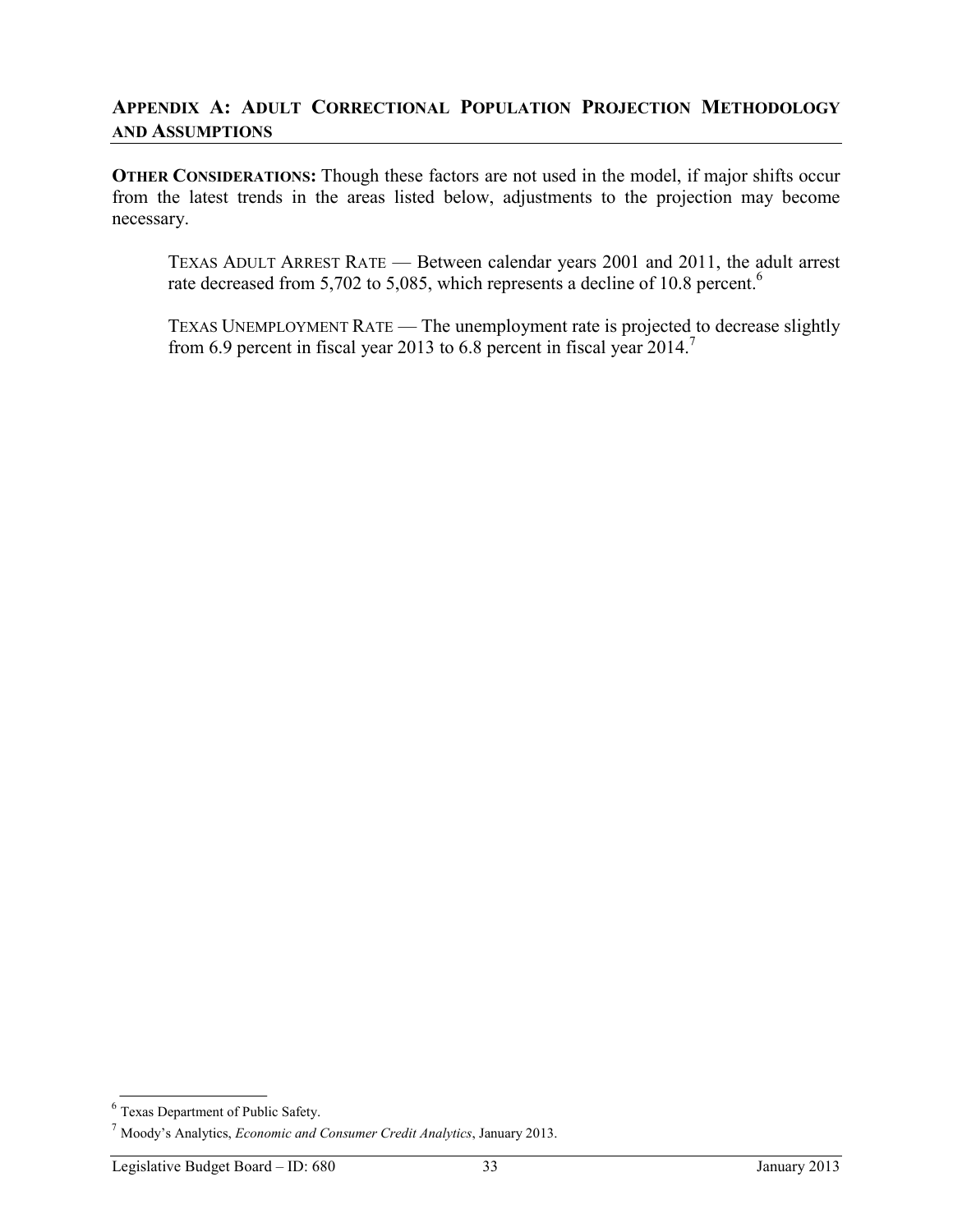## **ACTIVE ADULT PAROLE SUPERVISION POPULATION PROJECTION**

The active adult parole population projection is a component of the discrete-event simulation modeling approach. Discrete-event simulation focuses on the modeling of a system over time as a dynamic process. The model simulates offender movement through the system based on offense type, sentence length, and time credited to current sentence.

### **FACTORS AFFECTING GROWTH OF THE ADULT PAROLE SUPERVISION POPULATION:**

PAROLE AND DISCRETIONARY MANDATORY SUPERVISION (DMS) CASE APPROVAL RATE — The monthly parole case approval rate averaged 30.7 percent from fiscal year 2007 to 2011, then increased significantly to 36.8 percent in fiscal year 2012. The monthly parole case approval rate for the first three months of fiscal year 2013 was 36.5 percent. For this projection, it is assumed 34.0 percent of cases considered for parole will be approved. The monthly DMS case approval rate averaged 49.7 percent from fiscal year 2007 to 2011, then increased significantly to 57.8 percent. The monthly DMS case approval rate for the first three months of fiscal year 2013 is 54.0 percent. For this projection, it is assumed 52.0 percent of cases considered for DMS will be approved.

PAROLE AND DMS CASE CONSIDERATIONS — The number of parole cases considered each year has increased since fiscal year 2003. During fiscal year 2012, an average of 6,630 parole cases were considered monthly. For the first three months of fiscal year 2013, the monthly average number of cases considered was 6,751. This model indicates a stable number of parole considerations for fiscal years 2013 through 2018 based on the sentence lengths, time served, and parole eligibility of the individual offenders in the incarceration population. The number of DMS cases considered each year has increased since fiscal year 2003. During fiscal year 2012, an average of 1,740 parole cases were considered monthly. For the first three months of fiscal year 2013, the monthly average number of cases considered is 1,476. This model indicates a stable number of DMS considerations for fiscal years 2013 through 2018 based on the sentence lengths, time served, and parole eligibility of the individual offenders in the incarceration population.

PAROLE REVOCATION RATES — Fewer parolees are removed from the supervision population when parole revocation rates are lower. The annual adult parole revocation rate has decreased since fiscal year 2004. In fiscal year 2004, the annual revocation rate was 14.8 percent, while in fiscal year 2012 it was 7.4 percent. For this projection, it is assumed 8.5 percent of parolees will be revoked to prison annually.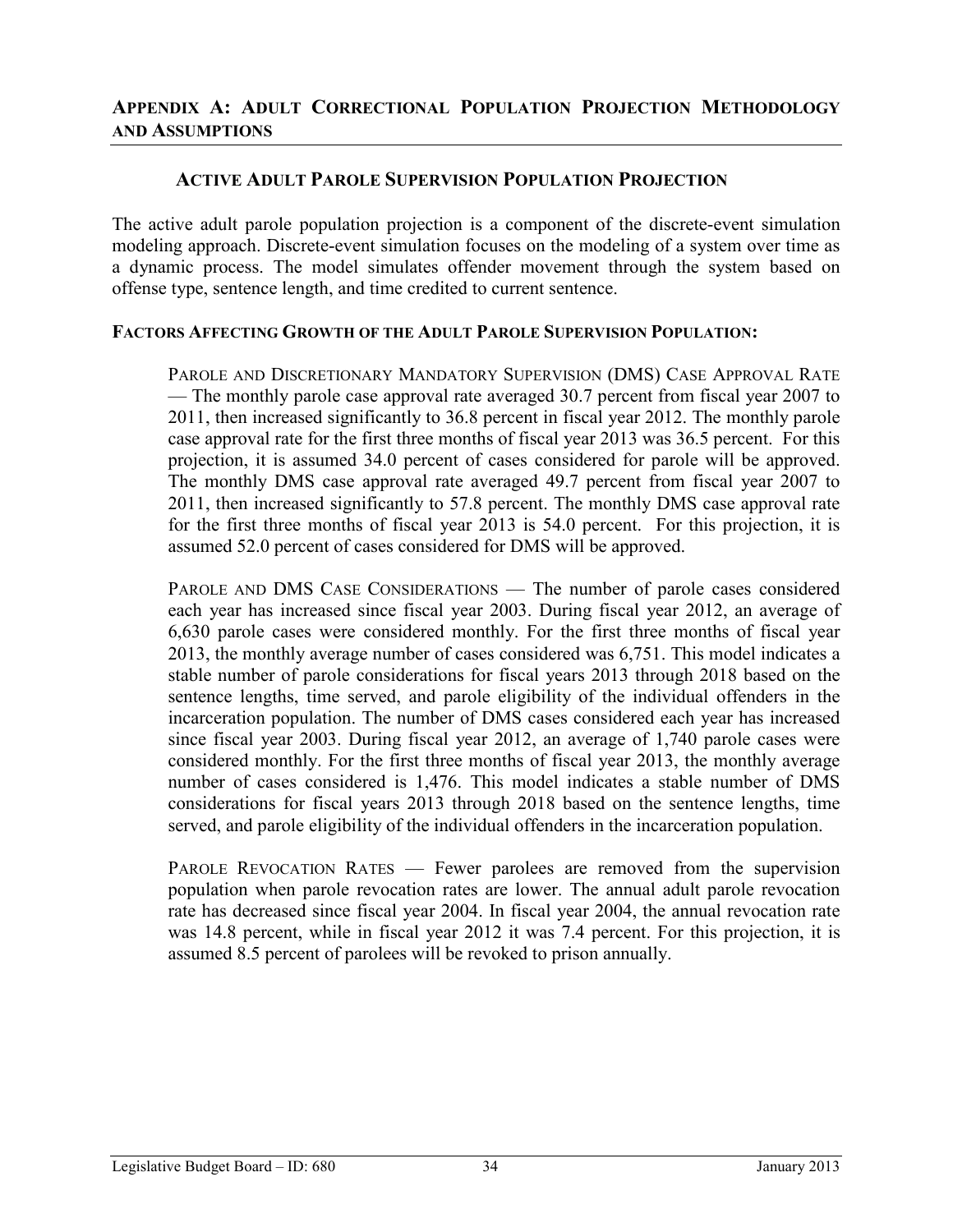#### **ADULT FELONY DIRECT COMMUNITY SUPERVISION POPULATION PROJECTION**

The adult felony direct community supervision population projection is based on a discrete-event simulation modeling approach. Discrete-event simulation focuses on the modeling of a system over time as a dynamic process. The model simulates offender movement through the system based on a number of characteristics such as offense type, sentence length, and time credited to current sentence. During fiscal year 2010, the Texas Department of Criminal Justice–Community Justice Assistance Division transitioned from compiling aggregate population data from CSCDs through the Monthly Community Supervision and Corrections Report (MCSCR) to generating monthly population reports based on detailed case-based data collected through the Community Supervision Tracking System/Intermediate System (CSTS Intermediate System). Community supervision data through fiscal year 2009 are based on population counts reported to the MCSCR, and fiscal years 2010 to present data are based on monthly reports generated from the CSTS Intermediate System.

## **FACTORS AFFECTING GROWTH OF THE ADULT FELONY DIRECT COMMUNITY SUPERVISION POPULATION:**

FELONY DIRECT COMMUNITY SUPERVISION PLACEMENTS — From fiscal year 2010 to fiscal year 2012, the number of adult felony direct community supervision placements decreased 4.6 percent. A negative growth in placements in fiscal years has not been observed in the felony community supervision placements since fiscal year 2000. From fiscal years 2005 to 2009, the number of adult felony community supervision placements increased an average of 1.7 percent each year. However, placements for the first month of fiscal year 2013 are 12.8 percent lower than the first month of fiscal year 2012. Projected yearly growth rates in adult felony direct community supervision placements vary according to fluctuations in Texas' at-risk populations, felony court activity, and trends in court sentencing. For this projection, placements are expected to decrease, an average of 0.6 percent each year from fiscal year 2013 to fiscal year 2015 before beginning a slight increase. After a slight decrease during the first few years of the projection period, the adult felony direct community supervision population is expected to slightly increase, an average of 0.1 percent each year from fiscal year 2016 to 2018.

COMMUNITY SUPERVISION REVOCATION RATES — Fewer probationers are removed from the adult felony direct community supervision population when community supervision revocation rates are lower. The annual felony community supervision revocation rate has decreased since fiscal year 2004. In fiscal year 2004, the annual revocation rate to prison and state jail was 15.7 percent, while in fiscal year 2012, it was 13.9 percent. For this projection, it is assumed 14.5 percent of probationers will be revoked to prison and state jail annually.

EARLY TERMINATIONS — The simulation model assumes a continued increase in early terminations from community supervision, which will lower the felony direct community supervision population. This projection assumes early terminations will increase in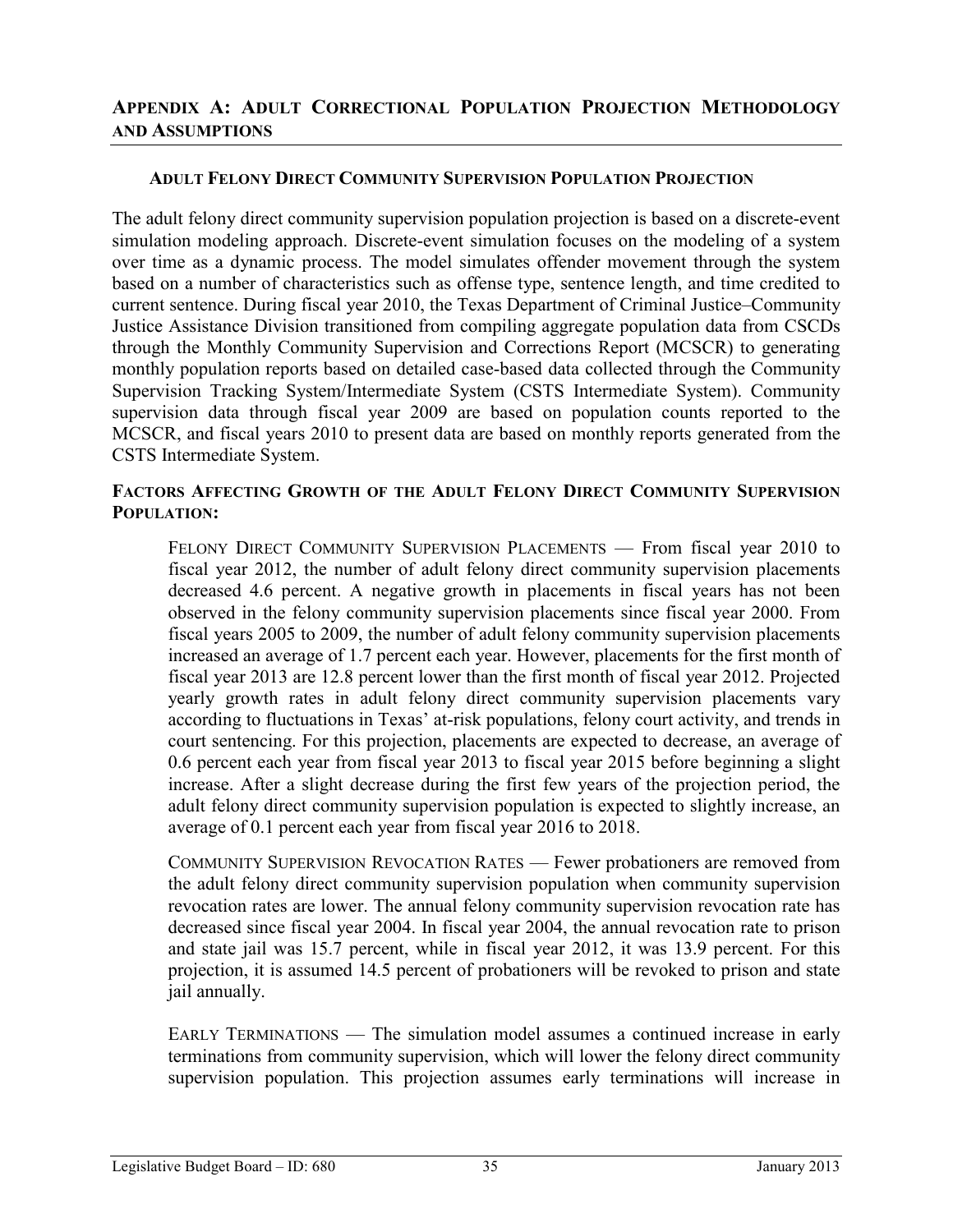subsequent fiscal years.

The assumptions regarding the general adult population and crime rate previously noted apply to the felony direct community supervision projections as well.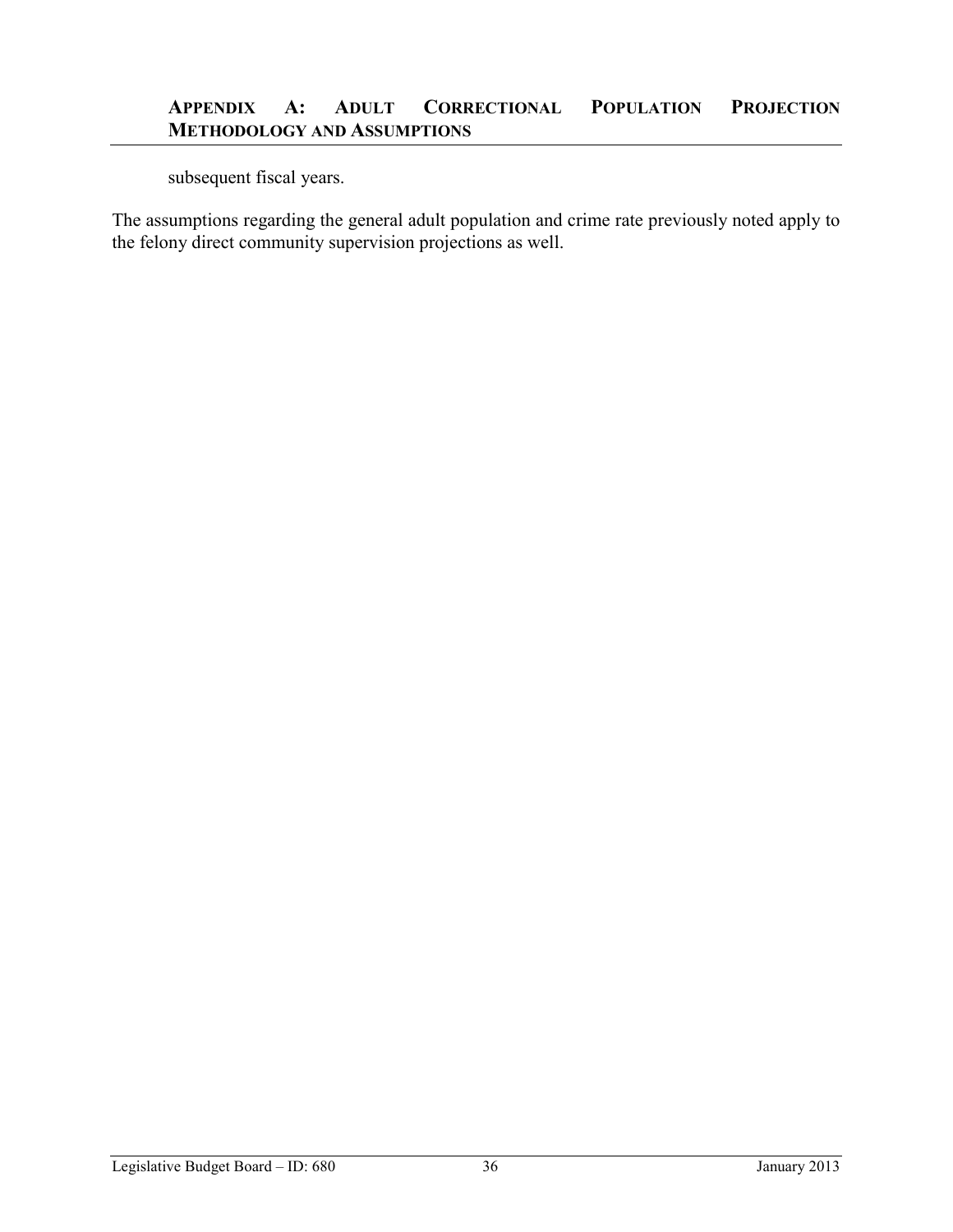#### **ADULT MISDEMEANOR COMMUNITY SUPERVISION PLACEMENTS PROJECTION**

During fiscal year 2010, the Texas Department of Criminal Justice–Community Justice Assistance Division transitioned from compiling aggregate population data from CSCDs through the Monthly Community Supervision and Corrections Report (MCSCR) to generating monthly population reports based on detailed case-based data collected through the Community Supervision Tracking System/Intermediate System (CSTS Intermediate System). Community supervision data through fiscal year 2009 are based on population counts reported to the MCSCR, and fiscal years 2010 to date data are based on monthly reports generated from the CSTS Intermediate System.

Adult misdemeanor placements have decreased since fiscal year 2007. From fiscal year 2010 to fiscal year 2012, annual placements were down 7.3 percent. Compared to the first month of fiscal year 2012, the first month of fiscal year 2013 continued at a downward trend of 9.8 percent. The misdemeanor community supervision placements for the projection period are based on negative growth rates, 1.3 percent, observed over the last few fiscal years.<sup>8</sup> The observed values show a steady decrease in the number of adjudicated community supervision placements and a slight decrease in the number of deferred adjudication placements (see Figure 9).

The assumptions regarding the general adult population and crime rate previously noted apply to the misdemeanor community supervision placement projections as well.



**Figure 9: Adjudicated and Deferred Misdemeanor Community Supervision Placements, Fiscal Years 2001–2012**

<sup>&</sup>lt;sup>8</sup> Return from shock incarceration is a third type of misdemeanor placement and typically accounts for approximately 12 placements per fiscal year. A court has continuing jurisdiction over a case for 180 days from the date the sentence begins. If the court believes the defendant would no longer benefit from further confinement, the judge may remove the defendant from confinement and place the defendant under community supervision. Return from shock incarceration is a placement option for misdemeanor offenses and certain felony offenses. Returns from shock incarceration placements are not included in the projected numbers.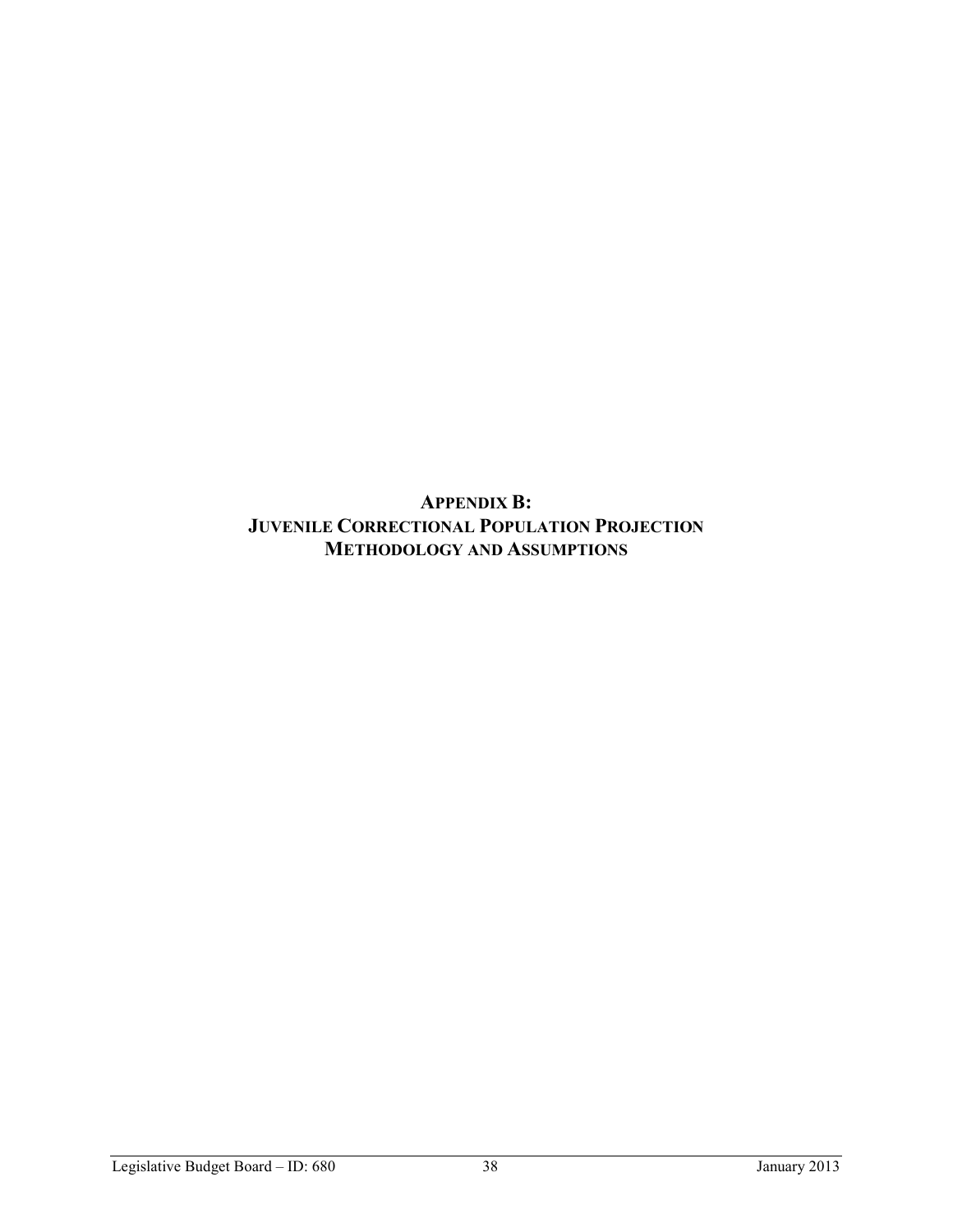#### **FACTORS AFFECTING JUVENILE CORRECTIONAL POPULATION PROJECTIONS**

The following juvenile justice trends have been considered when producing the projections. If major shifts occur from the latest trends in the areas listed below, adjustments to the projection may become necessary.

TEXAS JUVENILE POPULATION — Between calendar years 2000 and 2010, the juvenile population (ages 10 through 16) grew 15.5 percent or by 353,057 juveniles.<sup>9</sup> The Texas State Data Center projects this population will increase 4.6 percent (or 125,077 juveniles) between 2013 and 2018. The average increase in population each year during that time period (e.g., between 2013 and 2018) will be 0.9 percent.

TEXAS JUVENILE ARREST RATE *—* In calendar year 2011, the most recent year for which arrest data are available, the juvenile arrest rate reached its lowest level since 1990 at 3,708 juvenile arrests per 100,000 juveniles.<sup>10</sup> This rate is 59.0 percent lower than the rate at its peak in 1996, which totaled 9,033 juvenile arrests per 100,000 juveniles. Between 2001 and 2011, the juvenile arrest rate fell 39.2 percent. The juvenile arrest rate fell 26.5 percent for violent offenses; 45.2 percent for property offenses; 32.8 percent for drug offenses; 57.1 percent for runaway, curfew and loitering law violations; 10.3 percent for disorderly conduct; and 40.1 percent for other offenses.

<sup>&</sup>lt;sup>9</sup> Texas State Data Center and Office of the State Demographer.<br><sup>10</sup> The iuvenile arrest data are drawn from the Texas Department of Public Safety's annual *Crime in Texas* reports.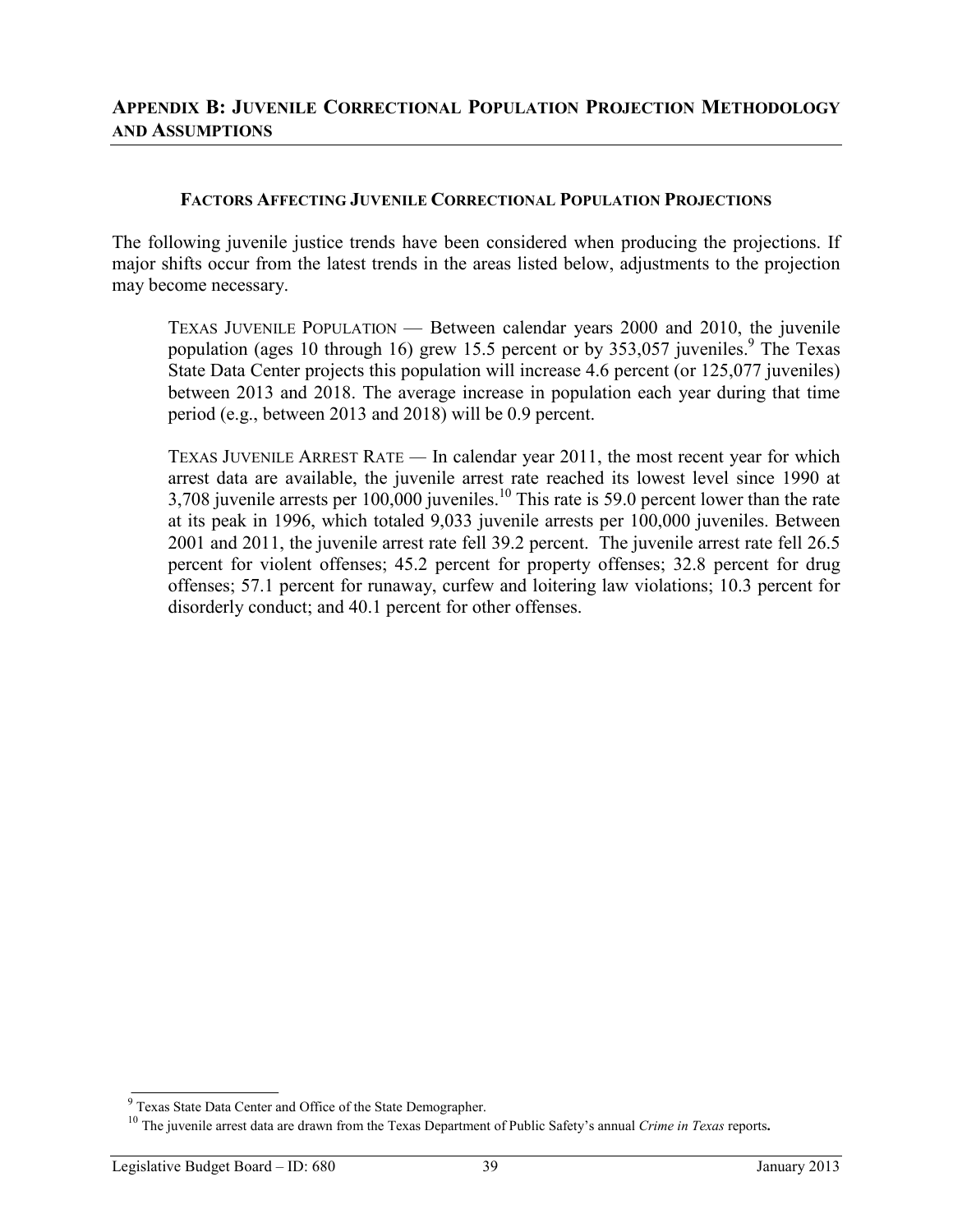#### **JUVENILE STATE RESIDENTIAL POPULATION PROJECTION**

The Texas Juvenile Justice Department's (TJJD) state residential population projections are based on individual-level data provided by TJJD and informed by budgetary, policy, and other considerations. The projection model is based on movement of individual juveniles into, through, and out of TJJD's state residential programs.

The model projects the state residential population will continue to decrease slightly in the coming years primarily as a result of a slight decrease in admissions.

**ADMISSIONS:** TJJD admissions have fallen each year since fiscal year 2008 (see Figure 10). Between fiscal years 2008 and 2009, the population began to stabilize but then decreased markedly (32.1 percent) between fiscal years 2009 and 2010. The Community Corrections Diversion Program was implemented in fiscal year 2010, which may have contributed to this decrease. This program provided pass-through funding to the Texas Juvenile Probation Commission to offer to county juvenile probation departments to enhance or develop programs to divert juveniles from commitment to the Texas Youth Commission. Admissions declined 11.0 percent and 15.0 percent, respectively, in fiscal years 2011 and 2012.

The number of admissions assumed for fiscal years 2013 through 2018 is expected to decrease slightly. For this projection, it is assumed that TJJD will receive an average of 994 admissions per year for fiscal years 2013 through 2018, which is a 7.4 percent decrease from the 1,073 admissions received in fiscal year 2012.

#### **Figure 10: Juvenile State Residential Admissions, Fiscal Years 2008–2012**



Sources: Legislative Budget Board; Texas Juvenile Justice Department.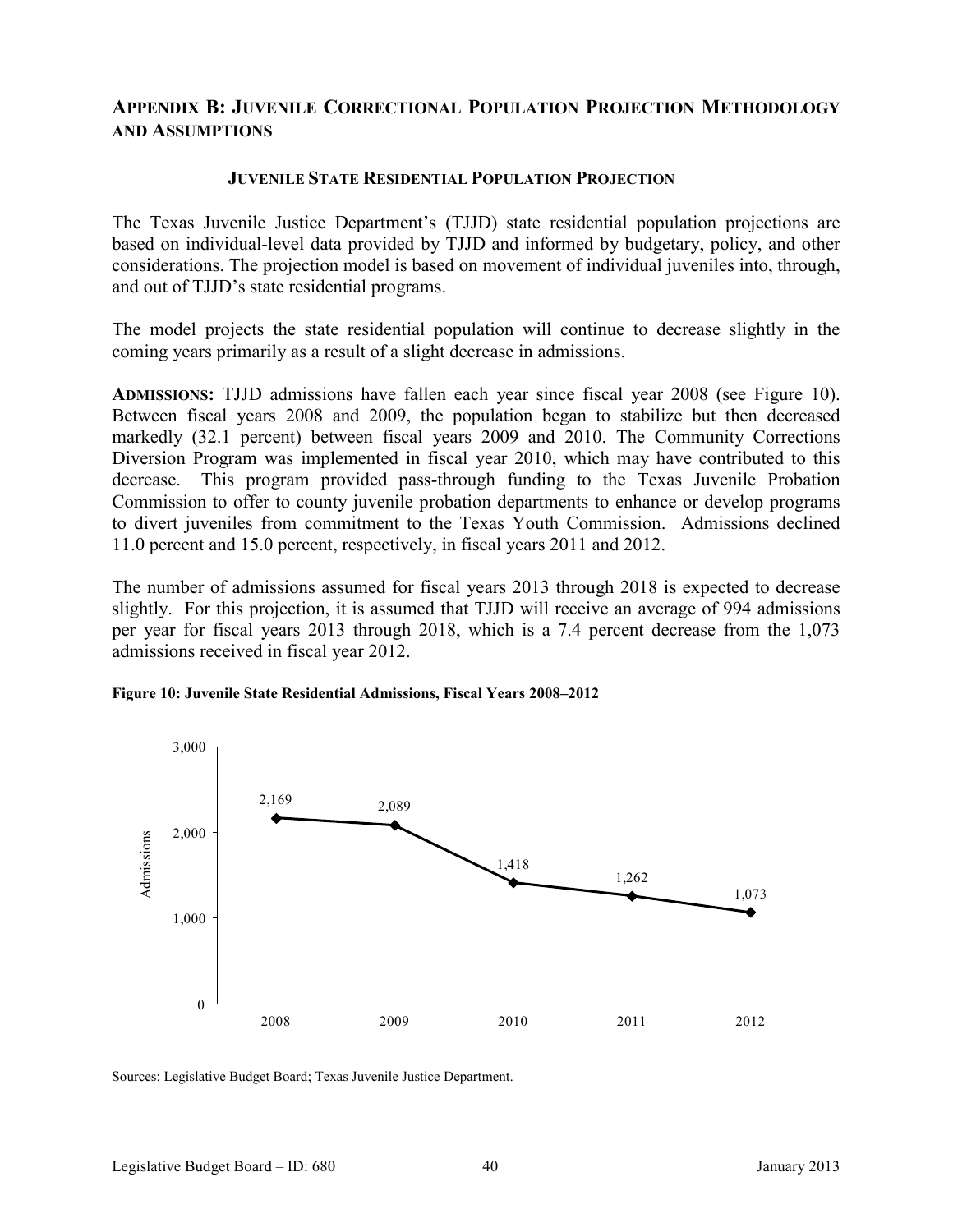**LENGTH OF STAY:** Future releases are largely driven by minimum length of stay (MLOS), maximum length of stay possible given the juveniles' age, and release approval decisions. The projection model simulates juvenile movement through TJJD based on factors that multivariate regression modeling show to be statistically significant predictors of length of stay.

The regression model is based on juveniles released from TJJD state residential facilities in fiscal year 2012. This time period provided the most representative sample of juveniles released under the new classification system implemented on February 1, 2009, which established a new method for determining minimum length of stay. By analyzing the most recent sample of juveniles available, the sample includes a large proportion of juveniles with longer minimum lengths of stay and provides a more accurate representation of the lengths of stay that will likely occur in future populations.

The projection model also reflects policy changes that exclude the placement of persons adjudicated for misdemeanor offenses and require the release or transfer of individuals who are 19 years of age or older when the original commitment date preceded June 8, 2007, when Senate Bill 103, Eightieth Legislature, 2007, went into effect.<sup>11</sup>

The average length of stay for juveniles released from TJJD state residential facilities decreased between fiscal years 2008 and 2009, but increased each year between fiscal years 2009 and 2012. During those three fiscal years, the average length of stay increased two and a half months. By the end of the projection period, the average length of stay is expected to decrease slightly.



**Figure 11: Average Length of Stay of Texas Youth Commission Releases, Fiscal Years 2006–2010**

Sources: Legislative Budget Board; Texas Juvenile Justice Department.

 $\frac{11}{11}$  Senate Bill 103, Eightieth Legislature, 2007, excluded misdemeanants from eligibility for commitment to TJJD residential facilities and reduced the maximum age of confinement in TJJD residential facilities from juveniles'  $21<sup>st</sup>$  birthday to their  $19<sup>th</sup>$ birthday.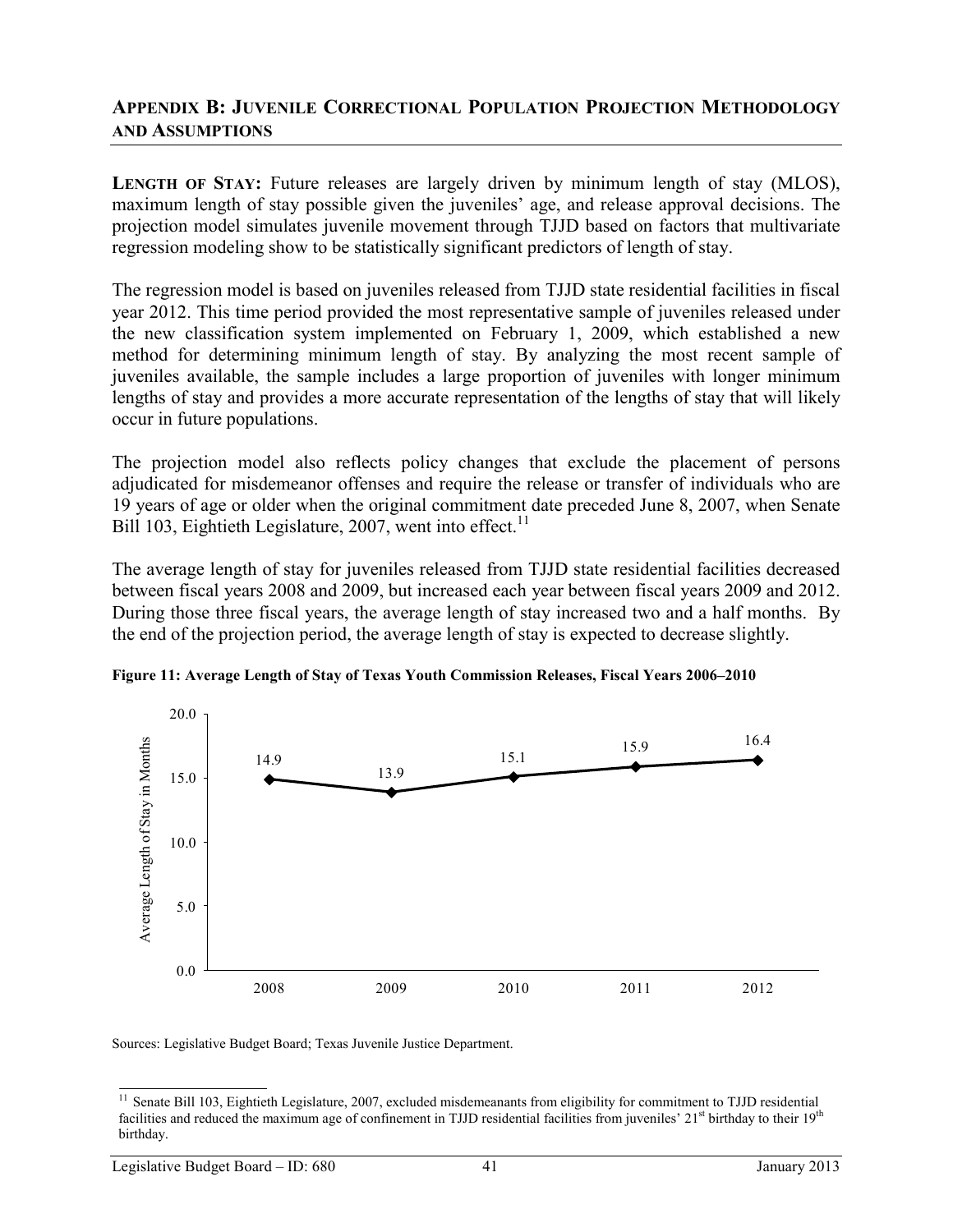**OTHER CONSIDERATIONS:** These projections are informed by ongoing and planned trends in policy and practice in juvenile justice populations. The affect of these shifts on populations was assessed through site visits to state facilities, discussions with TJJD staff, and data analysis.

COMMUNITY CORRECTIONS DIVERSION PROGRAM *—* The Community Corrections Diversion Program provides county juvenile probation departments with funding for community-based rehabilitation services. Begun on September 1, 2009, the purpose of the program is to divert juveniles from being committed to TJJD state residential facilities. Commitments to TJJD decreased 32.1 percent between fiscal years 2009 and 2010, due in part to this program. Funding for this program has been held constant since its initiation in fiscal year 2010 and is assumed to remain at the same level for these projections. A change in this program's funding level or structure, however, could affect TJJD state residential populations.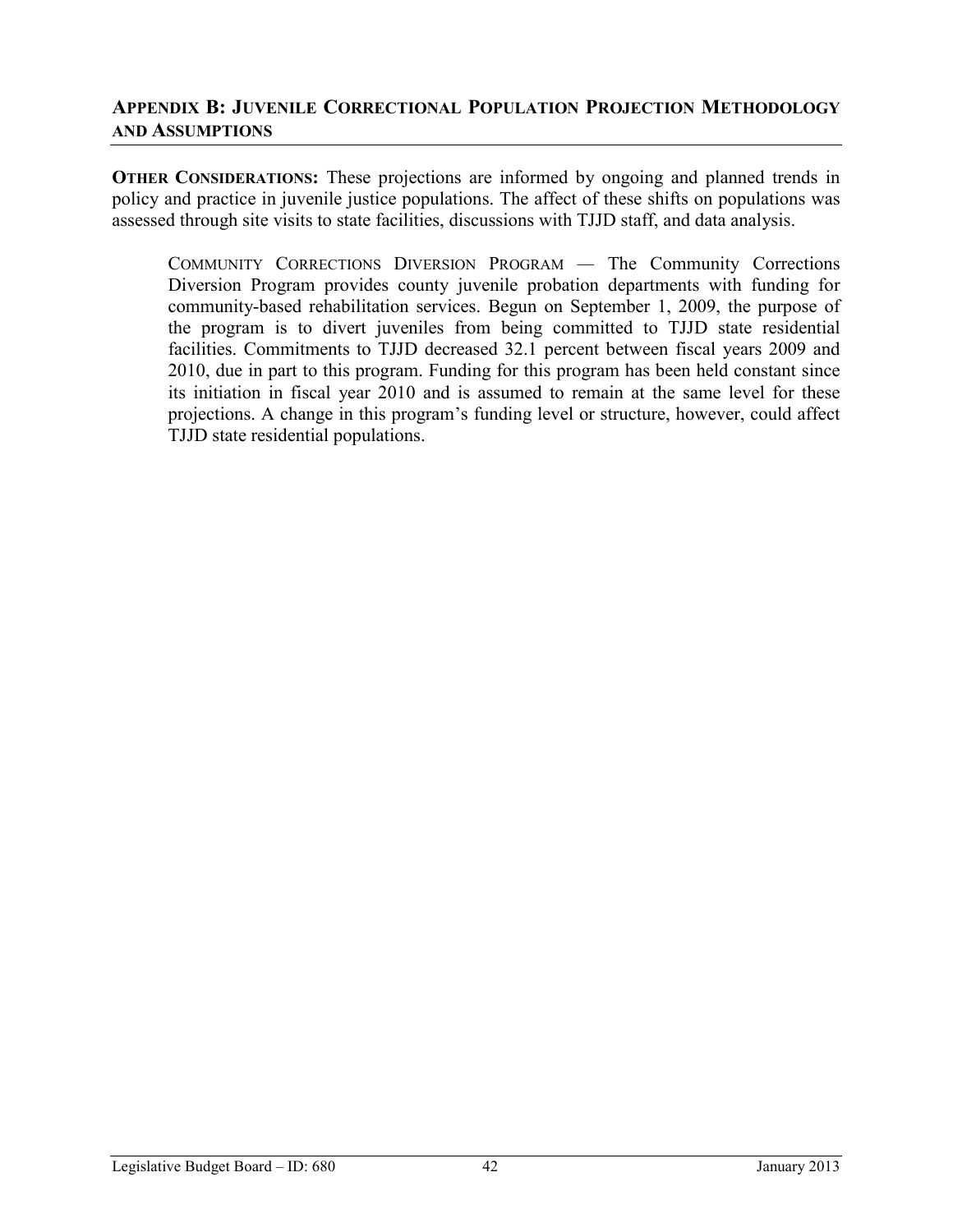#### **JUVENILE PROBATION SUPERVISION POPULATION PROJECTION**

Juvenile probation supervision population projections are based on individual-level data provided by the Texas Juvenile Justice Department (TJJD) and informed by budgetary, policy, and other considerations. The projection model is based on movement of individual juveniles into, through, and out of juvenile probation supervision.

The model projects the total supervision population will continue to decrease slightly over the projection period primarily as a result of projected decreases in adjudicated probation and deferred prosecution supervision.

**ADMISSIONS:** Supervision admissions decreased each year between fiscal year 2008 and fiscal year 2012 (see Figure 12). Between 2008 and 2012, total admissions to supervision decreased 23.5 percent, admissions to adjudicated probation supervision decreased 33.4 percent, admissions to deferred prosecution supervision decreased 21.2 percent, and admissions to conditional release supervision decreased 8.9 percent.

The total number of admissions projected over the next five fiscal years is partially based on aggregate historical admission trends. Another consideration is that, in June 2012, Harris County Juvenile Probation Department began counting an existing program under conditional release supervision rather than temporary supervision, which will increase admissions to that supervision type. Based on these considerations and analysis, admissions are projected to decrease slightly for adjudicated probation and deferred prosecution, but increase slightly for conditional release supervision over the next five fiscal years.



**Figure 12: Juvenile Probation Supervision Admissions, Fiscal Years 2008–2012**

Sources: Legislative Budget Board; Texas Juvenile Justice Department.